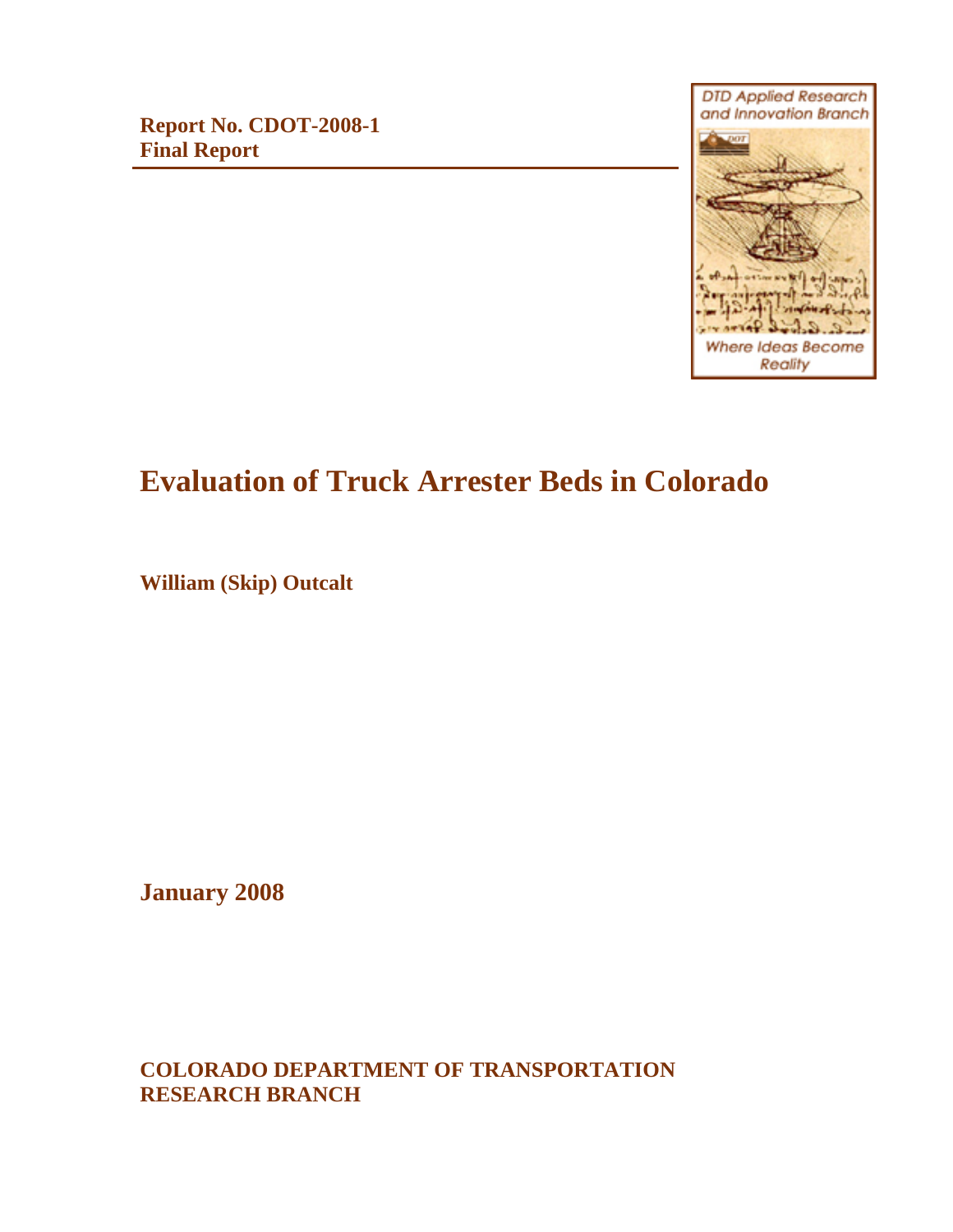The contents of this report reflect the views of the author, who is responsible for the facts and accuracy of the data presented herein. The contents do not necessarily reflect the official views of the Colorado Department of Transportation or the Federal Highway Administration. This report does not constitute a standard, specification, or regulation.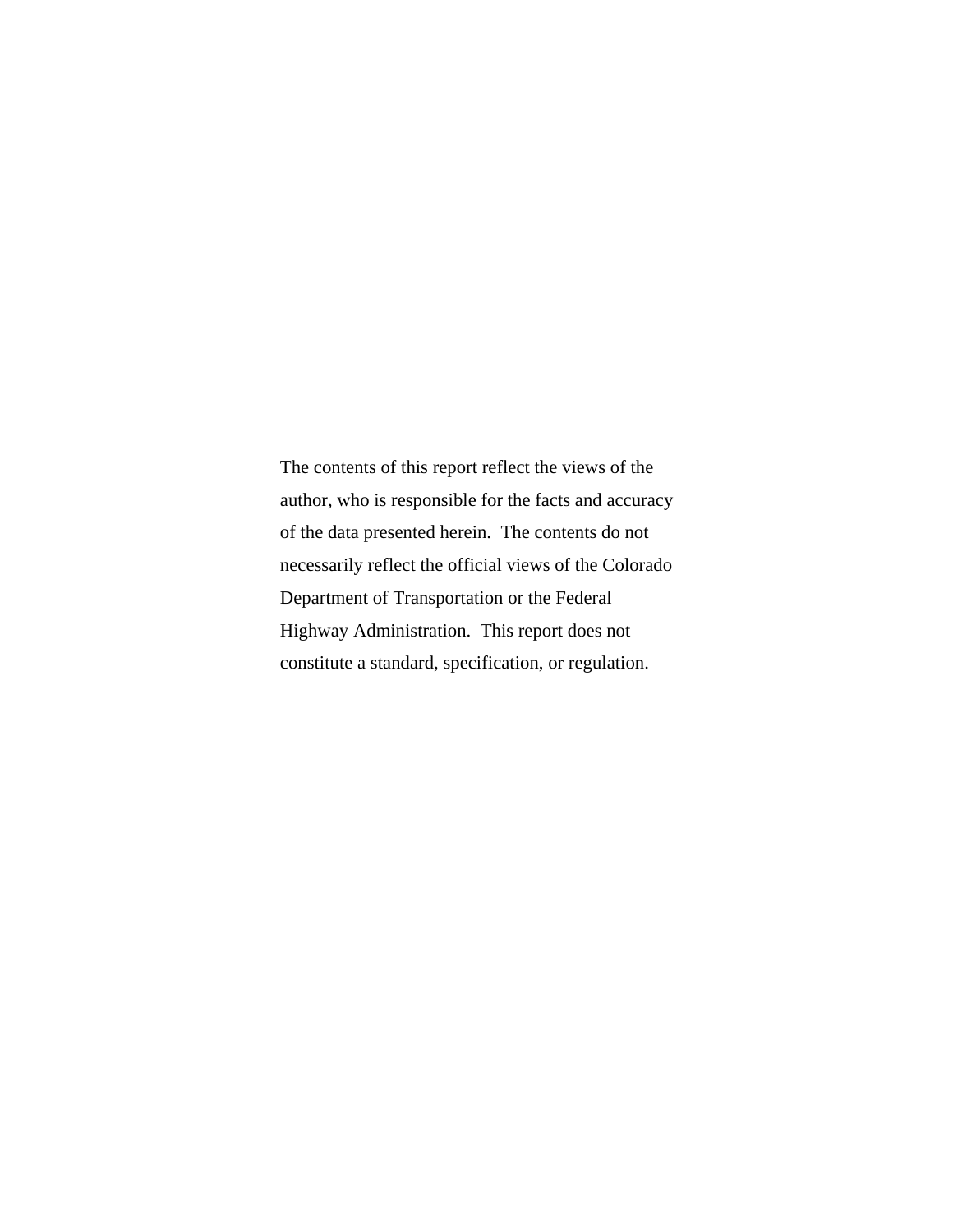21. No. of Pages 46

|                                                                                                                                                                                                                                                                                                                     |                                      |                                                                                                                                           | Technical Report Documentation Page                                                                                                                                                                                                 |  |  |
|---------------------------------------------------------------------------------------------------------------------------------------------------------------------------------------------------------------------------------------------------------------------------------------------------------------------|--------------------------------------|-------------------------------------------------------------------------------------------------------------------------------------------|-------------------------------------------------------------------------------------------------------------------------------------------------------------------------------------------------------------------------------------|--|--|
| 1. Report No.                                                                                                                                                                                                                                                                                                       | 2. Government Accession No.          |                                                                                                                                           | 3. Recipient's Catalog No.                                                                                                                                                                                                          |  |  |
| CDOT-2008-1                                                                                                                                                                                                                                                                                                         |                                      |                                                                                                                                           |                                                                                                                                                                                                                                     |  |  |
| 4. Title and Subtitle                                                                                                                                                                                                                                                                                               |                                      |                                                                                                                                           | 5. Report Date                                                                                                                                                                                                                      |  |  |
| <b>Evaluation of Truck Arrester Beds in Colorado</b>                                                                                                                                                                                                                                                                |                                      |                                                                                                                                           | January 2008                                                                                                                                                                                                                        |  |  |
|                                                                                                                                                                                                                                                                                                                     |                                      |                                                                                                                                           | 6. Performing Organization Code                                                                                                                                                                                                     |  |  |
|                                                                                                                                                                                                                                                                                                                     |                                      |                                                                                                                                           |                                                                                                                                                                                                                                     |  |  |
| 7. Author(s)                                                                                                                                                                                                                                                                                                        |                                      |                                                                                                                                           | 8. Performing Organization Report No.                                                                                                                                                                                               |  |  |
| William (Skip) Outcalt                                                                                                                                                                                                                                                                                              |                                      |                                                                                                                                           | CDOT-2008-1                                                                                                                                                                                                                         |  |  |
| 9. Performing Organization Name and Address                                                                                                                                                                                                                                                                         |                                      |                                                                                                                                           | 10. Work Unit No. (TRAIS)                                                                                                                                                                                                           |  |  |
| <b>Colorado Department of Transportation - Research</b>                                                                                                                                                                                                                                                             |                                      |                                                                                                                                           |                                                                                                                                                                                                                                     |  |  |
| 4201 E. Arkansas Ave.                                                                                                                                                                                                                                                                                               |                                      |                                                                                                                                           | 11. Contract or Grant No.                                                                                                                                                                                                           |  |  |
| Denver, CO 80222                                                                                                                                                                                                                                                                                                    |                                      |                                                                                                                                           |                                                                                                                                                                                                                                     |  |  |
| 12. Sponsoring Agency Name and Address                                                                                                                                                                                                                                                                              |                                      |                                                                                                                                           | 13. Type of Report and Period Covered                                                                                                                                                                                               |  |  |
| <b>Colorado Department of Transportation - Research</b>                                                                                                                                                                                                                                                             |                                      |                                                                                                                                           |                                                                                                                                                                                                                                     |  |  |
| 4201 E. Arkansas Ave.                                                                                                                                                                                                                                                                                               |                                      |                                                                                                                                           |                                                                                                                                                                                                                                     |  |  |
| Denver, CO 80222                                                                                                                                                                                                                                                                                                    |                                      |                                                                                                                                           | 14. Sponsoring Agency Code                                                                                                                                                                                                          |  |  |
|                                                                                                                                                                                                                                                                                                                     |                                      |                                                                                                                                           | 92.09                                                                                                                                                                                                                               |  |  |
| 15. Supplementary Notes                                                                                                                                                                                                                                                                                             |                                      |                                                                                                                                           |                                                                                                                                                                                                                                     |  |  |
|                                                                                                                                                                                                                                                                                                                     |                                      |                                                                                                                                           | Prepared in cooperation with the US Department of Transportation, Federal Highway Administration                                                                                                                                    |  |  |
| 16. Abstract                                                                                                                                                                                                                                                                                                        |                                      |                                                                                                                                           |                                                                                                                                                                                                                                     |  |  |
| for safety, performance, and maintenance needs. This study evaluated the condition of 13 arrester beds<br>throughout Colorado. Based on the performance of those arrester beds and the evaluation of materials<br>recommended by other agencies, a specification for truck ramp aggregate was written and approved. |                                      |                                                                                                                                           | In 2006, CDOT initiated development of a specification for aggregates used in truck arrester beds. First, it was<br>necessary to know what was currently in the arrester beds throughout the state. Each bed needed to be evaluated |  |  |
| Implementation:                                                                                                                                                                                                                                                                                                     |                                      |                                                                                                                                           |                                                                                                                                                                                                                                     |  |  |
| Bridge Construction.                                                                                                                                                                                                                                                                                                |                                      |                                                                                                                                           | Section 703.11, Truck Escape Ramp Aggregate, was added to the CDOT Standard Specifications for Road and                                                                                                                             |  |  |
|                                                                                                                                                                                                                                                                                                                     |                                      |                                                                                                                                           |                                                                                                                                                                                                                                     |  |  |
| 17. Keywords:                                                                                                                                                                                                                                                                                                       |                                      | 18. Distribution Statement                                                                                                                |                                                                                                                                                                                                                                     |  |  |
| truck escape ramps, aggregates                                                                                                                                                                                                                                                                                      |                                      | No restrictions. This document is available to the<br>public through the National Technical Information<br>Service, Springfield, VA 22161 |                                                                                                                                                                                                                                     |  |  |
|                                                                                                                                                                                                                                                                                                                     |                                      |                                                                                                                                           |                                                                                                                                                                                                                                     |  |  |
| 19. Security Classif. (of this report)                                                                                                                                                                                                                                                                              | 20. Security Classif. (of this page) |                                                                                                                                           | 21. No. of Pages<br>22. Price                                                                                                                                                                                                       |  |  |

**Form DOT F 1700.7** (8-72) Reproduction of completed page authorized

None

None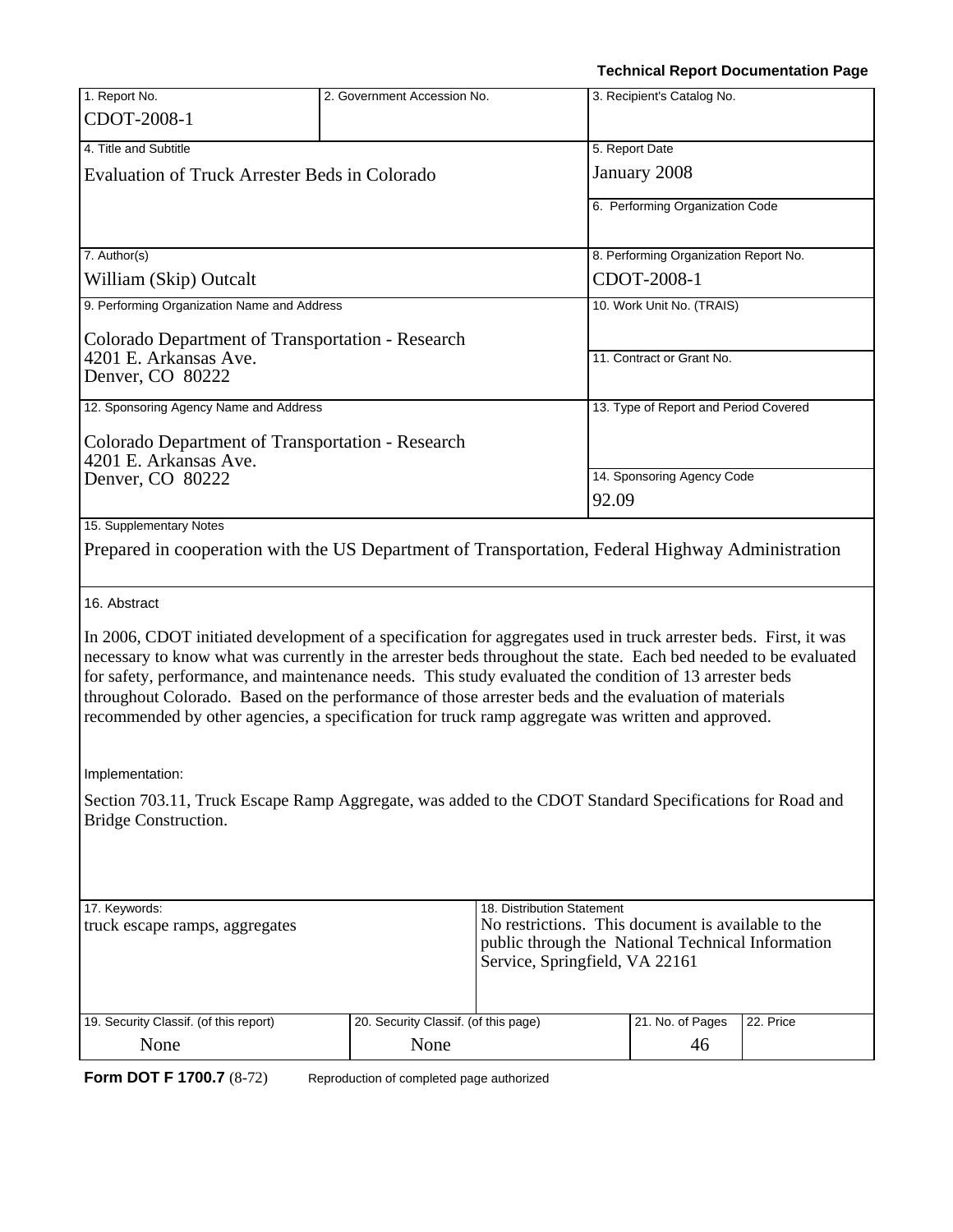# Evaluation of Truck Arrester Beds in Colorado

by

William (Skip) Outcalt, E/PS Tech III

Report No. CDOT-2008-1

Colorado Department of Transportation Research Branch

Sponsored by Colorado Department of Transportation In Cooperation with the U. S. Department of Transportation Federal Highway Administration

January 2008

Colorado Department of Transportation 4201 E. Arkansas Avenue Denver, CO 80222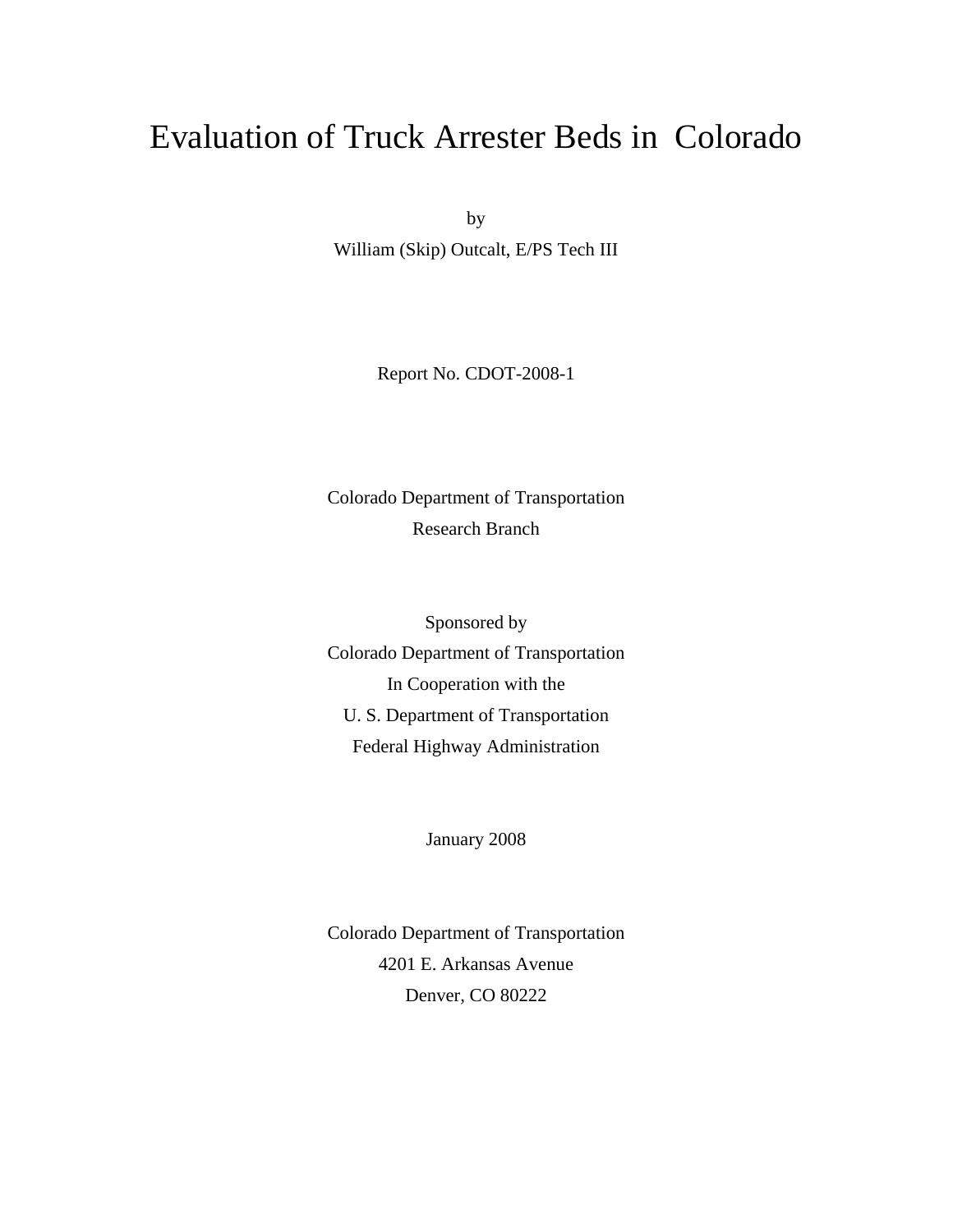# **ACKNOWLEDGEMENTS**

Thanks to study panel members Allen, Marcee; Paul DeJulio, Mike DeLong, Dan Falls, Glen Frieler, Mike Gallegos, Don Miller, Eric Prieve, Rich Sarchet, Bill Schiebel, Dave Weld and Ken Wissel.

Special thanks to Maintenance Sections 3, 5, 6, and 7 for their invaluable help in collecting samples.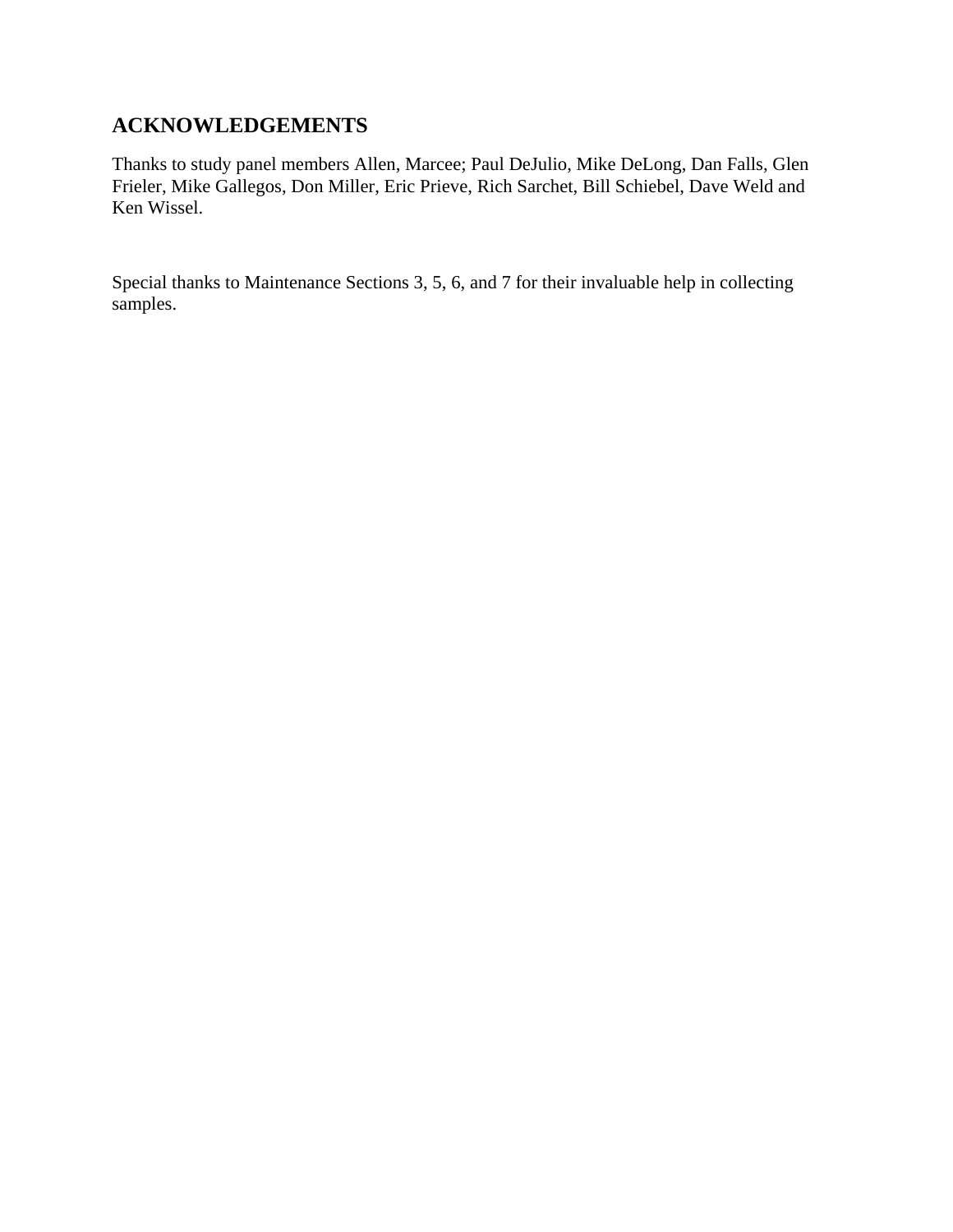# **EXECUTIVE SUMMARY**

The Colorado Department of Transportation needed a Standard Specification to describe the aggregates for use in truck escape ramps. All thirteen of Colorado's existing escape ramps were sampled and the aggregates analyzed for size and shape. The results of the analysis were combined with information from other agencies and used to write Section 703.11, Truck Escape Ramp Aggregate, which was approved and added to the Standard Specifications on October 25, 2007. The specification describes the shape, gradation, and wear characteristics of material acceptable for use in truck escape ramp arrester beds in Colorado.

# **IMPLEMENTATION STATEMENT**

Section 703.11, Truck Escape Ramp Aggregate, was approved and added to the Standard Specifications on October 25, 2007. The specification describes the shape, gradation, and wear characteristics of material acceptable for use in truck escape ramp arrester beds in Colorado.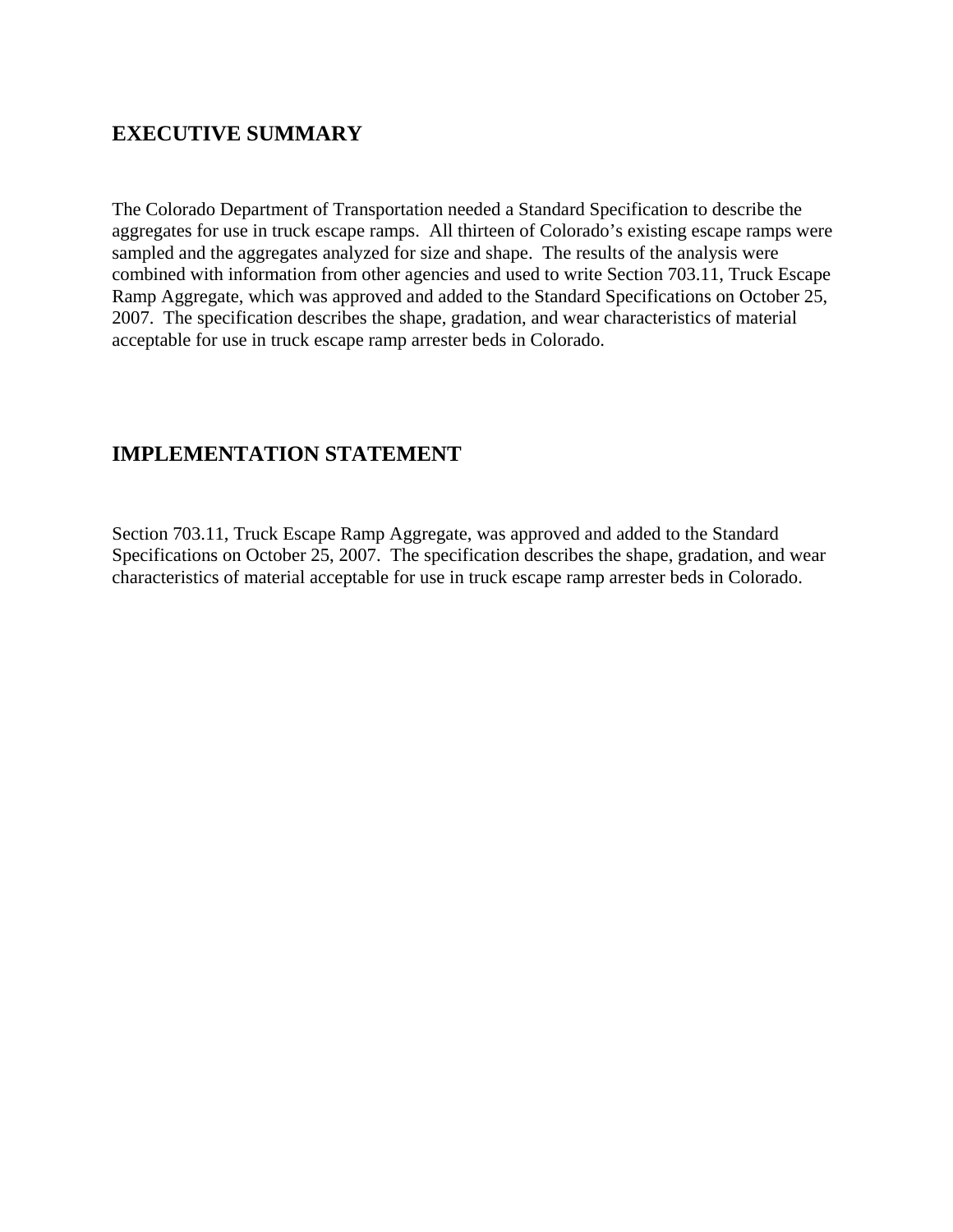# **TABLE OF CONTENTS**

| APPENDIX A GRAPHS OF THE SAMPLE AGGREGATE GRADATIONS A-1 |  |
|----------------------------------------------------------|--|
|                                                          |  |

# **LIST OF FIGURES**

# **LIST OF TABLES**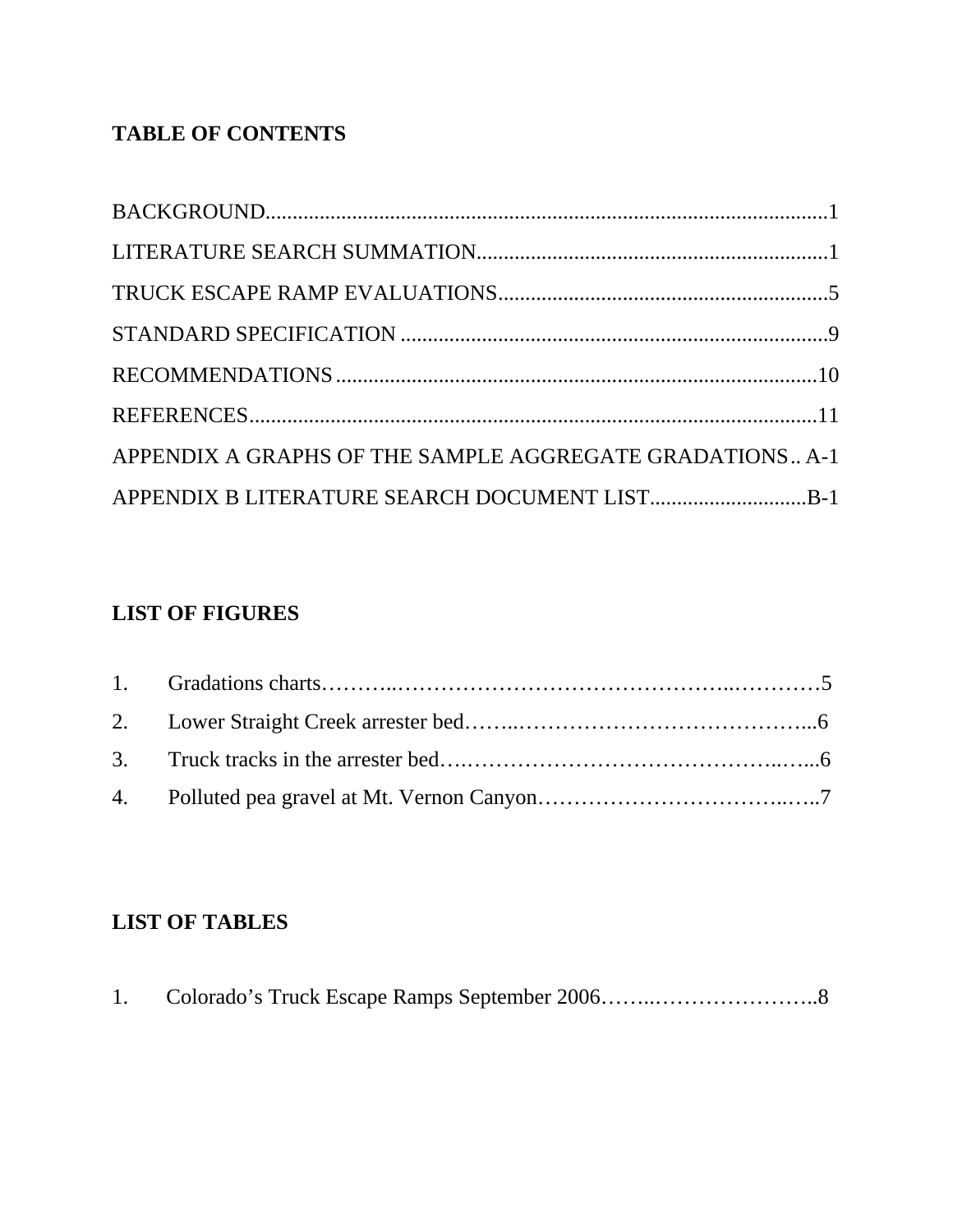# **BACKGROUND**

As of 2006 the Colorado Department of Transportation (CDOT) did not have a standard specification for aggregates used in the arrester beds of runaway truck escape ramps (TERs). This study determined the size and shape of the aggregate in the arrester beds throughout the state and evaluated each bed for contamination with fine material. In conjunction with the aggregate evaluations, each escape ramp was evaluated for safety, performance, and maintenance needs. Previous studies noted problems with infiltration of fine particles, which can hold water and freeze in cold weather, reducing the ramp's ability to control runaway trucks. The results of this study were used to develop Section 703.11 Truck Escape Ramp Aggregate for CDOT's Standard Specifications for Road and Bridge Construction.

CDOT first built gravel arrester beds in runaway truck escape ramps in the early 1980's. Since then approximately 20 arrester beds have been built. Little or no research has been done since 1985 as to the safety, performance and maintenance needs of these beds. During 2006 CDOT Maintenance workers became concerned with the distance trucks were traveling into the Lower Straight Creek escape ramp on I-70 west of the Eisenhower-Johnson Memorial tunnels. The arrester bed in the escape ramp had become polluted with fine material and information was needed as to what would be the best way to fix the problem.

The objective of this study was to develop design standards for evaluation of the condition of current ramps and for use in future construction. It recommends materials and maintenance procedures and schedules to maintain truck escape ramp arrester beds in optimal condition.

The study was done in several parts:

A literature search found information in 14 documents addressing arrester bed aggregate size and gradation, depth, width and length and various design and maintenance issues.

Research personnel collected samples from each of Colorado's 13 escape ramps. Two samples were taken at each of three locations evenly spaced along the length of the arrester beds. The top sample was collected after removing about 6" from the surface of the bed. The bottom sample was taken approximately 18 inches below the surface of the arrester bed. The CDOT central lab analyzed the aggregate samples for size, shape and gradation.

# **LITERATURE SEARCH SUMMATION**

The Transportation Research Information Service (TRIS) system literature search, done in July of 2006, found 14 reports, dating as far back as 1982, written by various agencies in the U.S. and Canada. There is a great deal of information relating to design and maintenance of truck escape ramps. However, the information concerning aggregate size and gradation is limited

Some of the important information relating to aggregate used in truck escape ramps is listed here:

Arrester beds should be constructed with a minimum aggregate depth of 36 inches, with 42 inches recommended. To assist in decelerating the vehicle smoothly, the depth of the bed should taper from three inches at the point of entry to full depth in the initial 100 to 200 feet. (1)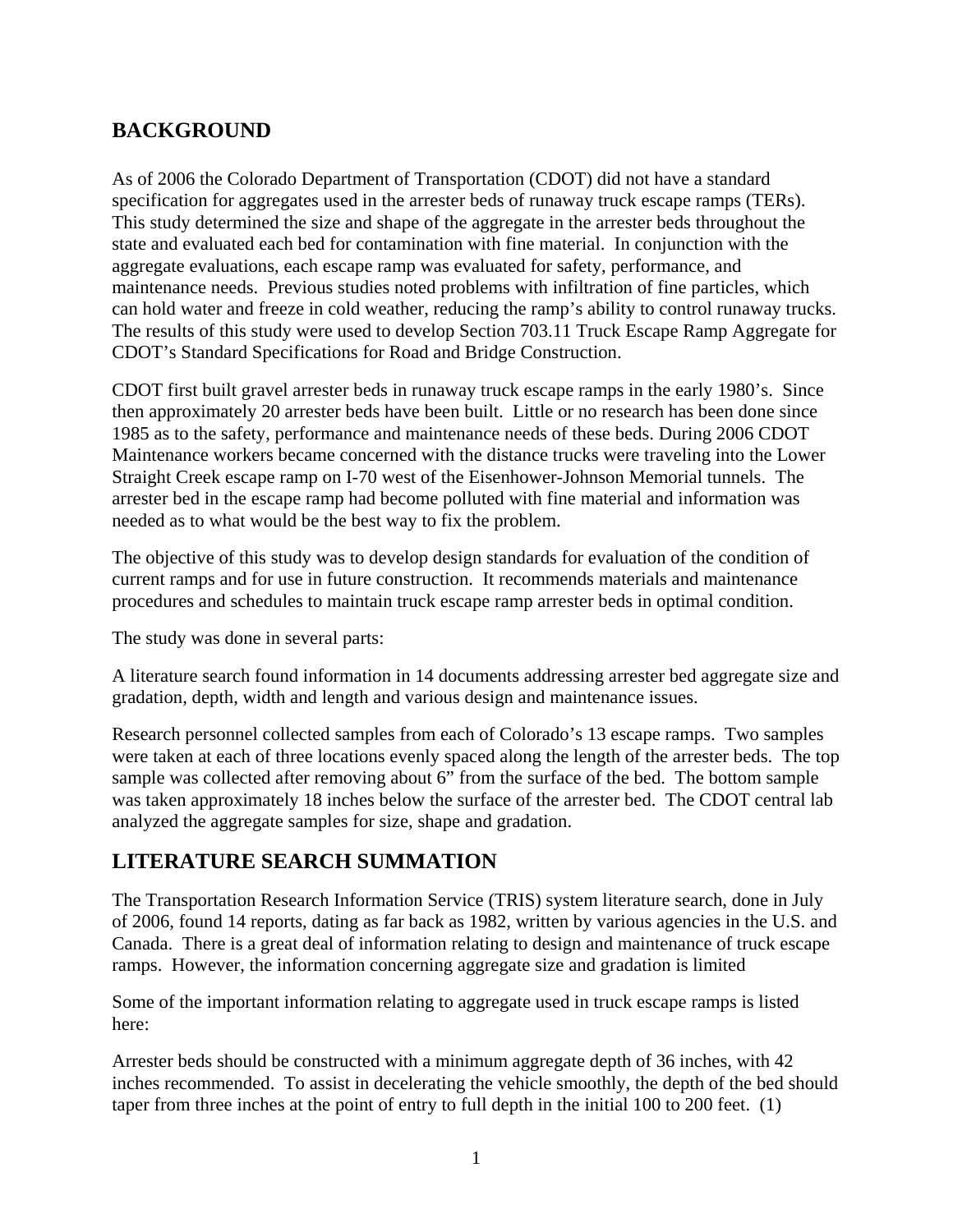A width of 26 feet is set as a minimum, with 30 to 40 feet being desirable. (2)

If an arrester bed is used, the material should be clean, not easily compacted, rounded and of one size with a high coefficient of friction. Pea gravel is sited as the most commonly used material. (2)

The aggregate depth should be a minimum of 36 inches, tapering from 3 inches at entry to maximum depth within 100 to 200 feet. (2).

Fine materials are sited as one of the principal contaminants of arrester beds. Contamination can come from four main sources;

- 1. Existing ground: Paving the bottom and sides of the arrester bed basin can control ground contamination.
- 2. Surface: Contamination brought by the surface can be minimized by an adequate drainage system, providing good roadway drainage as well as arrester bed drainage.
- 3. Vehicles: Contamination caused by vehicles entering the arrester bed is difficult to control, as it is usually unpreventable.
- 4. The gravel itself: The aggregate itself is the final contaminant, as over time it will weather and breakdown. For this reason, the aggregate will need to be replaced and/or reprocessed periodically. Using high quality gravel can minimize contamination from the aggregate. (2)

To minimize the need to remove and replace or wash the gravel, the policy states that it is desirable that the arrested bed be of sufficient depth to allow normal contamination, but still maintain the ability to retard and stop an out-of-control vehicle. Arrester beds shall gradually increase from an initial depth of six inches to a maximum depth of 48 inches in the first 150 feet. The surface of the arrester bed aggregate should be as smooth as possible with no humps or hollows (2).

Arrester bed ramps vary in detail depending on the material used. The material can range from sand to 1½ inch aggregate. The grade of the arrester bed will also influence length, with ascending ramps providing greater stopping ability. (2)

Experience has shown that trucks will sink at least 12 inches into the arrester bed material. Additional experience has also shown that the lower 12 inches of material will typically become so contaminated and compacted that it will virtually act like cement treated base. For these reasons, the Bulletin recommends a minimum depth of material to be 36 inches, with 30 inches being an absolute minimum. The depth of the aggregate should taper from six inches at the beginning of the bed to maximum depth within 100 feet. This allows for gradual deceleration and reduces the risk of load shift. (2)

The surfacing material used in the arrester bed should be clean, not easily compacted, and have a high coefficient of rolling resistance. (1)

Arrester beds should be constructed with a minimum aggregate depth of 0.6 m. (1)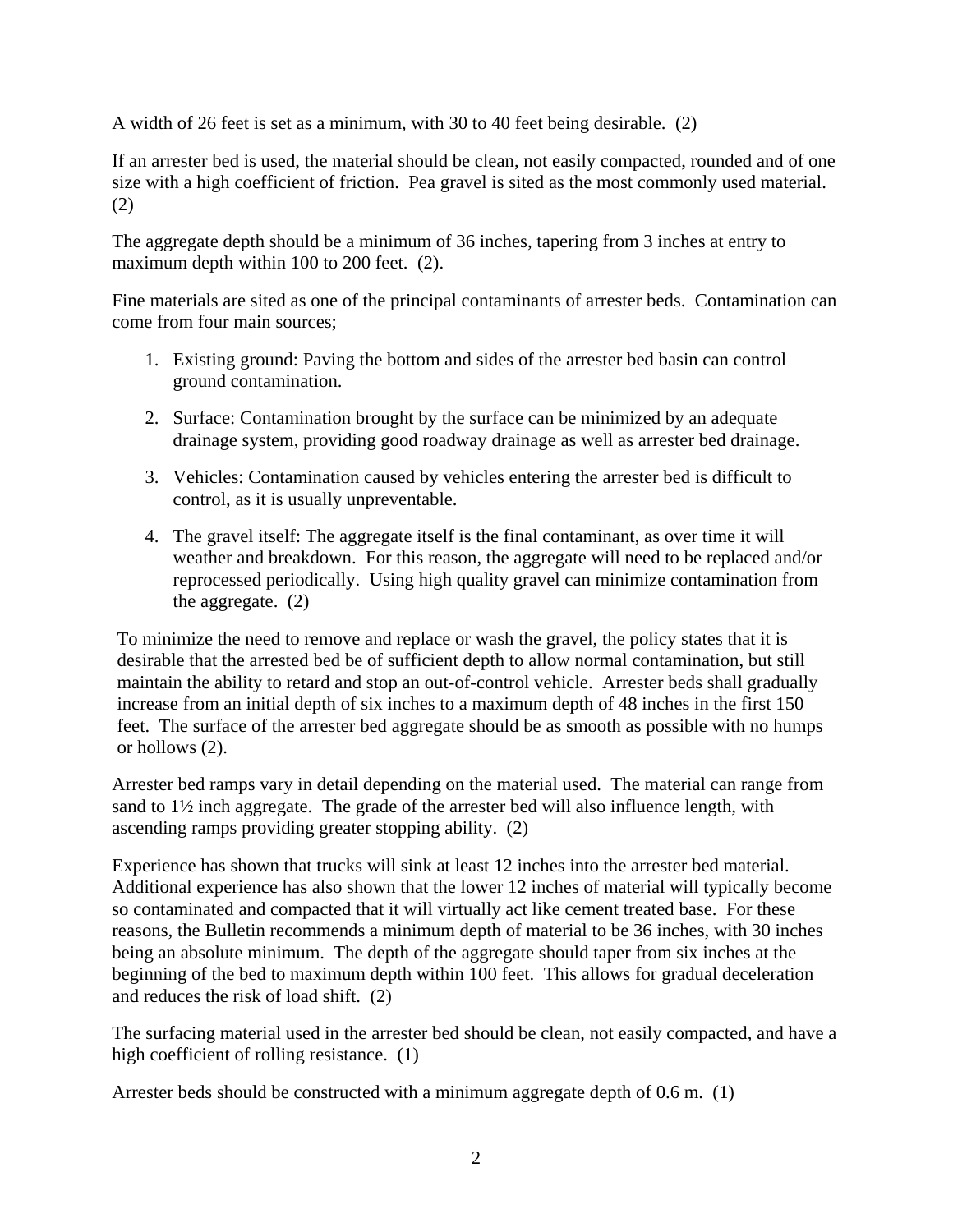Contamination of the bed material can reduce the effectiveness of the arrester bed by creating a hard surface layer up to 300 mm thick at the bottom of the bed. Therefore, an aggregate depth up to 1000 mm is recommended. (1)

A positive means of draining the arrester bed should be provided to help protect the bed from freezing and avoid contamination of the arrester bed material. (1)

The entrance to the ramp must be designed so that a vehicle traveling at a high rate of speed can enter safely. (1)

More recent tests of arrester bed performance show that larger gravel sizes and deeper beds produce higher rolling resistance,…(3)

Smooth, rounded, uncrushed gravel of approximately a single size is the most effective arrester bed material. The best size appears to be near 0.5 in. .The river gravel graded to AASHTO Gradation 57 was found to be the best of those materials tested. (3)

Smooth, rounded, uncrushed gravel of approximately a single size is the most effective arrester bed material. The best size appears to be near 0.5 in. (3)

Visual inspection in the winter revealed that large aggregate with low contamination levels developed only a thin frozen crust at the surface. In contrast, smaller aggregate with high contamination was frozen solid to the full bed depth. (3)

Rounded gravel, rather than crushed aggregate, is required. Uniform grading with an approximate size range of 0.5 to 0.7 in. provides the greatest rolling resistance and thus permits the shortest ramp lengths. (3)

Maintenance must include re-grading after each use and periodic "fluffing." (3)

The effectiveness of arrester beds is related to the long term performance of the aggregate used. Roundness is important, but so are hardness and durability. Resistance to abrasion and crushing are essential to minimizing the contamination by fines and resultant bed consolidation. (3)

There are three main types of arrester beds: gravity ramp, sand piles, and gravel beds. Of these three types, gravel beds have been shown to be safer and more efficient. The field performance of gravel arrester beds depends greatly on two aggregate properties, namely inter-particle friction and free drainage. The ideal condition is an inter-particle friction low enough for tires to sink into the aggregate, yet sufficiently high to stop the vehicle within a desired distance. The aggregate must be free-draining to prevent the accumulation of excess water in the arrester bed and minimize the effects of freezing. (4)

To possess both low inter-particle friction and high permeability, the aggregate must have rounded particles with uniform gradation. A natural aggregate that can satisfy this requirement is pea gravel; for this reason, pea gravel has been used often in the construction of arrester beds (4)

Page 6: "Based on the results of this study, it can be concluded that aggregate gradation and inter-particle friction are not sufficient to determine performance in the arrester bed. Factors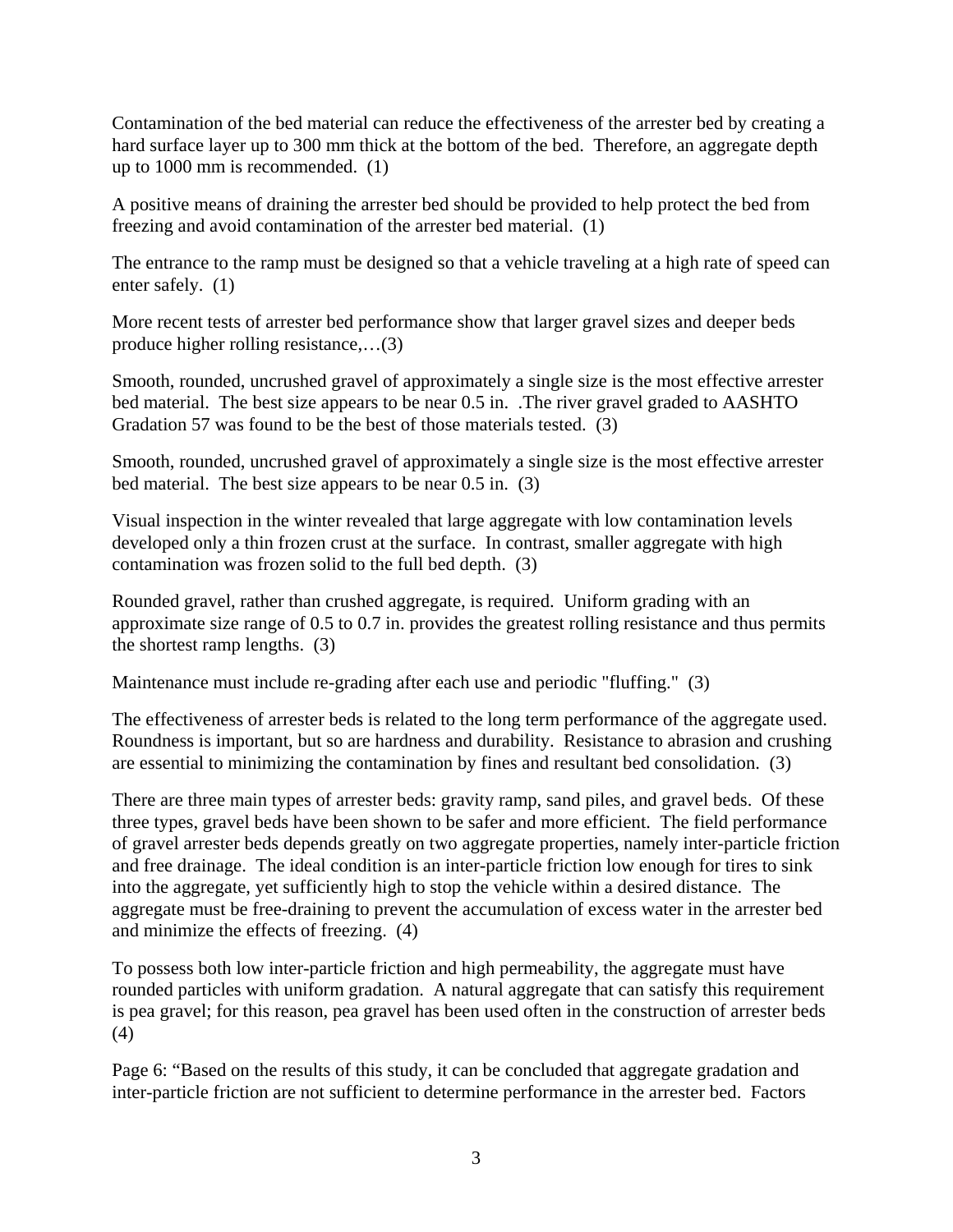such as particle angularity and sphericity also greatly influence aggregate performance. Moreover, for long-term performance, particle durability is a dominant factor. Therefore, testing of aggregate for use in the arrester bed should involve determinations of not only gradation and inter-particle friction, but also angularity number, sphericity and durability. (4)

The Pennsylvania Transportation Institute (PTI) constructed two 300-ft-long test ramps, one filled with rounded river-bed gravel and the other with more angular crushed gravel. Using a dump truck and a single-axle tractor with a flatbed trailer, tests were performed measuring entry speed, stopping distance, accelerometer data, cross-section measurements of the ruts left by the truck tires, and distance vs. time data. The river gravel exhibited greater tire penetration, greater volume of stones displaced and greater deceleration forces than the crushed gravel. (5)

Freezing of aggregate during the winter months is closely related to the aggregate contamination problem. (6)

The Oregon Department of Transportation has conducted a comprehensive study on aggregate gradation and its performance in truck escape ramps. The study involved a comparison between 3/4 to 1/4 inch material and 3/8 inch to No. 10 pea gravel. It was concluded that the penetration of wheel loads would be very similar for both materials when each was clean and dry. But, the larger sized material was preferable with regard to freezing or contamination. To compare the freezing characteristics of two materials, they filled cylinder molds with the gravels, saturated them with water, allowed them to drain for five minutes, and then put them in a freezer. After freezing, the cylinders were removed from the molds and quickly tested for unconfined compressive strengths. The coarser, free draining material failed at around 70 PSI and the finer material failed at around 120 PSI. The better drainage of the coarse material provided a definite advantage; but, there were no direct relationships between these tests and the actual field conditions. (6)

Visual inspections of all aggregate during the cold winter months indicated that the stiffness of the aggregate in various ramps was primarily dependent on the aggregate gradation. Larger aggregate with low degrees of contamination only developed a thin frozen crust on the surface of the arrester beds. Smaller aggregate with high degrees of contamination were frozen solid to full depth of the arrester beds, and it was impossible to penetrate through the frozen aggregate with a shovel. (6)

Appendix B contains a list of the documents found. Each document was searched for four key words: sand, aggregate, gravel, and gradation. Brief summaries of the information located in the key word search are included in the appendix. Much of this information is repeated in two or more of the reports.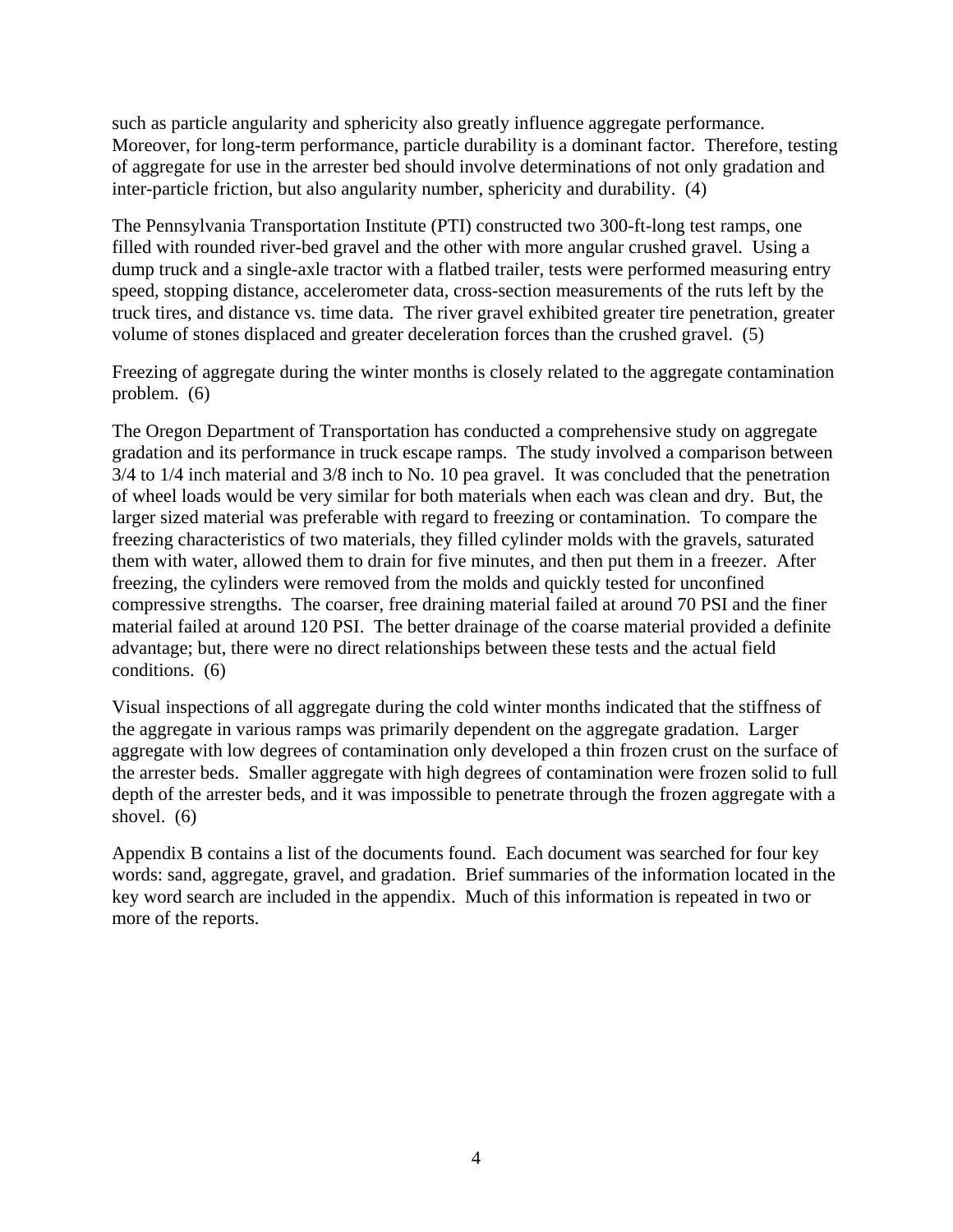#### **TRUCK ESCAPE RAMP EVALUATIONS**

During August of 2006 Research personnel collected samples of the aggregates in the arrester

beds in all 13 of the TERs in Colorado. Table two shows the locations of the ramps and the traffic data for the highway. Three locations evenly spaced along the length of the beds were selected. At each location two samples were taken. For the upper sample, the top six inches of the bed aggregate was scraped away and a sample collected (approximately 50#) by hand. A loader was used to remove about 18 inches of the surface aggregate, and then the second sample bag was filled by hand. Some of the beds were found to be only about 18 inches deep, so the lower sample was taken near the bottom of the bed, but with care to not go into the native soil.

The average maximum size of aggregate in the ramps varied from of about 2 inches down to about 3/8 inch. The Molas Divide ramp on US-550 had 100% passing 2 inch and only 1% passing ¾ inch; Mt Vernon Canyon, on I-70, had 94% passing 3/8 inch and 39 % passing #4. Gradations of each of the arrester beds are graphed in Appendix B.





**Figure 1. Top - Average gradations at Mt. Vernon Canyon, Lower Straight Creek and Molas Divide. Bottom -All samples Lower Straight Creek.**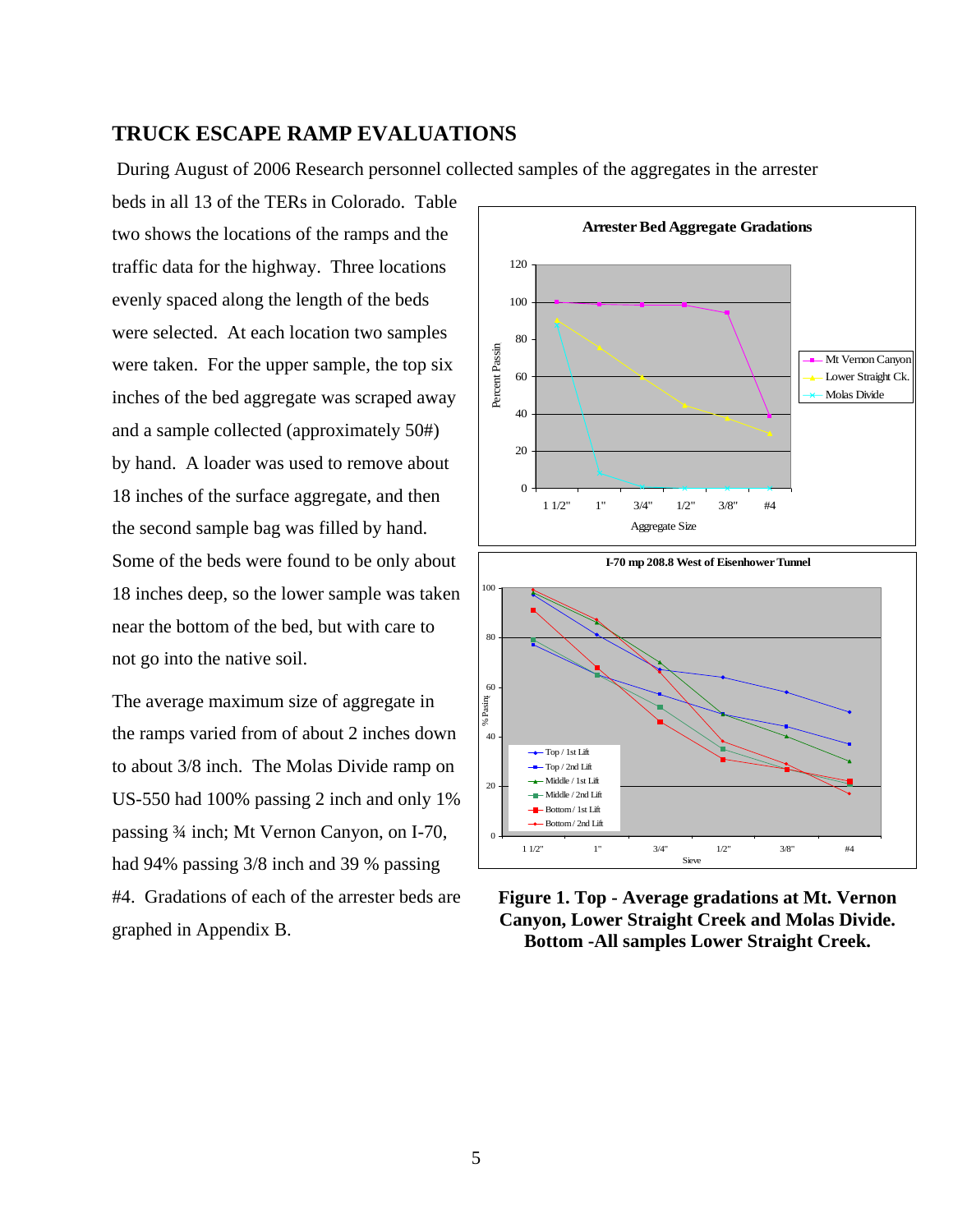During the sample collection the Research personnel visually assessed the condition of each of the ramps. Simply walking the length of an arrester bed gives good insight into what the



**Figure 2. The Lower Straight Creek arrester bed near the entrance. The references are 1" squares.** 



**Figure 3. The last truck to use the ramp barely made tire tracks.** 

aggregate gradation will probably be. The two ramps mentioned above represent the extremes of size of aggregate, but both are quite difficult to walk in and perform well at stopping runaway trucks.

The Lower Straight Creek Ramp on I-70, the lower of two ramps on the westbound descent from the Eisenhower/Johnson Memorial tunnels to Dillon, was in the worst condition by far. The graphs in **Figure 1**, above, show the average gradations for the Mt. Vernon Canyon, Molas Divide and Lower Straight Creek TERs. The sample from Lower Straight Creek is very evenly graded, as can be seen in the bottom graph. The material compacted in the aggregate bed very much like road-base gravel, and was performing very poorly as an escape ramp (**Figures 1 & 2)**.

The Lower Straight Creek Ramp is about 1000 feet long and steep, but trucks were going deep into the ramp. In fact, more than one had gone completely past the end of the ramp.

Walking in the lower half of the arrester bed on this ramp was like walking on a hard, gravel road, and the upper half was only slightly better. **Figures 2 & 3** show that the arrester bed was heavily polluted with fine material and solidly compacted. The heavy loader used in the sampling sank into the bed less than two inches.

The aggregate of the arrester bed in this escape ramp is placed directly on the native soil with no barrier, either on the bottom or the sides, between the bed and the native soil. Fine material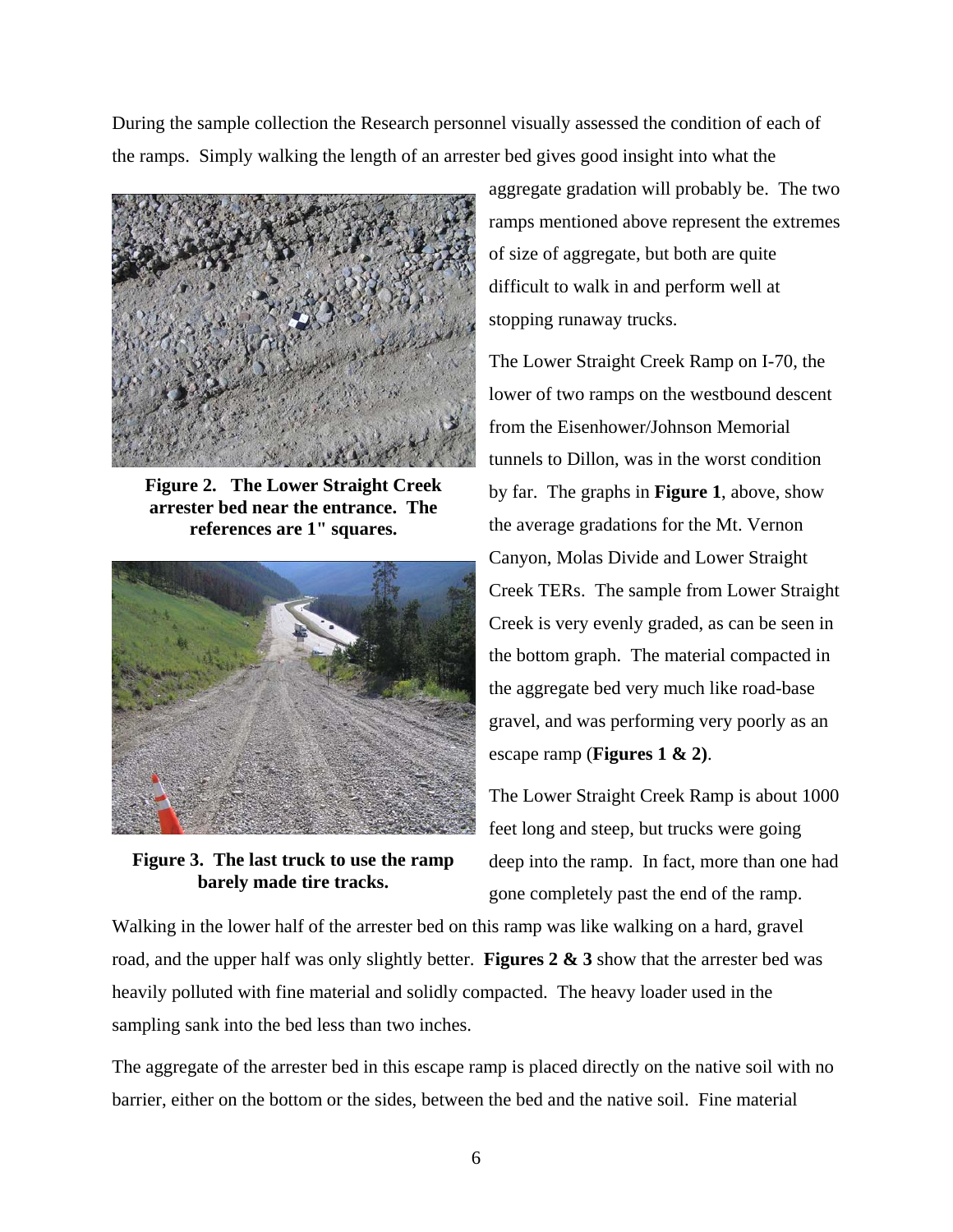appeared to come from both the side hill above and from below the bed due to the mixing action of trucks using the ramp and of grooming activities.

Records of the use of Colorado's TERs exist, but their completeness is questionable. The records that are available for 2001 through 2004 indicate that the Lower Straight Creek ramp was used nearly 10 times more than the other 12 ramps in the state combined.

Of thirteen ramps sampled, all but three were built with the arrester bed directly on the native soil. The ramps on US-6 west of Loveland Pass and on US-50 on the west side of Monarch Pass are built on a concrete base with concrete barriers on both sides. I-70 at Mt. Vernon Canyon has an asphalt base with concrete barrier along the right side.

The concrete in the US-6 and US-50 ramps protects the arrester beds from the intrusion of fine material from the surrounding soil; especially from below.



**Figure 4. Mt. Vernon Canyon's 1/2" pea gravel arrester bed is heavily polluted by fine material. A quantity of 1" aggregate was added to the bed at some time.** 

The mixing action of runaway trucks and of grooming operations may be the main cause of pollution from below the arrester beds

The Mt. Vernon Canyon escape ramp is directly adjacent to the highway with its left side open to I-70 along its entire length; it follows the curvature and grade of the highway. This is the only downhill ramp in Colorado – Slick Rock, on SH-141 is nearly level and the others all are uphill. The arrester bed at Mt. Vernon Canyon is pea gravel over an

asphalt base. The bed contains a considerable amount of fine material, probably traction sand carried off the adjacent highway by water and snow plowing operations. In cold weather this arrester bed requires frequent scarifying because it tends to freeze.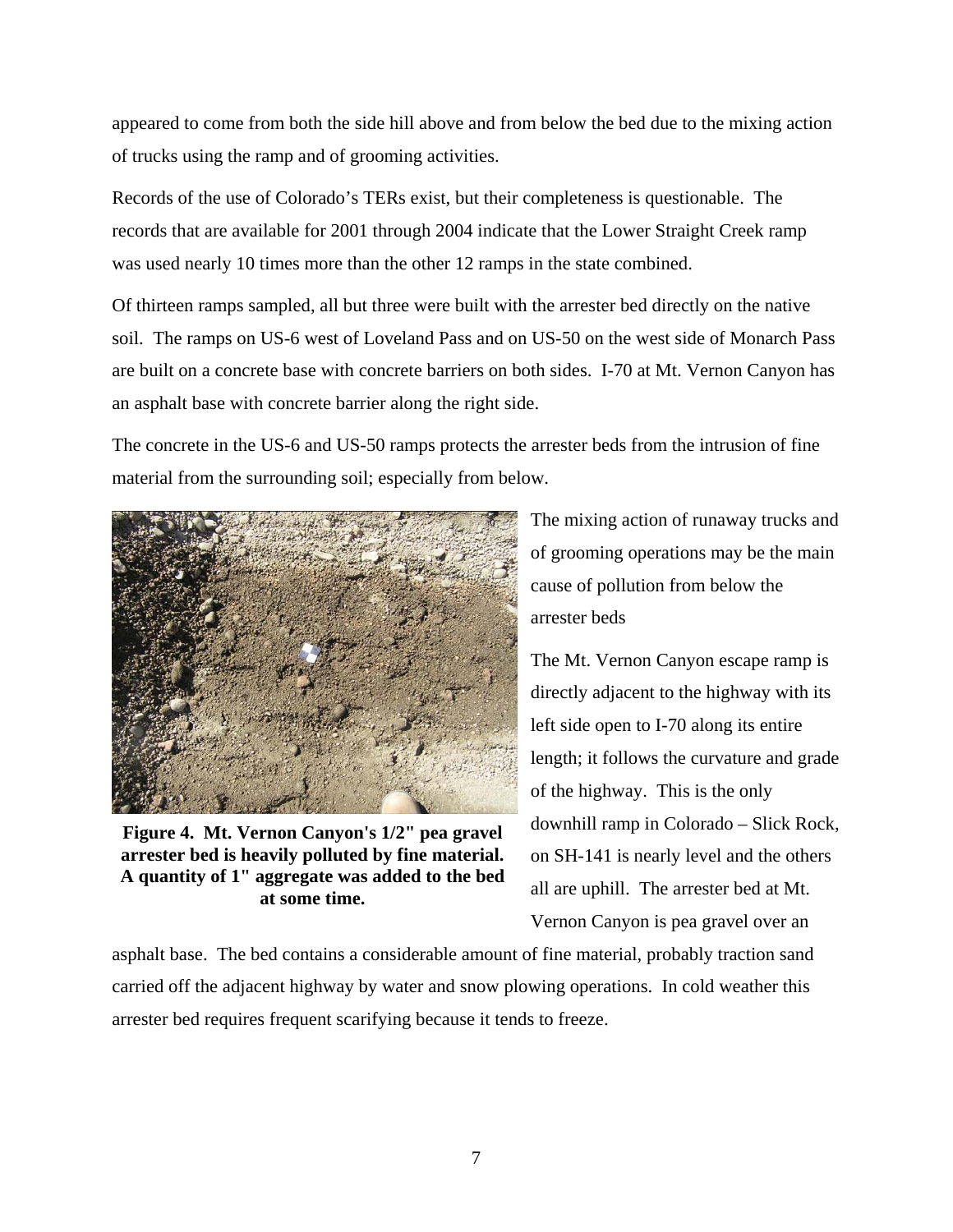|               |           |                       |             | $\frac{6}{9}$ | <b>Ramp Use</b> |
|---------------|-----------|-----------------------|-------------|---------------|-----------------|
| <b>Hwy</b>    | <b>MP</b> | Location              | <b>AADT</b> | <b>Trucks</b> |                 |
| $US-6$        | 219.0 WB  | W/o Loveland Pass     | 1,200       | 20.0          |                 |
| $US-40$       | 142.1 WB  | W/o Rabbit Ears Pass  | 3,600       | 10.8          |                 |
| $US-50$       | 194.0 WB  | W/o Monarch Pass      | 2,300       | 20.0          |                 |
| $US-50$       | 204.0 EB  | E/o Monarch Pass      | 2,300       | 20.0          |                 |
| $I-70$        | 182.0 WB  | W/o Vail Pass         | 19,900      | 13.0          |                 |
| $I-70$        | 185.5 WB  | W/o Vail Pass         | 19,900      | 13.0          |                 |
| $I-70$        | 208.8 WB  | W/o Eisenhower Tunnel | 28,800      | 9.7           |                 |
| $I-70$        | 211.9 WB  | W/o Eisenhower Tunnel | 28,800      | 9.7           |                 |
| $I-70$        | 256.7 EB  | Mt. Vernon Canyon     | 67,400      | 6.4           |                 |
| SH-141        | 18.5 NB   | S/o Slick Rock        | 540         | 31.5          |                 |
| <b>US-160</b> | 160.8 WB  | W/o Wolf Creek Pass   | 2,500       | 11.6          |                 |
| <b>US-160</b> | 162.5 WB  | W/o Wolf Creek Pass   | 2,500       | 11.6          |                 |
| <b>US-550</b> | 52.5 WB   | S/o Molas Divide      | 2,000       | 11.0          |                 |

**Table 1. Colorado's Truck Escape Ramps September 2006**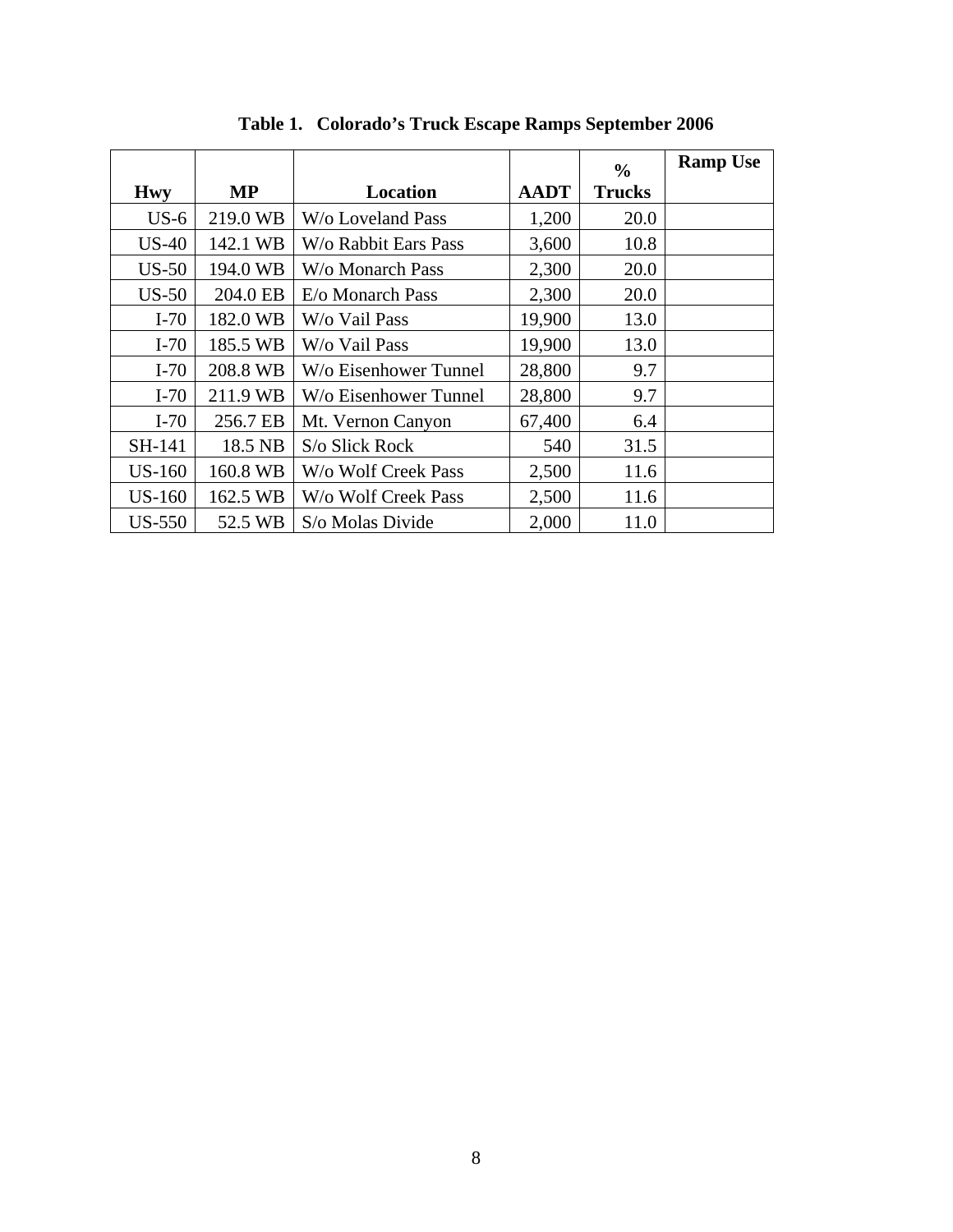# **STANDARD SPECIFICATION**

Thanks to the work done on this study, Section 703 of the CDOT Standard Specifications was revised as follows.

Sample Project Special Provision: 703tera

10-25-07

### REVISION OF SECTION 703

#### TRUCK ESCAPE RAMP AGGREGATE

Section 703 of the Standard Specifications is hereby revised for this project as follows:

Add subsection 703.11 as follows:

**703.11 Truck Escape Ramp Aggregate.** Truck escape ramp aggregate shall consist of washed, free draining, uncrushed natural gravel.

The truck escape ramp aggregate shall have less than 50 percent flat and elongated particles by mass when tested in accordance with ASTM D 4791 using an opening ratio of 2:1.

The truck escape ramp aggregate shall have a minimum of 20 percent rounded particles by mass. A rounded particle has no fractured faces. The truck escape ramp aggregate shall have a maximum of 10 percent of the particles by mass with 3 or more fractured faces. Fractured faces will be tested in accordance with CP-45. The minimum sample size for CP-45 shall be 1000 g.

The truck escape ramp aggregate shall have a percentage of wear less than 50 percent when tested in accordance with AASHTO T96.

The truck escape ramp aggregate shall meet the following gradation requirements:

| <b>Sieve Size</b> | <b>Mass Percent Passing</b><br><b>Square Mesh Sieves</b> |
|-------------------|----------------------------------------------------------|
| 50mm(2 inch)      | 100                                                      |
| 19 $mm(3/4$ inch) | $0 - 10$                                                 |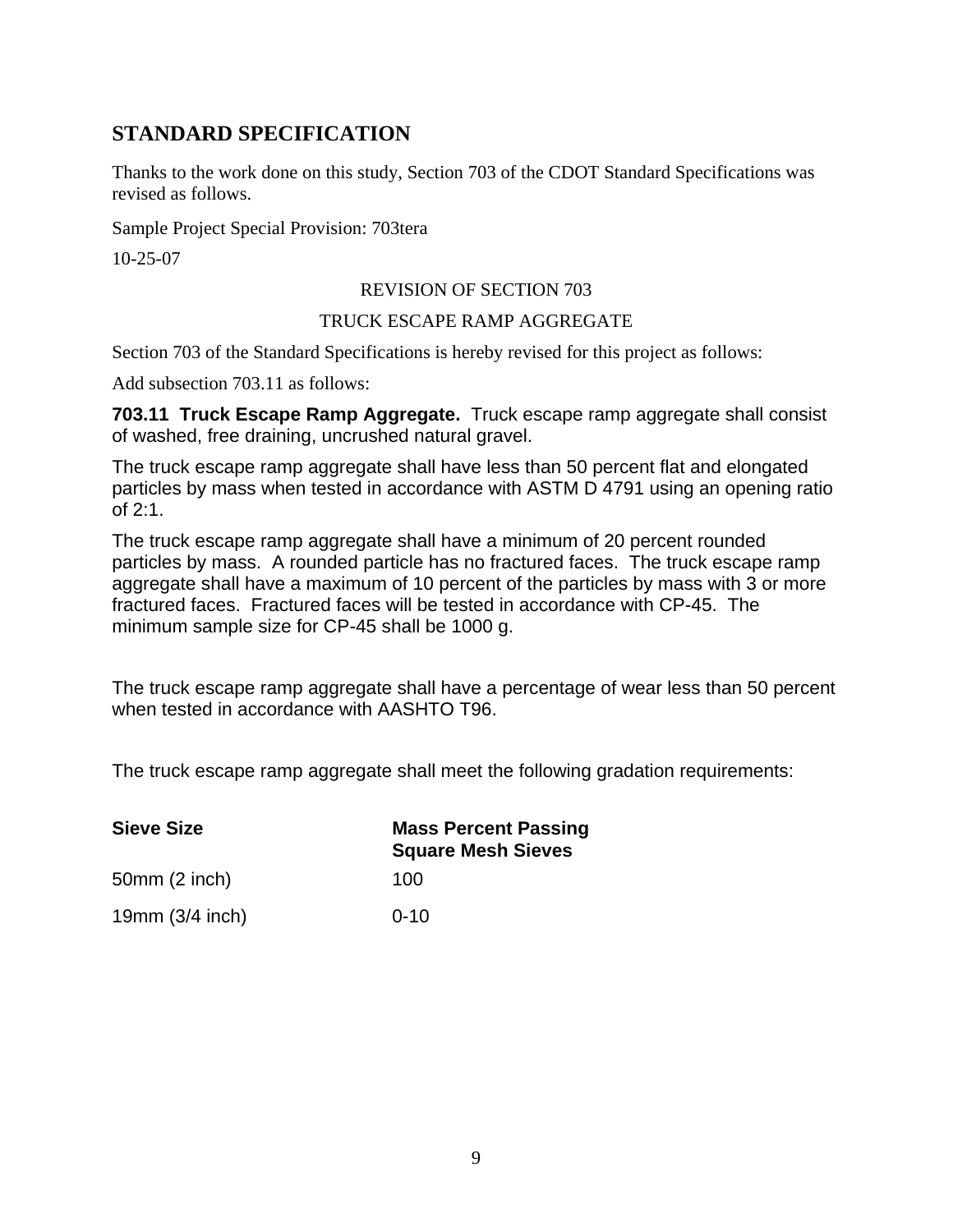# **RECOMMENDATIONS**

Based on the information gathered from the literature search and Colorado's experience with Truck Escape Ramps, the following are recommended:

- 1. Aggregate under consideration for use in an arrester bed should be tested for hardness and durability in addition to roundness and size. In an enclosed arrester bed most of the fine material will come from fractured aggregate caused by runaway trucks and the equipment used by maintenance personnel for grooming the bed after use.
- 2. To head off problems caused by fine material pollution, a regular sampling program for each arrester bed should be implemented, with its frequency set by the frequency of use of the ramp and the condition of the arrester bed.
- 3. For each use of a ramp, the penetration distance should be recorded. When the average penetration distance begins to increase, plans should be made to rehabilitate the arrester bed through one of the following: 1. Addition of new, properly graded aggregate on top of the existing bed, 2. Removal, screening and replacing of the existing aggregate, or 3. Bed replacement.
- 4. For high usage TERs, particularly at locations like I-70 at Lower Straight Creek, consideration should be given to updating to a concrete contained arrester bed with an appropriate drainage system.
- 5. Escape ramp arrester beds should be a minimum of 26 feet wide. For high usage ramps like Lower Straight Creek, 30 to 40 feet is preferred, to reduce the risk of collisions when the ramp is used by more than one truck at a time.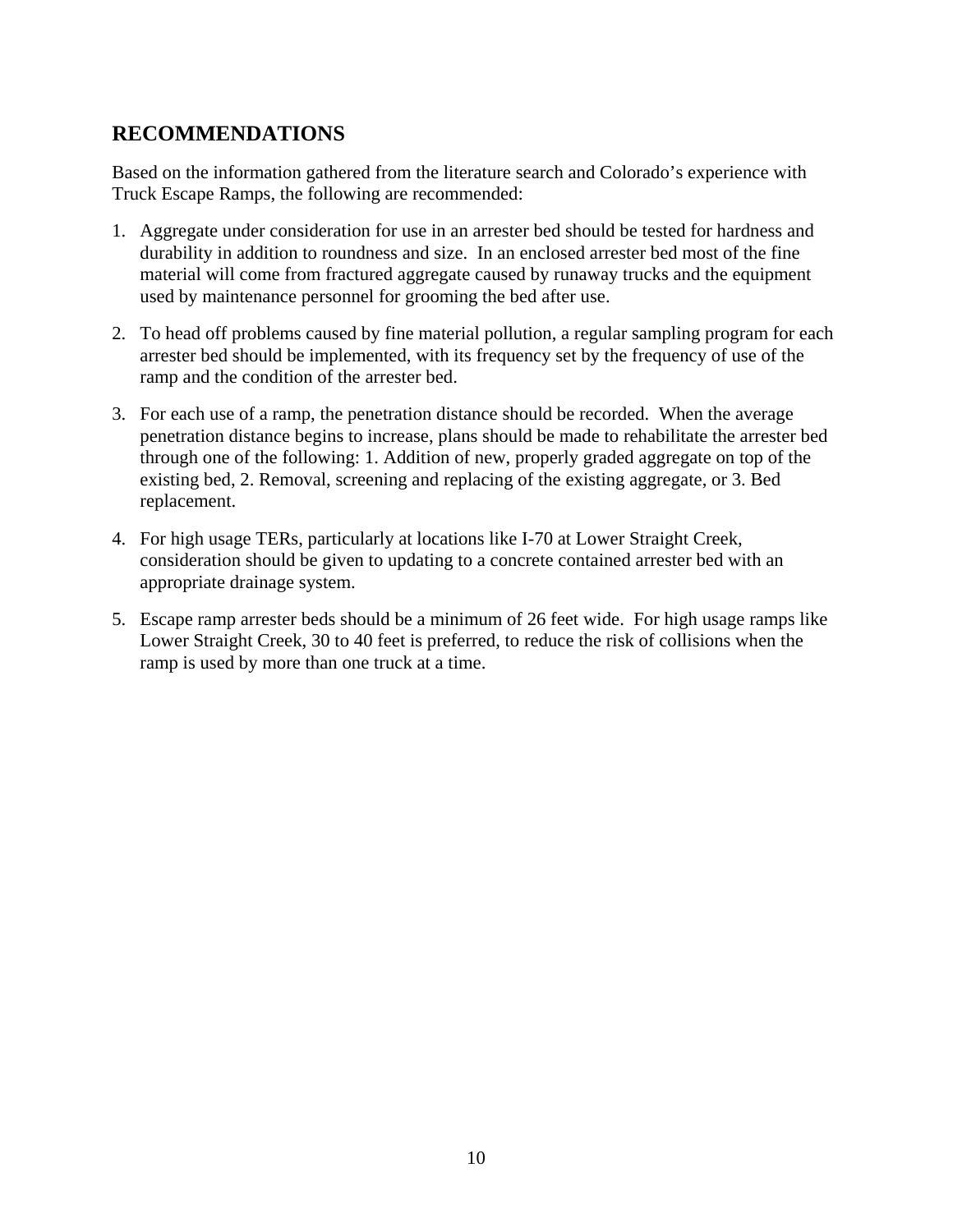# **REFERENCES**

- 1. A Policy on Geometric Design of Highways and Streets. AASHTO (The Green Book)
- 2. Truck Escape Ramp Study Final Report Prepared by HDR Engineering for Arizona DOT, November, 2003 **[http://tpd.az.gov/pps/study/truck\\_escape\\_ramp.pdf](http://tpd.az.gov/pps/study/truck_escape_ramp.pdf)**
- 3. Witheford, DK, Truck Escape Ramps. In NCHRP Synthesis of Highway Practice, Issue 178 Transportation Research Board 05/00/1992
- 4. Wang, MC , Aggregate Testing for Construction of Arrester Beds, in Transportation Research Record Issue 1250. Transportation Research Board 1989
- 5. Wambold, J. C.; Rivera-Ortiz, L. A., Wang, M. C. Truck Escape Ramp Design Methodology, Volume 2: Final Report. Pennsylvania Transportation Institute. 10/00/1988
- 6. Derakhshandeh, M., Truck Escape Ramp Aggregate. Final Report. CDOT 02/00/1985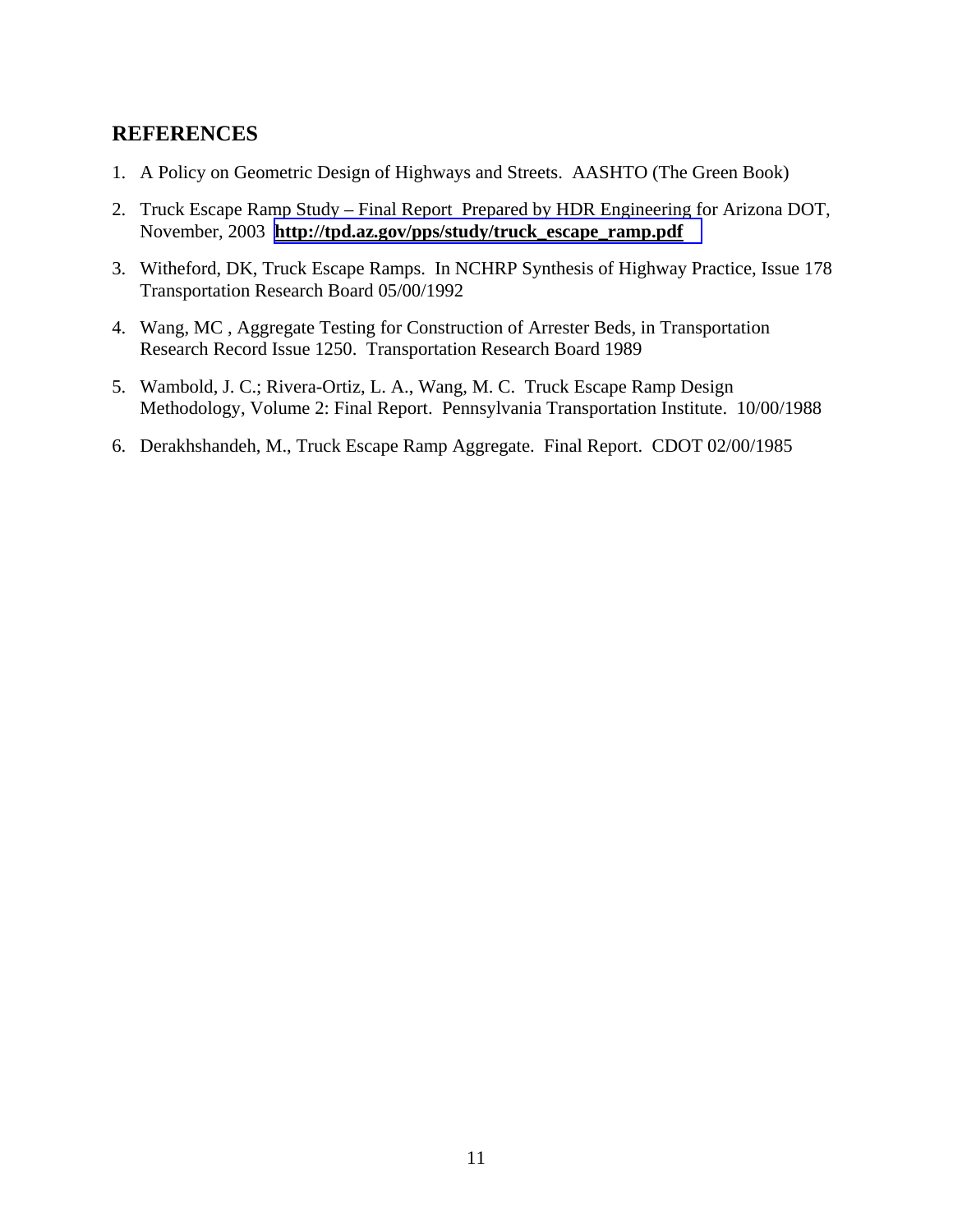# **APPENDIX A**

Graphs of the sample aggregate gradations from the TER arrester beds.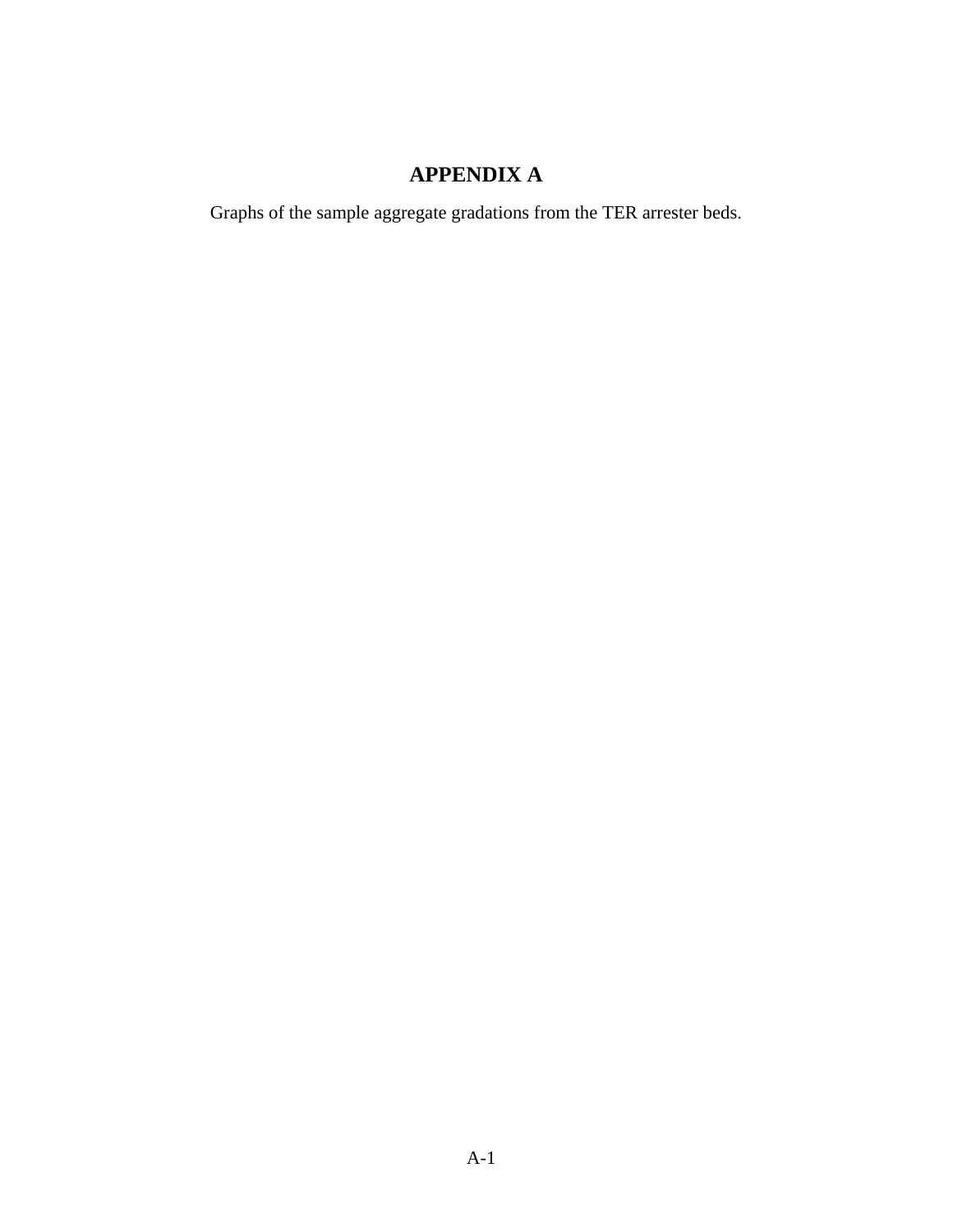

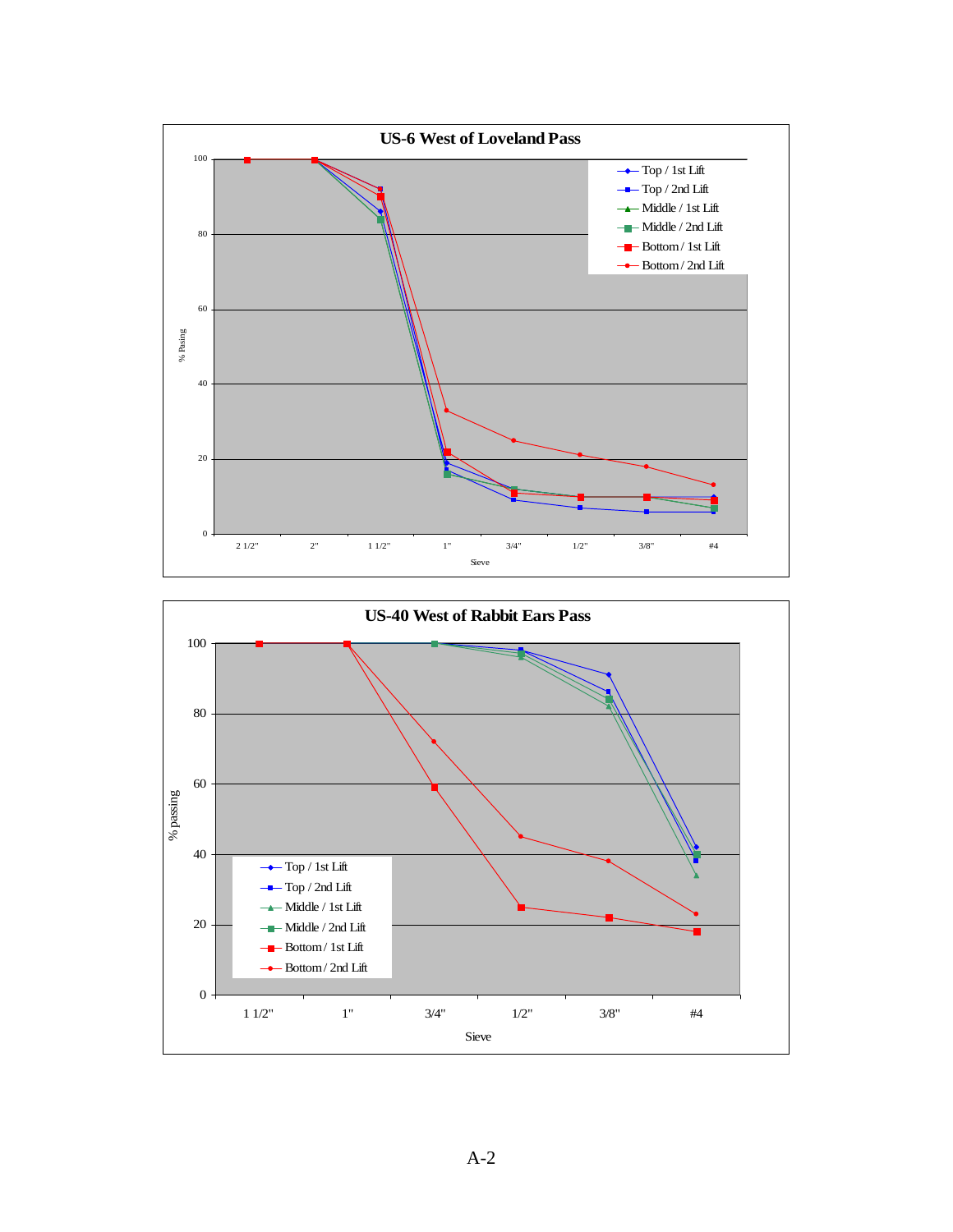

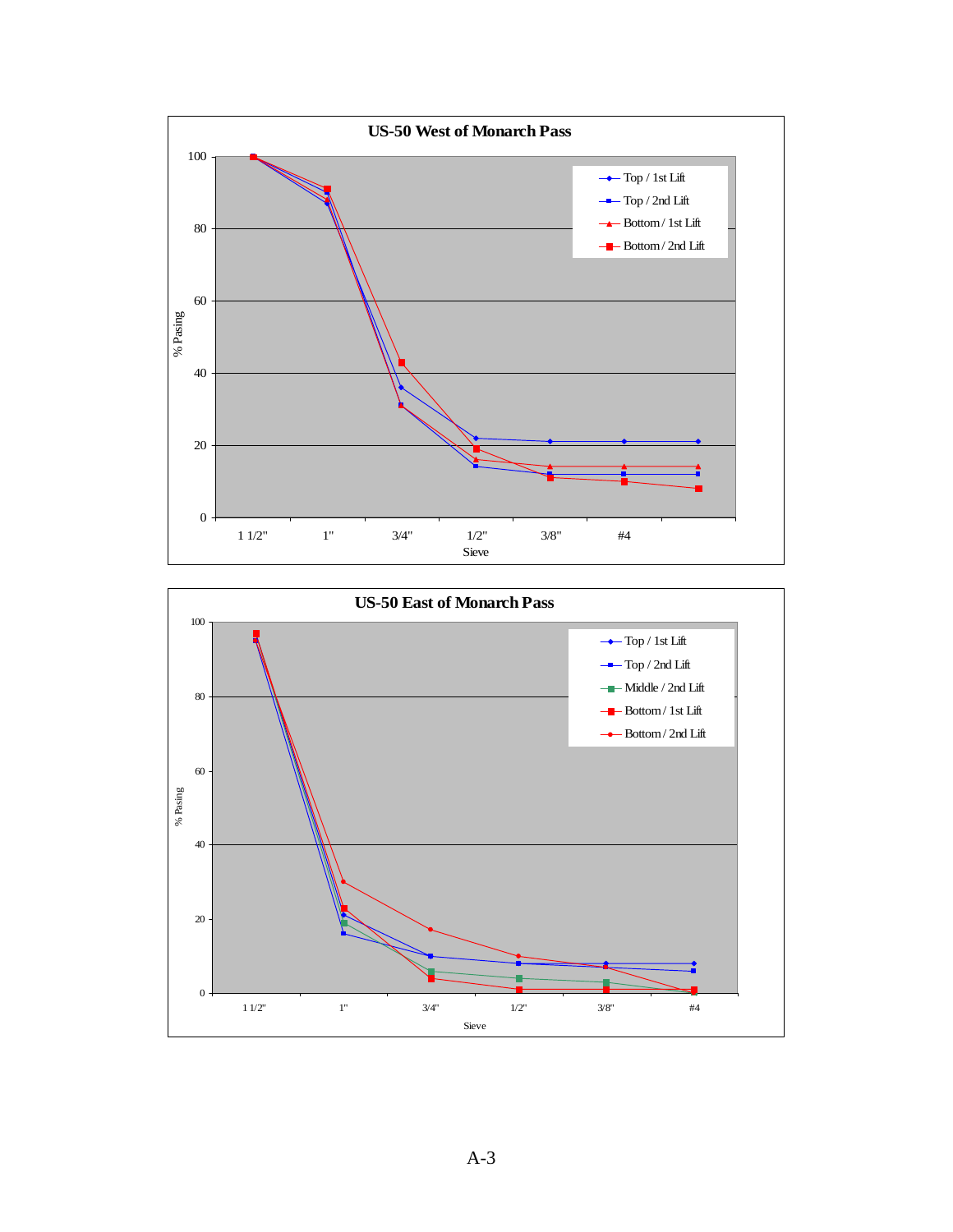

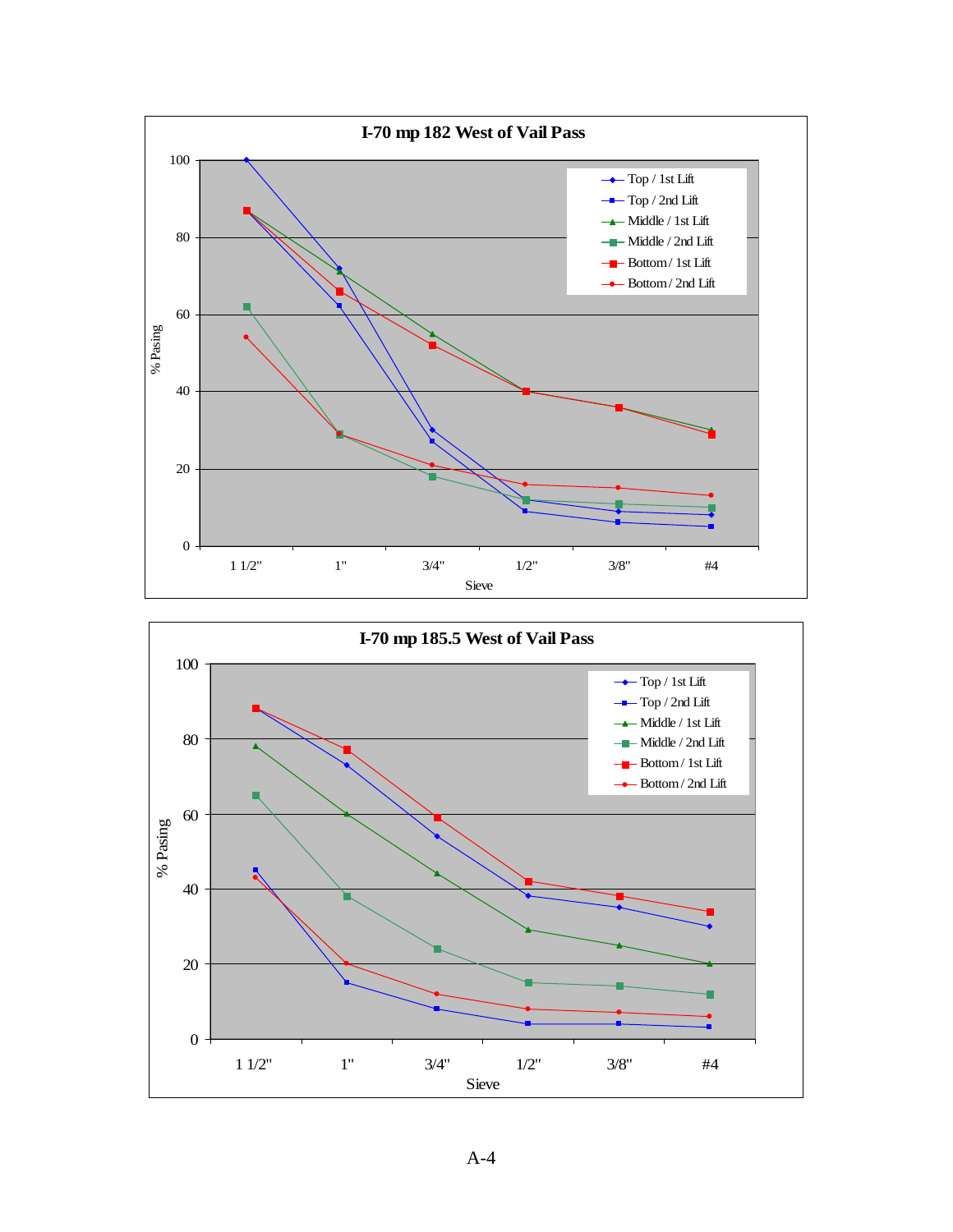

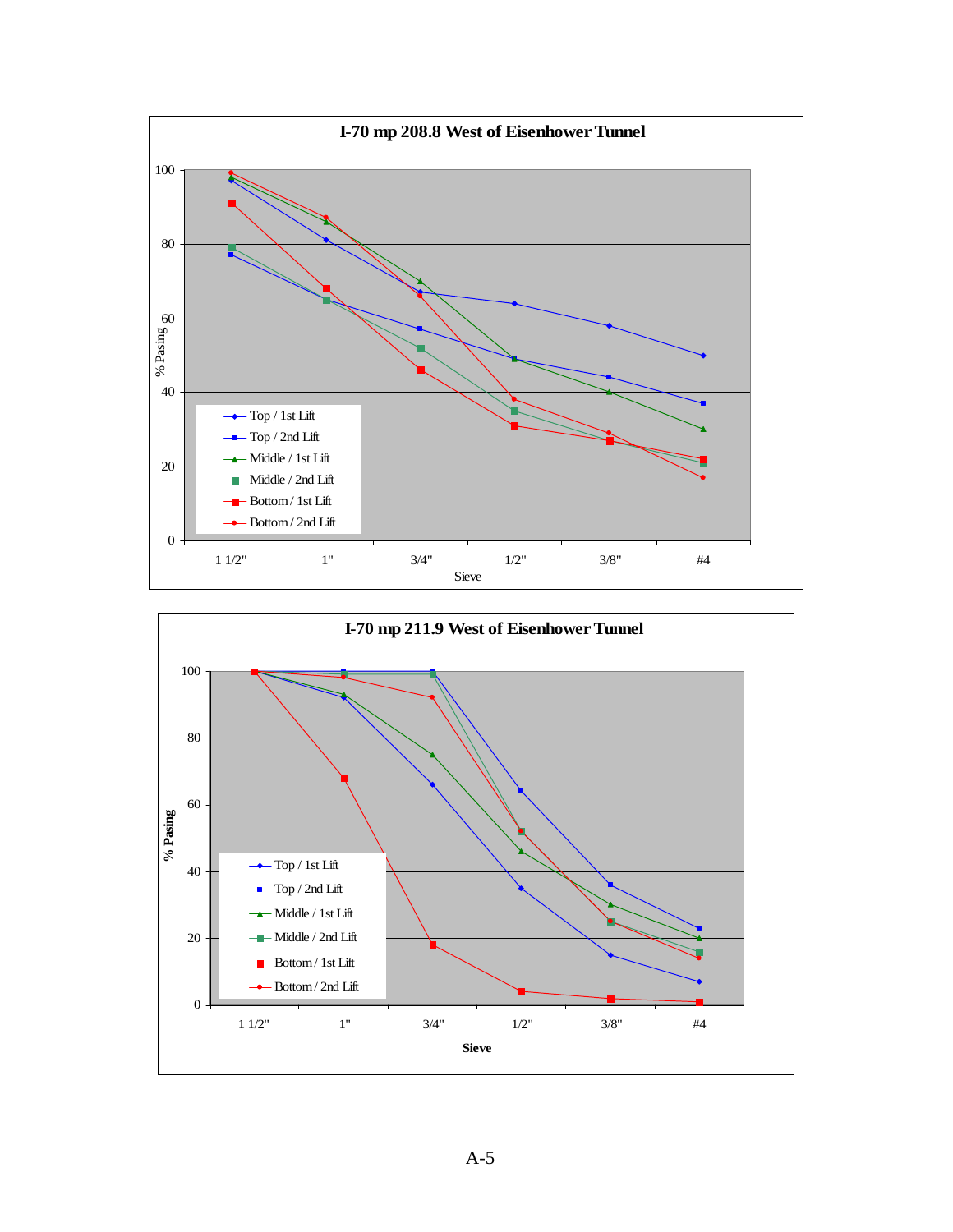

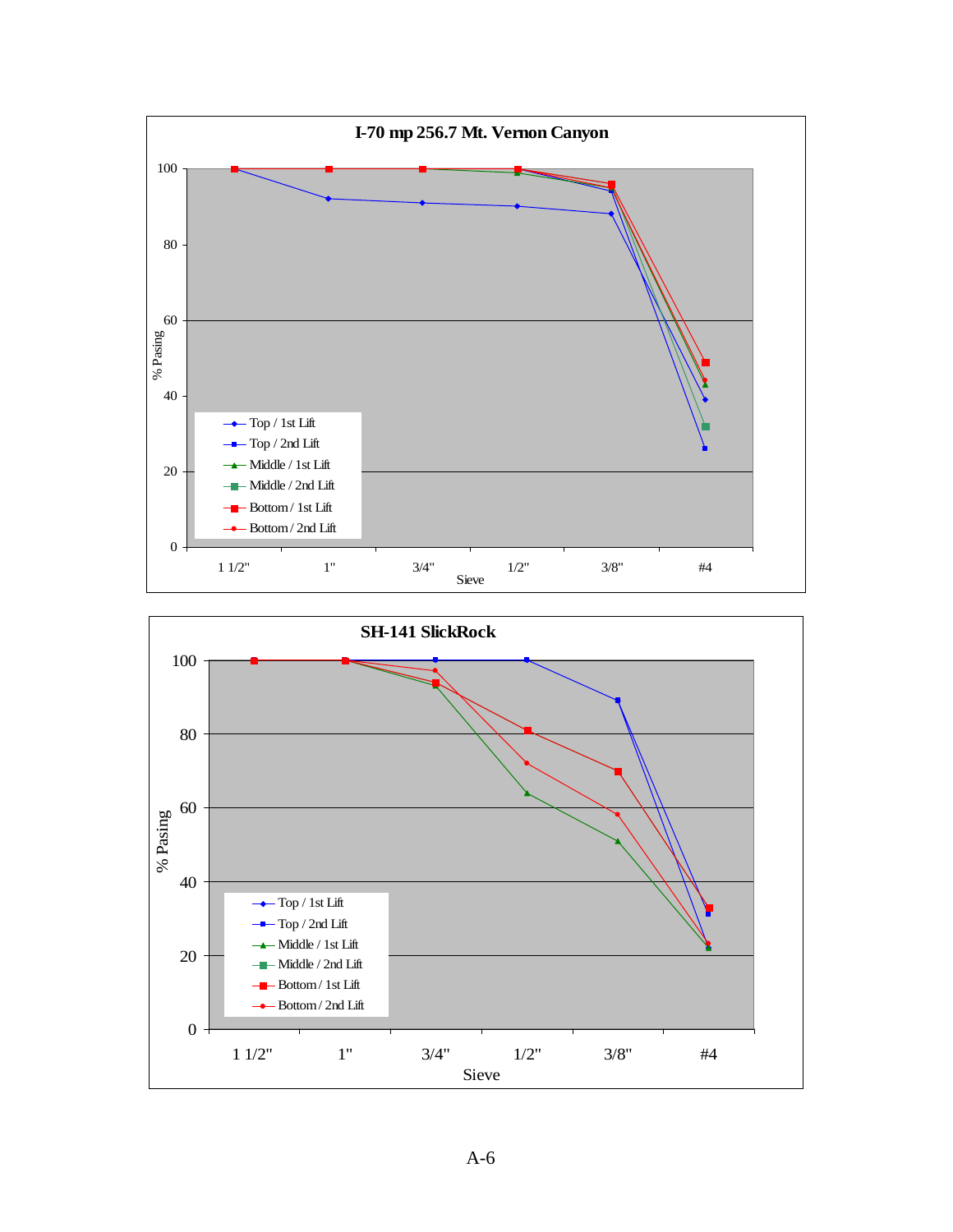

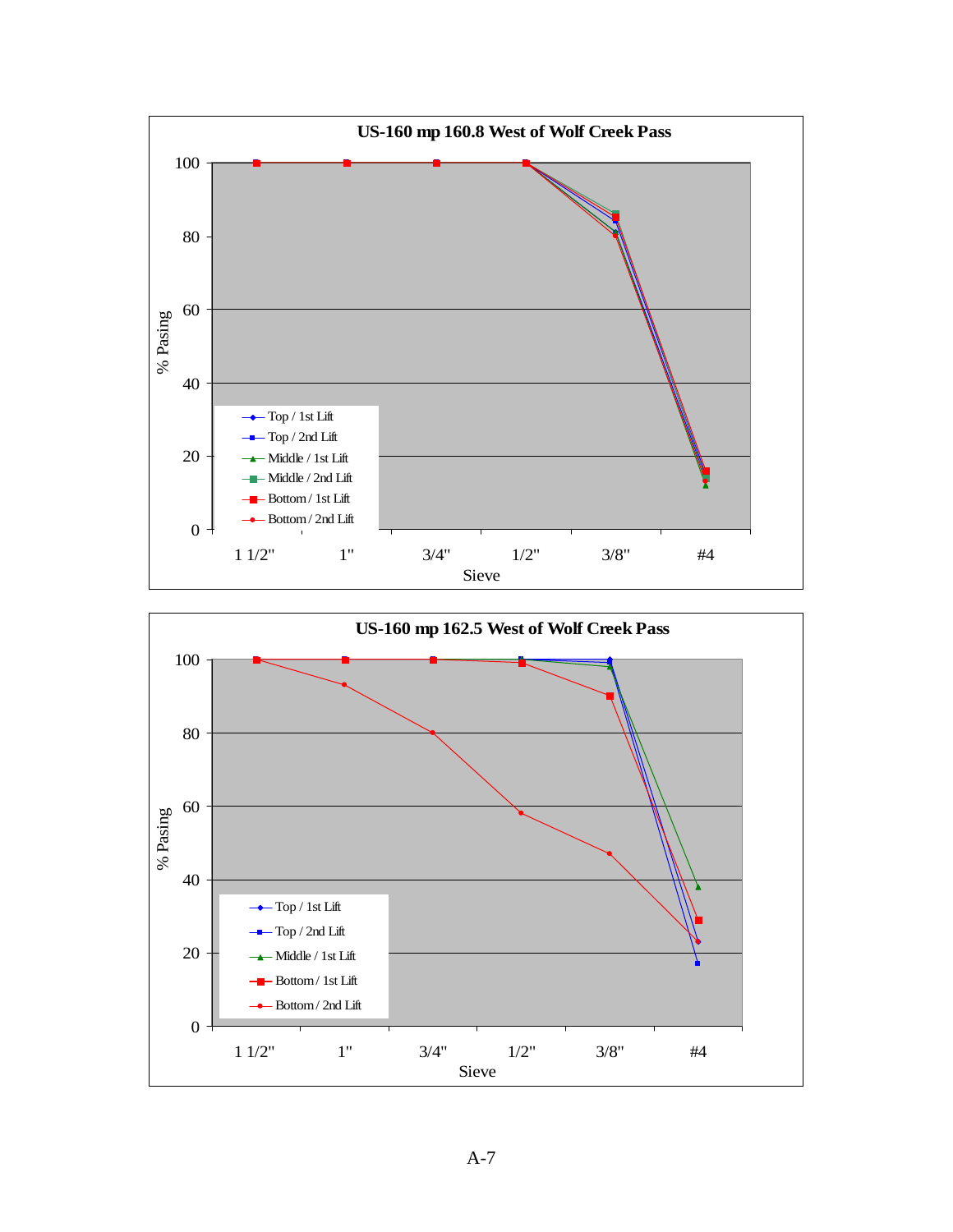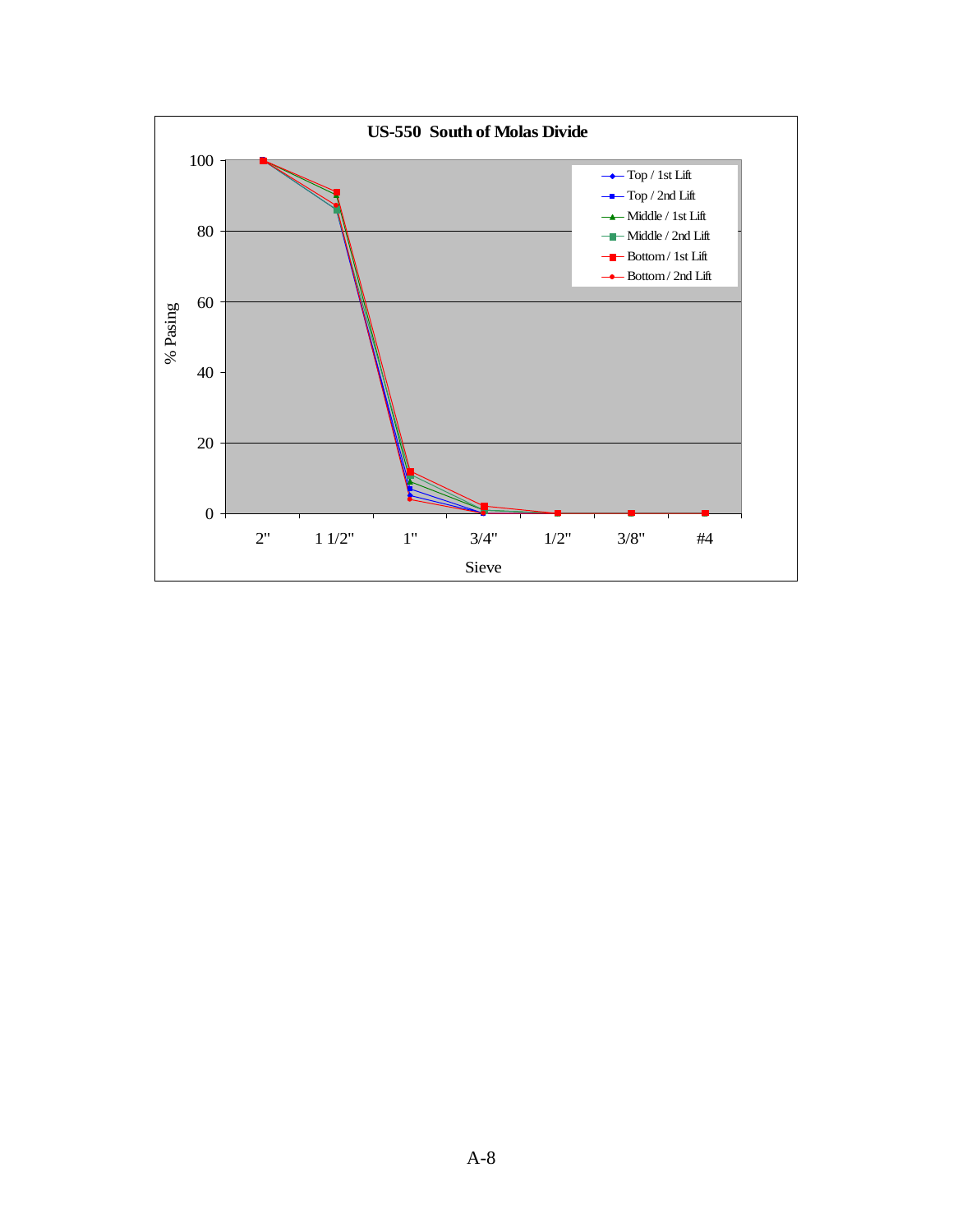# **APPENDIX B**

Literature search document list with abstracts and summary of pertinant information.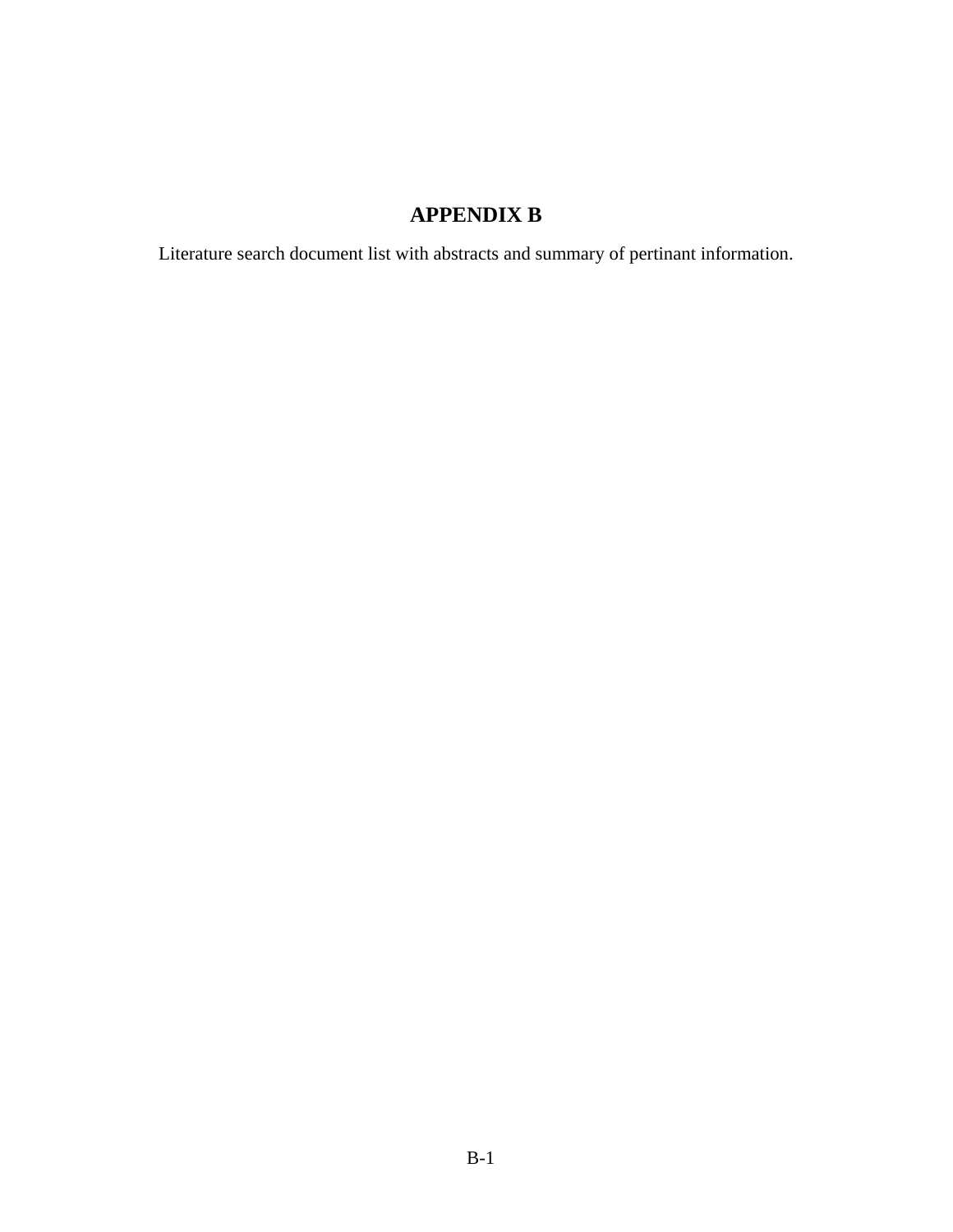This is the list of documents found by a TRIS search on Truck Escape Ramps done in July of 2006. It includes abstracts where available.

Each document was searched for four key words: sand, aggregate, gravel, and gradation. The information found was then copied this study and referenced by page in the original document. The information begins below the TRIS abstract for each report.

In all of the documents there is a great deal of information relating to design and maintenance of truck escape ramps. Much of the information is repeated in several of the reports, and they often cite each other as sources of information.

Links (in blue) are included to the documents where available.

#### **1. Truck Escape Ramp Study Arizona DOT, 2003**

#### **[http://tpd.az.gov/pps/study/truck\\_escape\\_ramp.pdf](http://tpd.az.gov/pps/study/truck_escape_ramp.pdf)**

This study is concerned mainly with the design and construction of TERs in Arizona. It deals mainly with geometry of the highway and of the ramps.

#### **Excerpts from the report:**

Page 3-35: "The Green Book states the following considerations for the design and construction of an effective TER:

….4. Arrester beds should be constructed with a minimum aggregate depth of 36 inches, with 42 inches recommended. To assist in decelerating the vehicle smoothly, the depth of the bed should taper from three inches at the point of entry to full depth in the initial 100 to 200 feet.

Page 3-6: "The Green Book states that the principal determinations as to the need for a TER should be the safety of the other traffic on the roadway, the operator of the out-of-control vehicle, and the residents along and at the bottom of the grade. To determine the distance required to bring an out-of-control vehicle to a stop with consideration given to the rolling resistance and gradient resistance, the following equation is recommended:

 $L = V_2 / [30(R - G)]$ 

where:  $L =$  distance to stop (length of arrester bed), feet

 $V =$  entering velocity, mph

 $G =$  percent grade divided by 100; and

 $R =$  rolling resistance expressed as equivalent percent gradient divided

by 100 (See **Table 3.2.1**).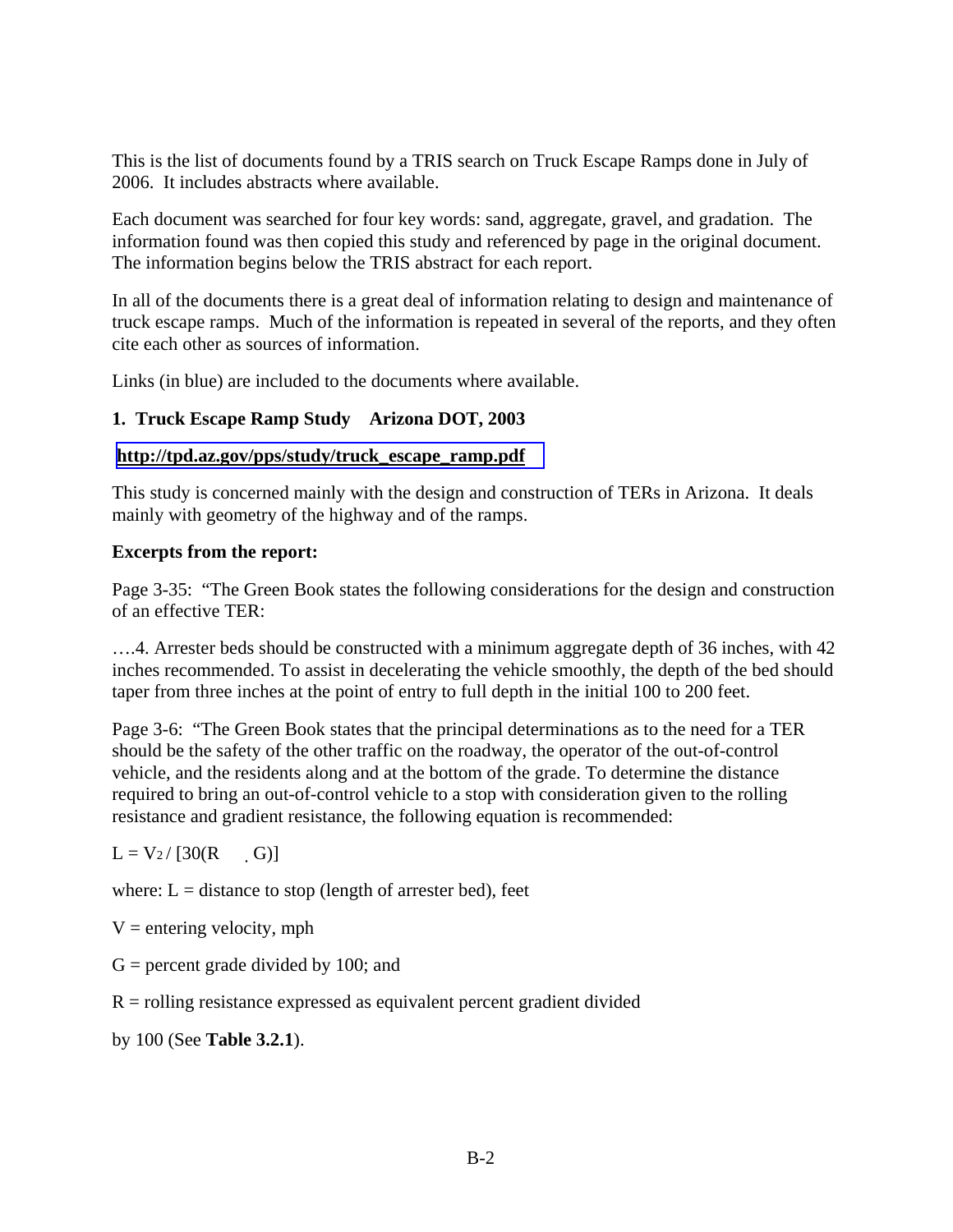| Surfacing Material       | Rolling Resistance | Equivalent Grade     |
|--------------------------|--------------------|----------------------|
|                          | (lb/1000ob GVW)    | $(\text{percent})^1$ |
| Portland cement concrete | 10                 | 1.0                  |
| Asphalt concrete         | 12                 | 1.2                  |
| Gravel, compacted        | 15                 | 1.5                  |
| Earth, sandy, loose      | 37                 | 3.7                  |
| Crushed aggregate, loose | 50                 | 5.0                  |
| Gravel, loose            | 100                | 10.0                 |
| Sand                     | 150                | 15.0                 |
| Pea gravel               | 250                | 25.0                 |
|                          |                    |                      |

**Table 3.2.1** Rolling Resistance Based on Material Type

Rolling Resistance expressed as equivalent gradient.

Page 3-7: The agencies note that the length of the ramp should be calculated taking into account velocity, percent grade and rolling resistance. A width of 26 feet is set as a minimum, with 30 to 40 feet being desirable. If an arrester bed is used, the material should be clean, not easily compacted, rounded and of one size with a high coefficient of friction. Pea gravel is sited as the most commonly used material. The aggregate depth should be a minimum of 36 inches, tapering from 3 inches at entry to maximum depth within 100 to 200 feet. Signage is referred to in detail as a necessary means of early warning to allow proper use of the TER.

Page 3-17: "The primary theory behind the gravel arrester bed is that the vehicle will sink into the gravel, slowly bringing the out-of-control vehicle to a safe stop. To do this, the material must have a low bearing capacity and not be easily compacted; characteristics usually found in singlesized, well-rounded stream gravel. The aggregate used in the arrester bed shall be in compliance with ADOT Materials Specifications as shown in Table 3.2.2 below. Fine materials are sited as one of the principal contaminants of arrester beds. Contamination can come from four main sources; existing ground, surface, vehicles and the gravel itself. Paving the bottom and sides of the arrester bed basin can control ground contamination. Contamination brought by the surface can be minimized by an adequate drainage system, providing good roadway drainage as well as arrester bed drainage. Contamination caused by vehicles entering the arrester bed is difficult to control, as they are usually unpreventable. And using high quality gravel can minimize contamination from the aggregate itself. To minimize the need to remove and replace or wash the gravel, the policy states that it is desirable that the arrested bed be of sufficient depth to allow normal contamination, but still maintain the ability to retard and stop an out-of-control vehicle. Arrester beds shall gradually increase from an initial depth of six inches to a maximum depth of 48 inches in the first 150 feet. The surface of the arrester bed aggregate should be as smooth as possible with no humps or hollows (See **Table 3.2.2**).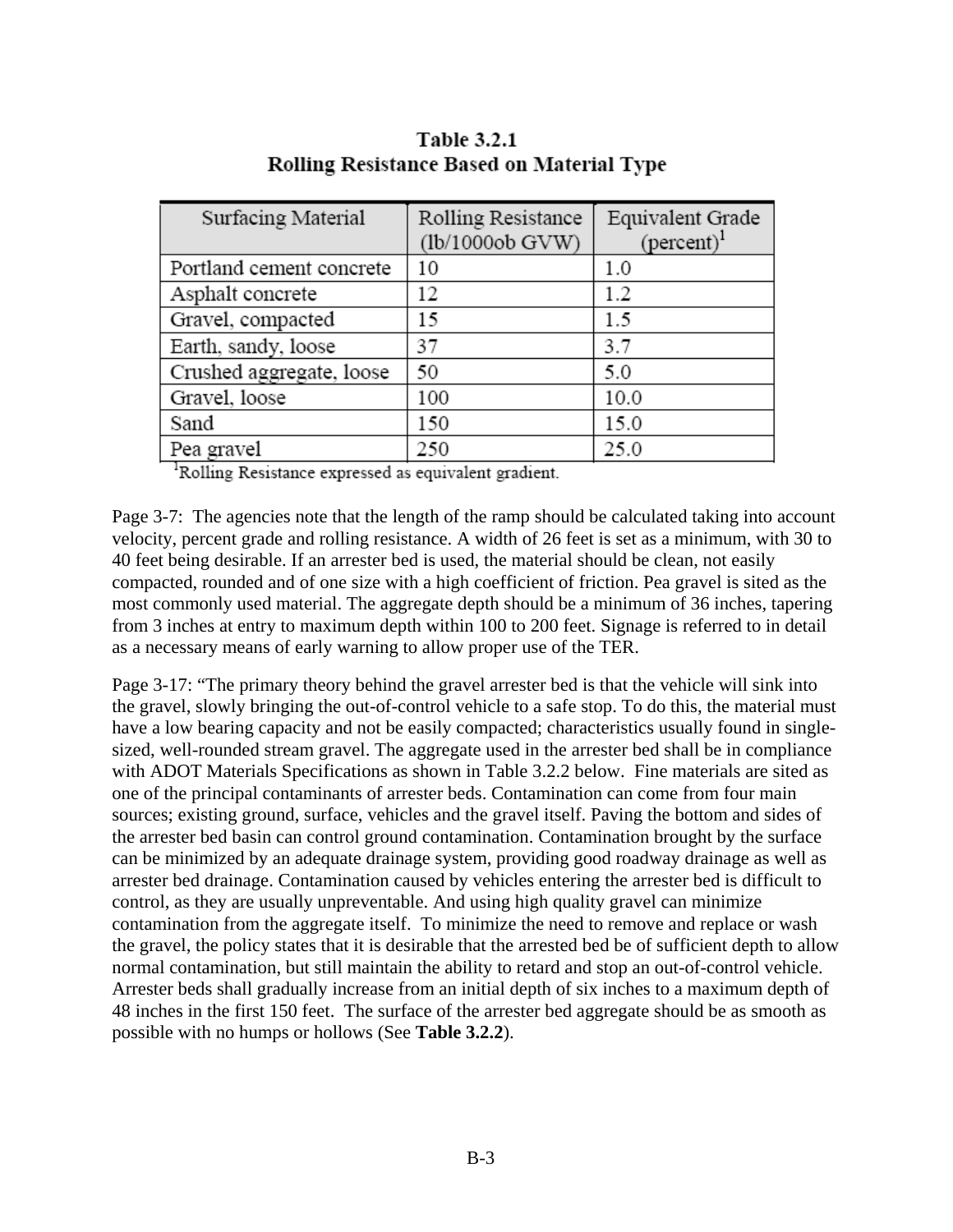#### **Table 3.2.2 Materials Specification (ADOT)**

|                                          | Specification for Arrester Bed Aggregate               |                              |                                                                                  |  |  |  |
|------------------------------------------|--------------------------------------------------------|------------------------------|----------------------------------------------------------------------------------|--|--|--|
| Description:                             |                                                        |                              | The work shall include furnishing and placing arrester bed aggregate.            |  |  |  |
| Materials:                               |                                                        |                              | Aggregate for the arrester bed and secondary retarder material shall be          |  |  |  |
|                                          |                                                        |                              | clean, uncrushed, inert stone or gravel composed of naturally rounded            |  |  |  |
|                                          |                                                        |                              | screened particles free from lumps or balls of clay, calcareous or clay          |  |  |  |
|                                          |                                                        |                              | coating, caliche, synthetic materials, organic matter or other deleterious       |  |  |  |
| substances.                              |                                                        |                              |                                                                                  |  |  |  |
| requirements:                            |                                                        |                              | The arrester bed and secondary retarder aggregate shall conform to the following |  |  |  |
|                                          | The gravel shall be washed.                            |                              |                                                                                  |  |  |  |
|                                          | Gradation - (ARIZ. 201b, Section 12(3))                |                              |                                                                                  |  |  |  |
|                                          | Sieve Size   1                                         | <b>Percent Passing</b>       |                                                                                  |  |  |  |
|                                          | 1 inch   100                                           |                              |                                                                                  |  |  |  |
|                                          |                                                        | $\frac{1}{2}$ inch   0 - 5.0 |                                                                                  |  |  |  |
|                                          | No. 200   $0 - 2.0$                                    |                              |                                                                                  |  |  |  |
|                                          | Abrasion - (AASHTO T 96) 500 Rev., Maximum 35%         |                              |                                                                                  |  |  |  |
|                                          | Bulk Specific Gravity - (ARIZ 211b) Range 2.30 to 2.85 |                              |                                                                                  |  |  |  |
|                                          | Water Absorption - (ARIZ 211b) 4% Maximum              |                              |                                                                                  |  |  |  |
|                                          | Fractured Faces - (ARIZ 212) 10% Maximum               |                              |                                                                                  |  |  |  |
|                                          | Flakiness Index (ARIZ 233b*) 7% Maximum                |                              |                                                                                  |  |  |  |
| *ARIZ 233b shall be modified as follows: |                                                        |                              |                                                                                  |  |  |  |
| 1. Paragraph 2 (c) add 1" sieve.         |                                                        |                              |                                                                                  |  |  |  |
| 2. Table I: is revised to read:          |                                                        |                              |                                                                                  |  |  |  |
|                                          | Table I                                                |                              |                                                                                  |  |  |  |
|                                          | <b>Sieve Size</b>                                      |                              |                                                                                  |  |  |  |
| Passing                                  | Retained                                               |                              | Weight, G                                                                        |  |  |  |
| $\overline{1}$ inch                      | $\frac{3}{4}$ inch                                     |                              | 1,200                                                                            |  |  |  |
| ¾ inch                                   | $\frac{1}{2}$ inch                                     |                              | 1,000                                                                            |  |  |  |
| $\frac{1}{2}$ inch                       | % inch                                                 |                              | 700                                                                              |  |  |  |
| ¾ inch                                   | $\frac{1}{4}$ inch                                     |                              | 300                                                                              |  |  |  |
| ¼ inch                                   | No. 4                                                  |                              | 200                                                                              |  |  |  |
| No. 4                                    | No. 8                                                  |                              | 100                                                                              |  |  |  |
| 3. Table II: is revised to read:         |                                                        |                              |                                                                                  |  |  |  |
|                                          | <b>Table II</b>                                        |                              |                                                                                  |  |  |  |
| <b>Size of Material</b>                  |                                                        |                              |                                                                                  |  |  |  |
| Passing                                  | Retained                                               |                              | Slot Width, G                                                                    |  |  |  |
| 1 inch                                   | $\frac{3}{4}$ inch                                     |                              | 0.525                                                                            |  |  |  |
| $\frac{3}{4}$ inch                       | $\frac{1}{2}$ inch                                     |                              | 0.375                                                                            |  |  |  |
| $\frac{1}{2}$ inch                       | % inch                                                 |                              | 0.263                                                                            |  |  |  |
| ¾ inch                                   | $\frac{1}{4}$ inch                                     |                              | 0.184                                                                            |  |  |  |
| ¼ inch                                   | No. 4                                                  |                              | 0.131                                                                            |  |  |  |
| $\overline{N}$ o. 4                      | No. 8                                                  |                              | 0.084                                                                            |  |  |  |

Page 3-30: "Arrester bed ramps vary in detail depending on the material used. The material can range from sand to 1½ inch aggregate. The grade of the arrester bed will also influence length, with ascending ramps providing greater stopping ability.

Page 3-32: Fine materials are one of the principal contaminants of arrester beds. There are four main sources: ground, surface, vehicles and the gravel itself. Paving the sides and bottom of the arrester bed with either asphalt concrete, Portland cement concrete or a geotextile fabric, can reduce contamination from the ground. Providing a positive means of drainage surrounding the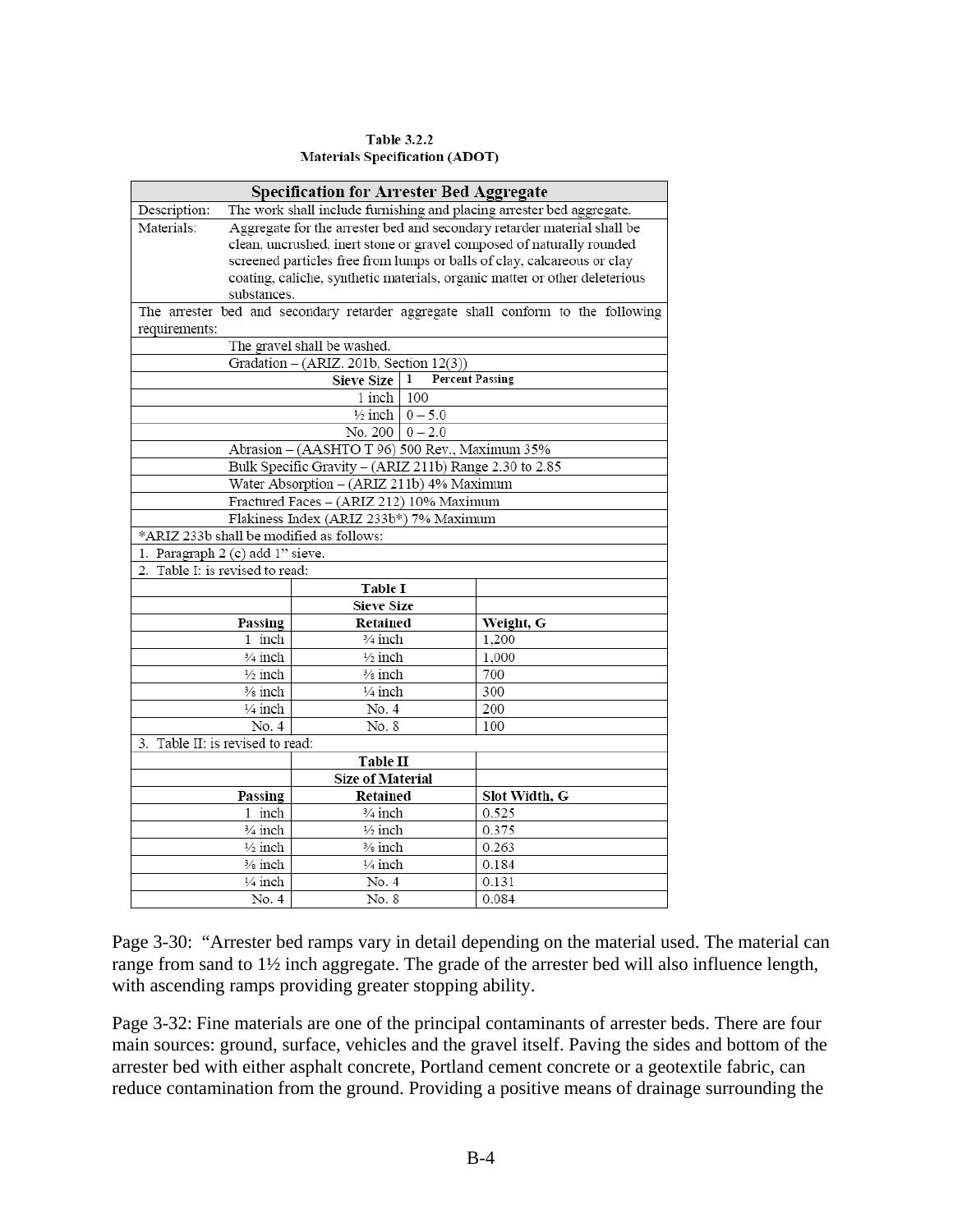ramp, directing all roadway run-off from entering the arrester bed, can reduce surface contamination. Vehicles entering the ramp can contaminate the aggregate with fluids or load material. A positive means of draining the arrester bed and maintenance following each use will reduce these contaminants. The aggregate itself is the final contaminant, as over time it will weather and breakdown. For this reason, the aggregate will need to be replaced and/or reprocessed periodically.

Experience has shown that trucks will sink at least 12 inches into the arrester bed material. Additional experience has also shown that the lower 12 inches of material will typically become so contaminated and compacted that it will virtually act like cement treated base. For these reasons, the Bulletin recommends a minimum depth of material to be 36 inches, with 30 inches being an absolute minimum. The depth of the aggregate should taper from six inches at the beginning of the bed to maximum depth within 100 feet. This allows for gradual deceleration and reduces the risk of load shift.

Page 3-50 " Synthesis 178 (TRIS no. 3, below) found that the preferred design for TERs is the arrester bed. The arresting aggregate should be rounded gravel no less than 36 inches in depth. Uniform grading with an approximate size of 0.5 to 0.7 inches provides the greatest rolling resistance, producing shorter length ramps.

### **2 Excerpt from 1994 AASHTO Green Book [http://www.webs1.uidaho.edu/niatt\\_labmanual/Chapters/geometricdesign/professionalprac](http://www.webs1.uidaho.edu/niatt_labmanual/Chapters/geometricdesign/professionalpractice/DescendingGrades.htm) tice/DescendingGrades.htm**

# **The entire excerpt is below:**

**Descending Grades** The following excerpt was taken from the 1994 edition of AASHTO's *A Policy on Geometric Design of Highways and Streets* (pp. 268-276) (**1994 AASHTO Green Book).** 

Where long descending grades exist or where topographic controls require such grades on new alignment, the design and construction of an emergency escape ramp at an appropriate location is desirable for the purpose of slowing and stopping an out-of-control vehicle away from the main traffic stream. An out-of-control vehicle generally is the result of an operator losing control of the vehicle because of loss of brakes either through overheating or mechanical failure, or failure to downshift at the appropriate time.

Specific guidelines for the design of escape ramps are lacking at this time. However, considerable experience with ramps constructed on existing highways has led to the design and installation of effective ramps that are saving lives and reducing property damage. Reports and studies of the existing ramps indicate that their operational characteristics are providing acceptable deceleration rates and affording good driver control of the vehicle on the ramp.

Escape ramps generally may be built at any feasible location where the main road alignment is tangent. They should be built in advance of main line curvature that cannot be negotiated safely by an out-of-control vehicle and in advance of populated areas. Escape ramps should exit to the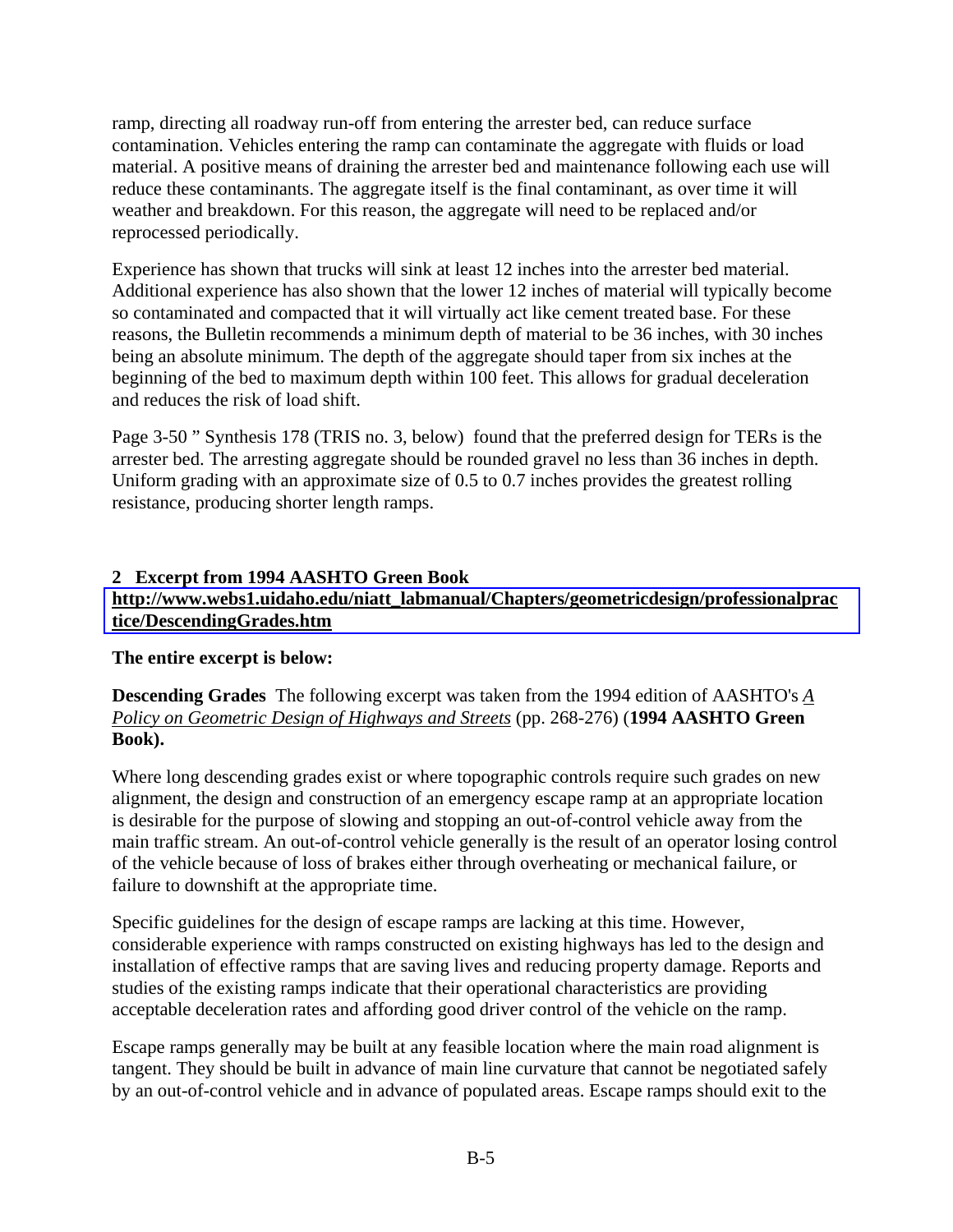right of the main line. On divided multilane highways, where a left exit may appear to be the only feasible location, difficulties may be expected by the refusal of vehicles in the left lane to yield to out-of-control vehicles attempting to shift lanes.

Speeds in excess of 130 to 140 km/h will rarely, if ever, be attained. Therefore, an escape ramp should be designed for a minimum entering speed of 130 km/h, a 140 km/h design speed being preferred. Several formulas and software programs have been developed to determine the runaway speed at any point on the grade. These methods can be used to establish a design speed for specific grades and horizontal alignments. The design and construction of effective escape ramps involve a number of considerations as follows:

To safely stop an out-of-control vehicle, the length of the ramp must be sufficient to dissipate the kinetic energy of the moving vehicle.

The alignment of the escape ramp should be tangent or of very flat curvature to relieve the driver of undue vehicle control problems.

The width of the ramp should be adequate to accommodate more than one vehicle because it is not uncommon for two or more vehicles to have need of the escape ramp within a short time

The surfacing material used in the arrester bed should be clean, not easily compacted, and have a high coefficient of rolling resistance

Arrester beds should be constructed with a minimum aggregate depth of 0.6 m.

Contamination of the bed material can reduce the effectiveness of the arrester bed by creating a hard surface layer up to 300 mm thick at the bottom of the bed. Therefore, an aggregate depth up to 1000 mm is recommended.

A positive means of draining the arrester bed should be provided to help protect the bed from freezing and avoid contamination of the arrester bed material. . . .

The entrance to the ramp must be designed so that a vehicle traveling at a high rate of speed can enter safely. . . .

Access to the ramp must be made obvious by exit signing to allow the operator of an out-ofcontrol vehicle time to react, so as to preclude the possibility of missing the ramp. . .

A service road located adjacent to the arrester bed is needed so the wrecker and maintenance vehicles can use it without becoming trapped in the bedding material

Wrecker anchors, usually located adjacent to the arrester bed at 50 to 100 m intervals, are needed to secure the tow truck when removing a vehicle from the arrester bed.

# **3 TRUCK ESCAPE RAMPS**

**Author(s):** Witheford, DK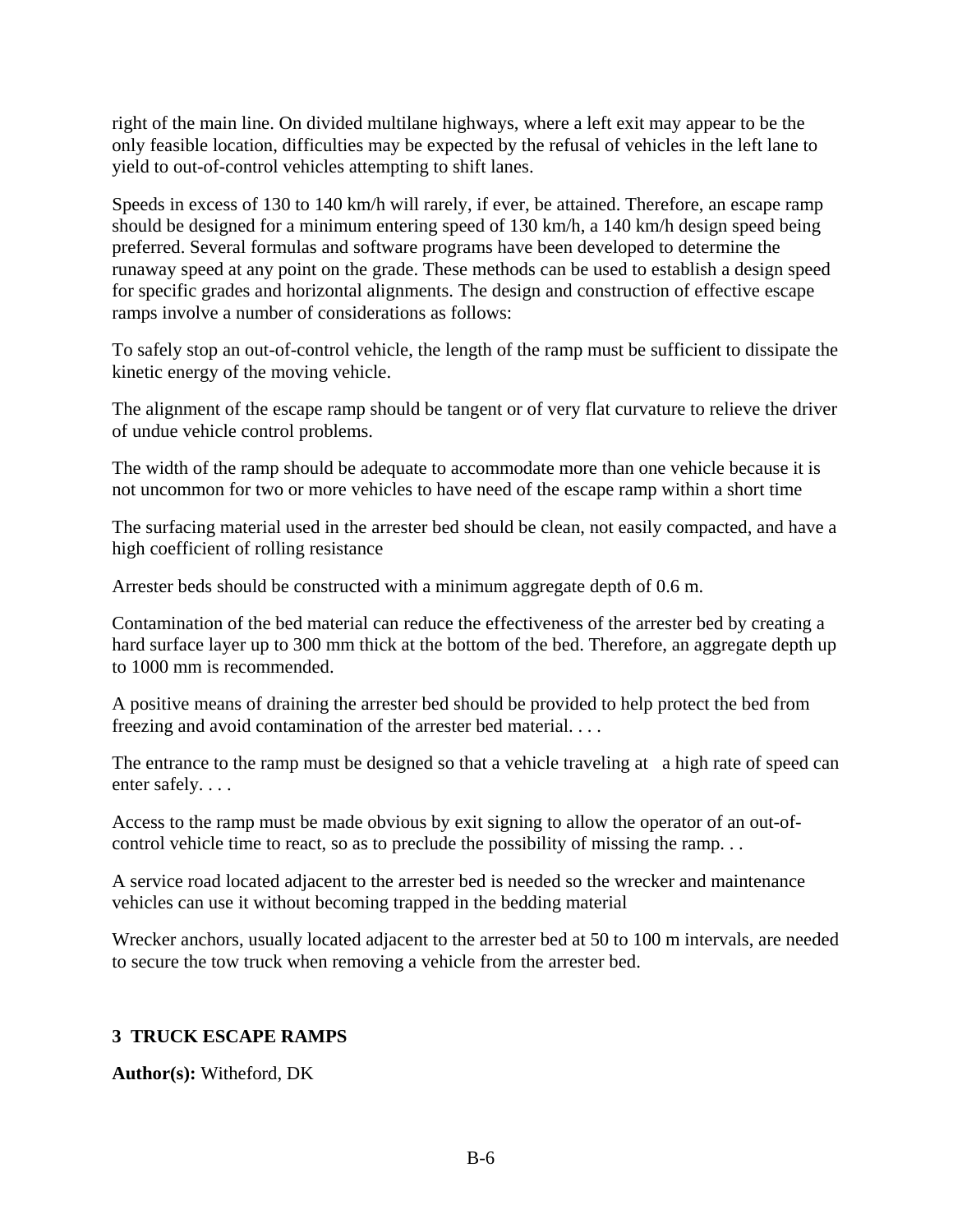Publication Date: 05/00/1992 (Available from CDOT Library)

**Abstract:** This synthesis will be of interest to highway design engineers, maintenance personnel, safety and enforcement officials, traffic engineers, and others responsible for the safe operation of large trucks on highways. Information is provided on the critical aspects of site location, design criteria, and maintenance procedures, and their relationship to truck escape ramp performance. The safety of truck drivers, other road users, and occupants of roadside properties is often imperiled by the combination of heavy trucks and steep downgrades on highways. Frequently, gearing down, applying the brakes, and using the retarding power of the engine are not sufficient to control the truck, and serious crashes can result. Many states have constructed truck escape ramps to safely remove runaway trucks from the traffic stream. This report of the Transportation Research Board provides information on the location, design, construction materials, geometrics, and construction costs of truck escape ramps. Operational considerations, such as descriptions of advance warning signs, traffic control devices at the ramp, and vehicle removal procedures are described. Information on frequency and type of usage, maintenance of the ramps, and driver-related issues is also included.

#### **From the publication:**

**Page 12:** "More recent tests of arrester bed performance show that larger gravel sizes and deeper beds produce higher rolling resistance, and that a third order equation can be used to predict the needed ramp lengths. As adopted in the Pennsylvania Highway Design Manual (24), the model is as follows:

#### $L = AV + BV + CV2 + DV3$

where L equals stopping distance or bed length (ft), V equals entry velocity (mph), and A,B,C, and D are constants derived in the research. Their values reflect the rolling resistance of material described as a rounded, uncrushed river gravel in the 0.25 to 1.5-in. range and a mean size in the 0.5 to 0.7-in. range (AASHTO Gradation 57). Appendix B provides a tabulation of calculated bed lengths related to entry speed and ramp grade.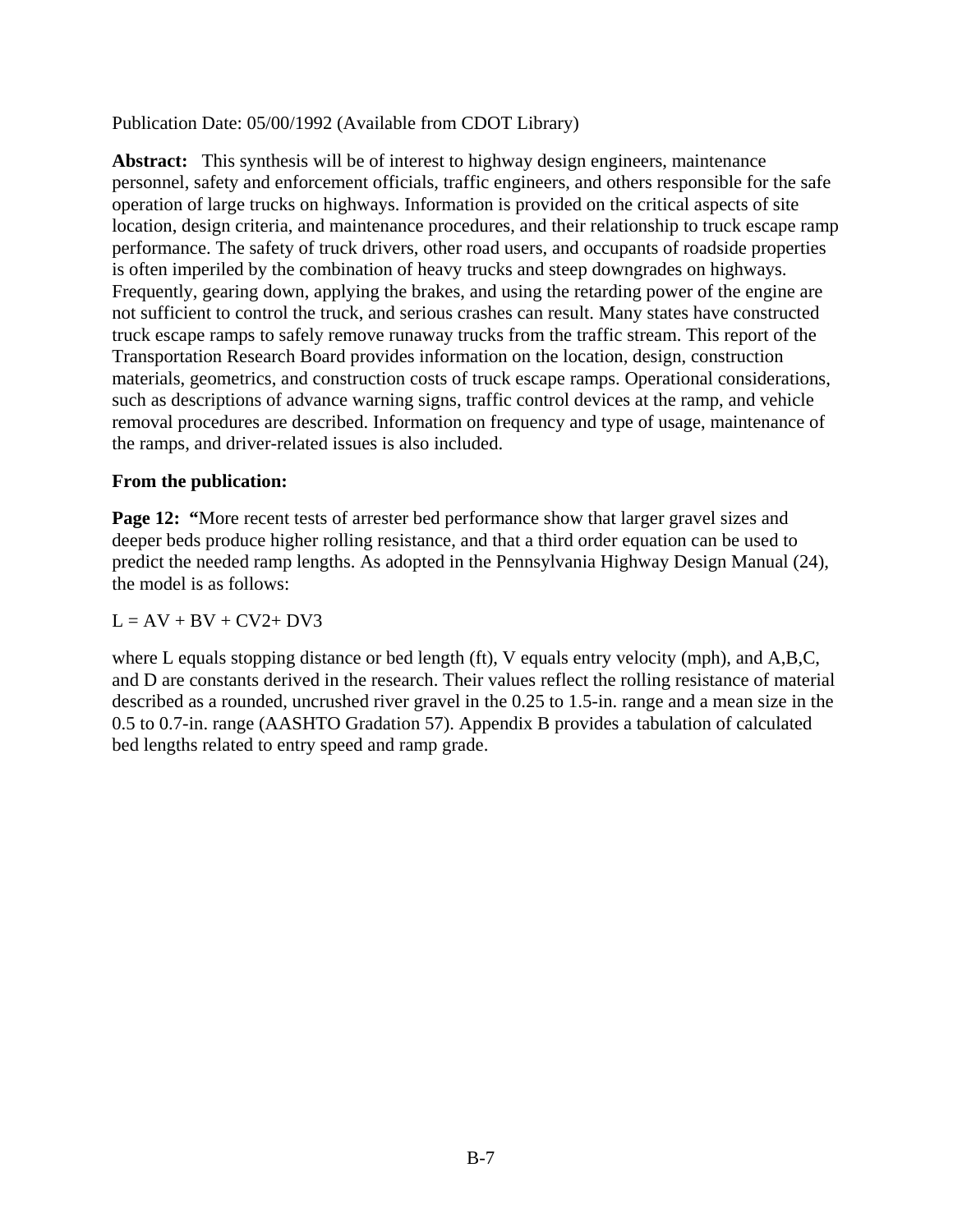**TABLE 4 VALUES OF "R" FOR** DIFFERENT MATERIALS (9)

| Surfacing Material          | "R" Value |
|-----------------------------|-----------|
| Portland cement<br>concrete | 0.010     |
| Asphalt concrete            | 0.012     |
| Gravel compacted            | 0.015     |
| Earth, sandy, loose         | 0.037     |
| Crushed aggregate,<br>loose | 0.050     |
| Gravel, loose               | 0.100     |
| Sand                        | 0.150     |
| Pea gravel                  | 0.250     |

**Page 13: "**AASHTO (9) says that a "last chance" device should be considered when an overrun could have serious consequences, recommending a mound of arrester bed material between 2 and 5 ft high and with a 1.5:1 side slope.

Furthermore, at the end of a hard-surfaced gravity ramp, a gravel bed or attenuator array may sufficiently immobilize a brakeless runaway vehicle to keep it from rolling backward. Where barrels are used, it is recommended that they be filled with the same material used in the bed, rather than with sand, which could contaminate the bed and reduce rolling resistance. As with mounds, barrel end treatments should only be employed where conditions do not permit full ramp lengths.

**Page 15:** "Smooth, rounded, uncrushed gravel of approximately a single size is the most effective arrester bed material. The best size appears to be near 0.5 in. .The river gravel graded to AASHTO Gradation 57 was found to be the best of those materials tested.

**Page 15: "**Requirements for materials in TERs are described by AASHTO (*A Policy on Geometric Design of Highways and Streets,* American Association of State Highway and Transportation Officials, Washington, D.C. (1990) pp. 272-280.) as follows:

The surfacing material used in the arrester bed should be clean, not easily compacted, and have a high coefficient of rolling resistance. When aggregate is used, it should be rounded, predominantly single size, and as free from fines as possible. The use of large predominantly single-size aggregate will minimize the problems due to moisture retention and freezing as well as minimizing required maintenance, which must be performed by scarifying when the material compacts Pea gravel is representative of the material used most frequently, although loose gravel and sand are also used. A gradation with a top size of 1.5 in. has been used with success in several states.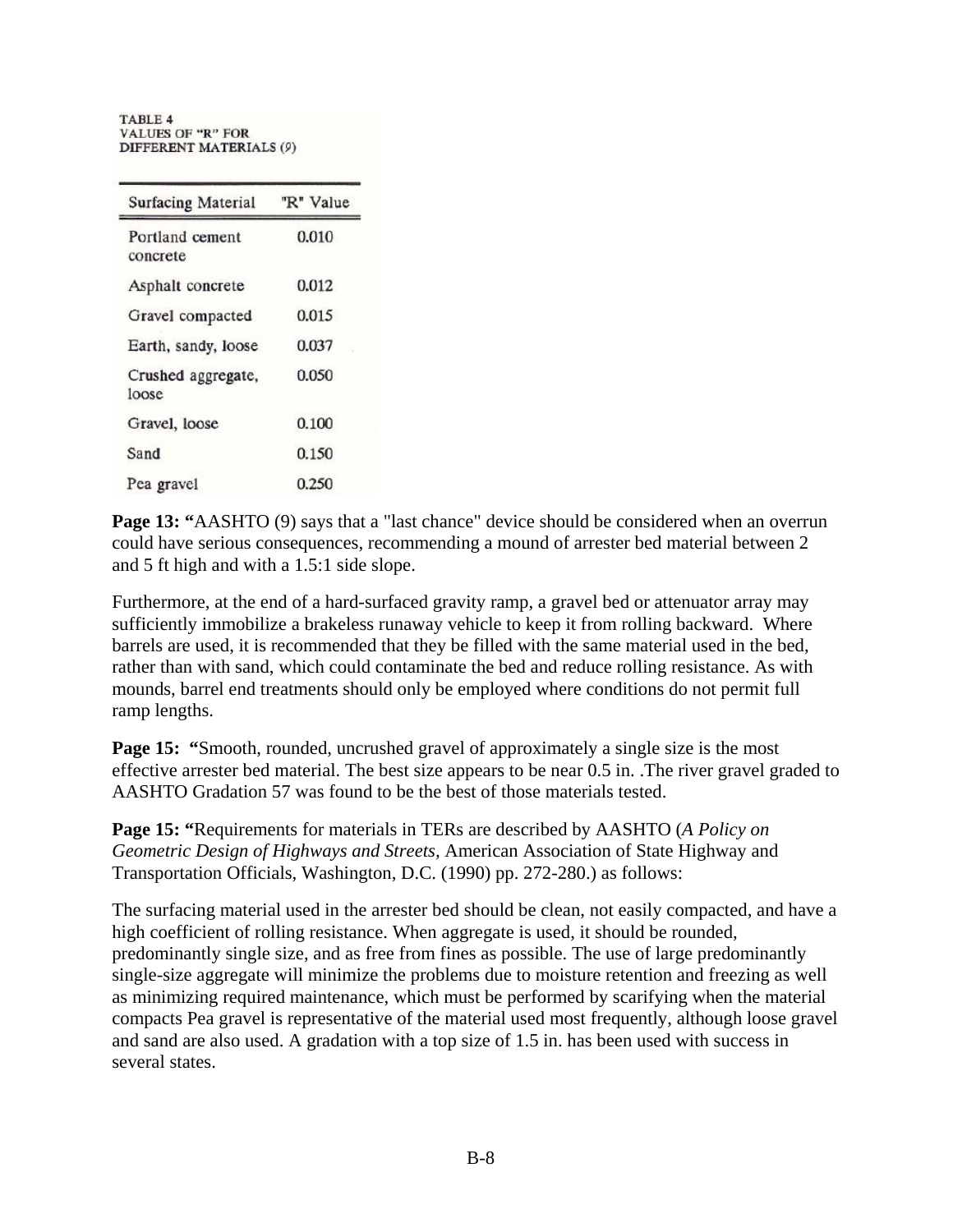**Page 15:** *Truck Escape Ramp Design Methodology* (TRIS no 4, below), gives these conclusions from extensive field testing of materials: . Smooth, rounded, uncrushed gravel of approximately a single size is the most effective arrester bed material. The best size appears to be near 0.5 in. .The river gravel graded to AASHTO Gradation 57 was found to be the best of those materials tested.

Page 16:

|                |            |            |                | PERCENT PASSING |           |            |            |     |            |
|----------------|------------|------------|----------------|-----------------|-----------|------------|------------|-----|------------|
| <b>SIZE OR</b> |            |            |                | <b>STATE</b>    |           |            |            |     |            |
| SIEVE NO.      | AR         | CA         | $_{\rm CO}$    | MD              | ΝV        | <b>NM</b>  | OR.        | TN  | vт         |
| 2"             |            |            | 100            |                 |           |            |            |     |            |
| $1 - 1/2"$     |            | 100        |                |                 |           |            |            |     |            |
| $1^*$          |            | $90 - 100$ | 25             |                 | 100       |            | 100        |     |            |
| 3/4"           |            | $0 - 10$   | 10             |                 | 90        | 100        | $90 - 100$ | 100 | 100        |
| $5/8*$         |            |            |                |                 |           |            |            |     | $90 - 100$ |
| 1/2"           |            |            |                |                 | $25 - 50$ | $97 - 100$ | $0 - 10$   |     |            |
| $3/8*$         | $90 - 100$ |            | 0 <sub>5</sub> | $90 - 100$      | $0 - 20$  |            |            |     |            |
| #4             |            | $0 - 2$    |                |                 |           | $0 - 5$    |            |     | $0 - 5$    |
| #8             |            |            |                |                 |           |            |            |     |            |
| #10            |            |            |                |                 |           |            | $0 - 2$    |     |            |

**Page 26:** "The report further states that visual inspection in the winter revealed that large aggregate with low contamination levels developed only a thin frozen crust at the surface. In contrast, smaller aggregate with high contamination was frozen solid to the full bed depth.

**Page 32:** "The nature or values of some ramp elements appear to be settled. Among these are the following: .

The arrester bed is the preferred technique for truck escape ramps. Rounded gravel, rather than crushed aggregate, is required in at least a 36 in. bed. Uniform grading with an approximate size range of 0.5 to 0.7 in. provides the greatest rolling resistance and thus permits the shortest ramp .lengths.

Mounds and barrels should be used only where needed ramp length cannot be provided. Vehicles should be slowed to 25 .mph or less before reaching impact with them.

Beds should be straight, at a minimal angle to the roadway, and begin at a lateral distance sufficient to keep gravel from spraying back on the main roadway.

Regulatory signing must be adequate to discourage "casual .use" of ramps and stopping by other than runaway vehicles.

Vehicle removal must be facilitated by provision of service lanes and anchor blocks.

Maintenance must include re-grading after each use and periodic "fluffing."

Provisions to avoid contamination of the bed are essential.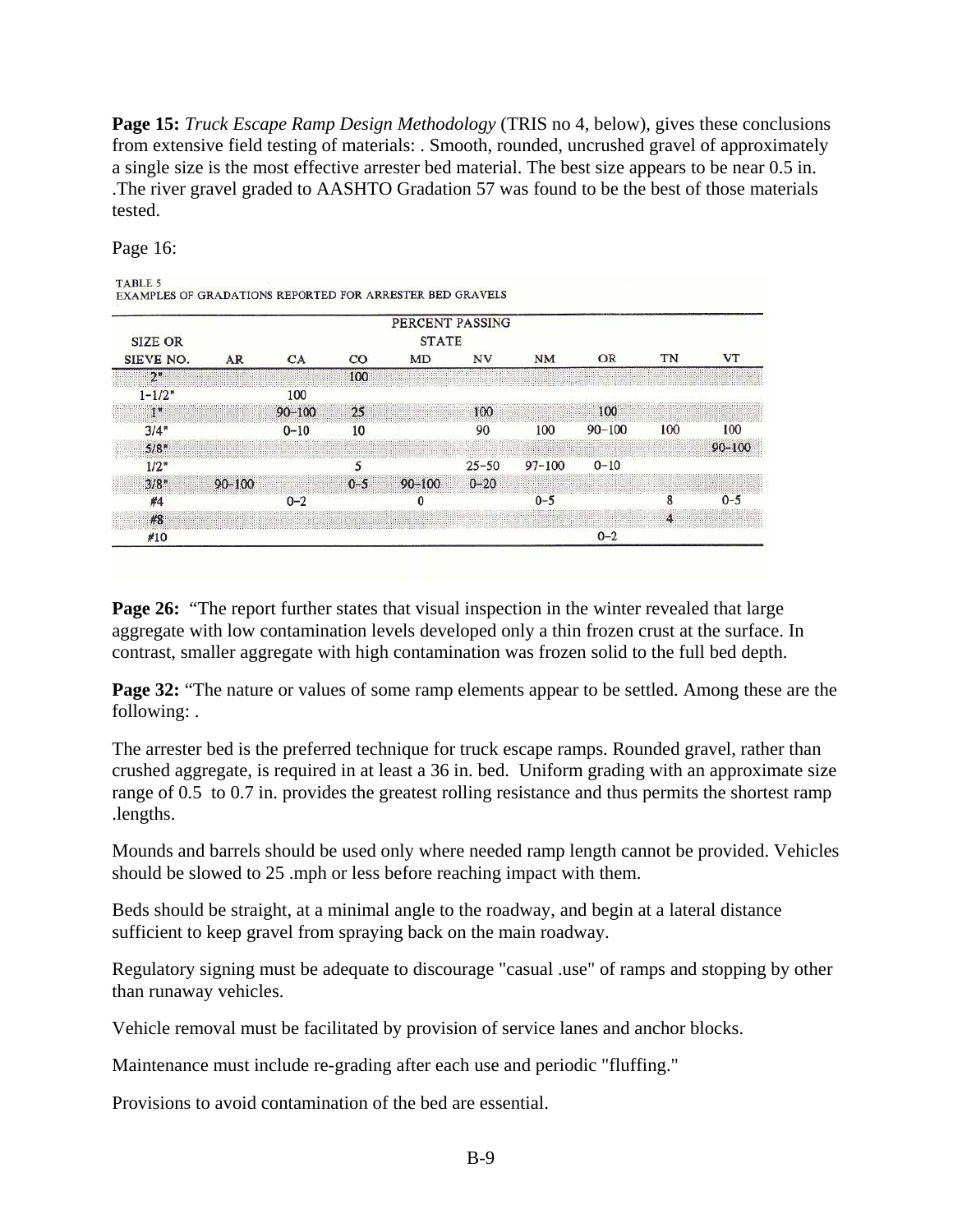Page 33: "Tests of Aggregate Suitability. The effectiveness of arrester beds is related to the long term performance of the aggregate used. Roundness is important, but so are hardness and durability. Resistance to abrasion and crushing are essential to minimizing the contamination by fines and resultant bed consolidation. Better methods are needed to measure and evaluate the suitability of materials for arrester bed use.

#### Page 47: ADAPTED FROM DESIGN GUIDELINES FOR IMPROVEMENT OF TRUCK ESCAPE RAMPS COLORADO DEPARTMENT OF HIGHWAYS (27)

# A.l AGGREGATE DESIGN

Theoretically, if clean, well-graded round pea gravel is placed in a truck escape ramp, the aggregate will have the potential to develop a thin frozen crust on the surface of the arrester bed during the winter months. Trucks break through this thin crust on the coarse material, but would not do so for fine-grained materials. The phenomenon was also observed for Colorado's truck escape ramps. Therefore, in cold mountains, the gradations of the aggregate should be as close as possible to the one presented in Figure 3.13 [not included here]. In addition, the round aggregate is preferred over angular aggregate for the increase of rolling resistance in the arrester bed.

Page 47: "A.2 VARIOUS METHODS TO PREVENT AGGREGATE CONTAMINATION

The major reason for contamination of the aggregate is lack of a proper drainage system for runoff water due to rain or snow melting. Observations of Colorado truck escape ramps reveal that the contaminated run-off water from top and sides of the ramps is the prime source for contamination of the arrester bed aggregate.

# **4 FIELD STUDY TO ESTABLISH TRUCK ESCAPE RAMP DESIGN METHODOLOGY**

**Author(s):** Wambold, JC

# **Publication Date:** 00/00/1989 *(Available from CDOT Library)*

**Abstract:** One of the best and most frequently used mechanisms for stopping runaway trucks is the truck escape ramp, particularly the gravel arrester bed. To learn more about the energyabsorbing characteristics of the stone and to develop better design criteria, the Pennsylvania Transportation Institute (PTI) conducted full-scale testing of gravel arrester beds. For this study, PTI constructed two 300-ft-long test ramps, one filled with rounded river-bed gravel and the other with more angular crushed gravel. The data taken included entry speed, stopping distance, accelerometer data, cross-section measurements of the ruts left by the truck tires, and distanceversus-time data. River gravel exhibited greater deceleration forces than crushed gravel. The existing Pennsylvania Department of Transportation (PennDOT) beds at Punxsutawney, Pleasant Gap, and Freeport represented the standard of excellence, showing an average deceleration of 0.516 g. However, test results show that a 36-in.-deep bed gave the same results as a bed that sloped to 8 ft deep. Finally, mounds and crash barrels filled with stone were tested and evaluated.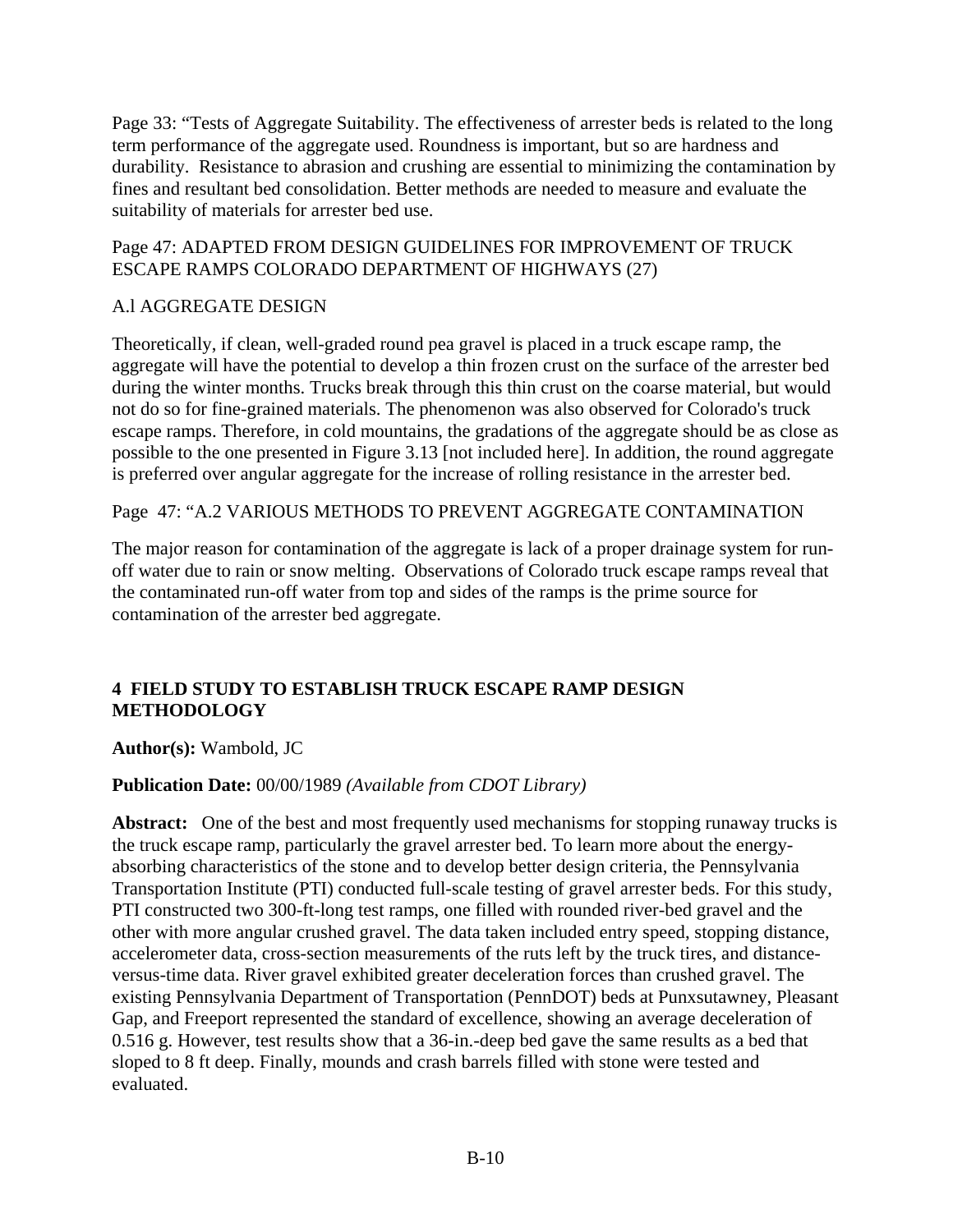#### **From the Report:**

#### **Excerpt from AASHTO Standard Specification for Sizes of Aggregate for Road and Bridge Construction**

| Amounts Finer Than Each Laboratory Sieve (Square Openings), Mass, Percent |                          |                     |           |           |             |                    |             |          |
|---------------------------------------------------------------------------|--------------------------|---------------------|-----------|-----------|-------------|--------------------|-------------|----------|
| Size                                                                      | <i>Nominal Size;</i>     | $37.5 \, \text{mm}$ | $25.0$ mm | 19.0mm    | $12.5$ mm   | $9.5 \, \text{mm}$ | $4.75$ mm   | 2.36mm   |
| No.                                                                       | Sq. Openings             | $(1-1/2")$          | (I'')     | (3/4")    | (1/2")      | (3/8")             | (No.4)      | (No. 8)  |
|                                                                           |                          |                     |           |           |             |                    | 0.187"      | 0.093"   |
| 5                                                                         | 25.0 to 12.5mm           | 100                 | 90 to 100 | 20 to 55  | $0$ to $10$ | $0$ to 5           |             |          |
|                                                                           | $(1''$ to $\frac{1}{2})$ |                     |           |           |             |                    |             |          |
| 56                                                                        | 25.0 to 9.5mm            | 100                 | 90 to 100 | 40 to 85  | 10 to 40    | 0 to 15            | $0$ to 5    |          |
|                                                                           | $(1"$ to 3/8")           |                     |           |           |             |                    |             |          |
| 57                                                                        | 25.0 to 4.75mm           | 100                 | 95 to 100 |           | $25$ to 60  |                    | $0$ to $10$ | $0$ to 5 |
|                                                                           | $(1"$ to No. 4)          |                     |           |           |             |                    |             |          |
| 67                                                                        | 19.0 to 4.75mm           | 100                 |           | 90 to 100 |             | 20 to 55           | $0$ to $10$ | $0$ to 5 |
|                                                                           | $(3/4"$ to No. 4)        |                     |           |           |             |                    |             |          |

**Table 1 – Standard Sizes of Processed Aggregate** 

# **5 AGGREGATE TESTING FOR CONSTRUCTION OF ARRESTER BEDS**

#### **Author(s):** Wang, MC

#### **Publication Date:** 00/00/1989 *(Available from CDOT Library)*

**Abstract:** This paper presents methods of testing aggregate for use in arrester beds. Also presented are test results of five aggregates and the performance of the aggregates in the arrester beds. The test aggregates were obtained from five existing arrester beds throughout Pennsylvania. They were Pennsylvania State University (PSU) river pea gravel, PSU crushed aggregate, Pleasant Gap gravel, Green Tree gravel, and Freeport gravel. Tests performed in the laboratory included gradation, specific gravity, Los Angeles abrasion, and freeze-thaw. In addition, particle angularity, sphericity, and shearing resistance were determined. The field performance of the test aggregates except Green Tree gravel was evaluated in terms of mean average truck deceleration in the bed. The available data show that PSU crushed aggregate performs most poorly of the four. The other three perform nearly equally well, although Pleasant Gap gravel has a static internal friction angle considerably lower than PSU river pea gravel. These results indicate that aggregate performance depends not only on interparticle friction but also on other properties such as particle angularity and sphericity. For long-term performance, particle durability is also an important factor. Thus, testing of aggregate for use in the arrester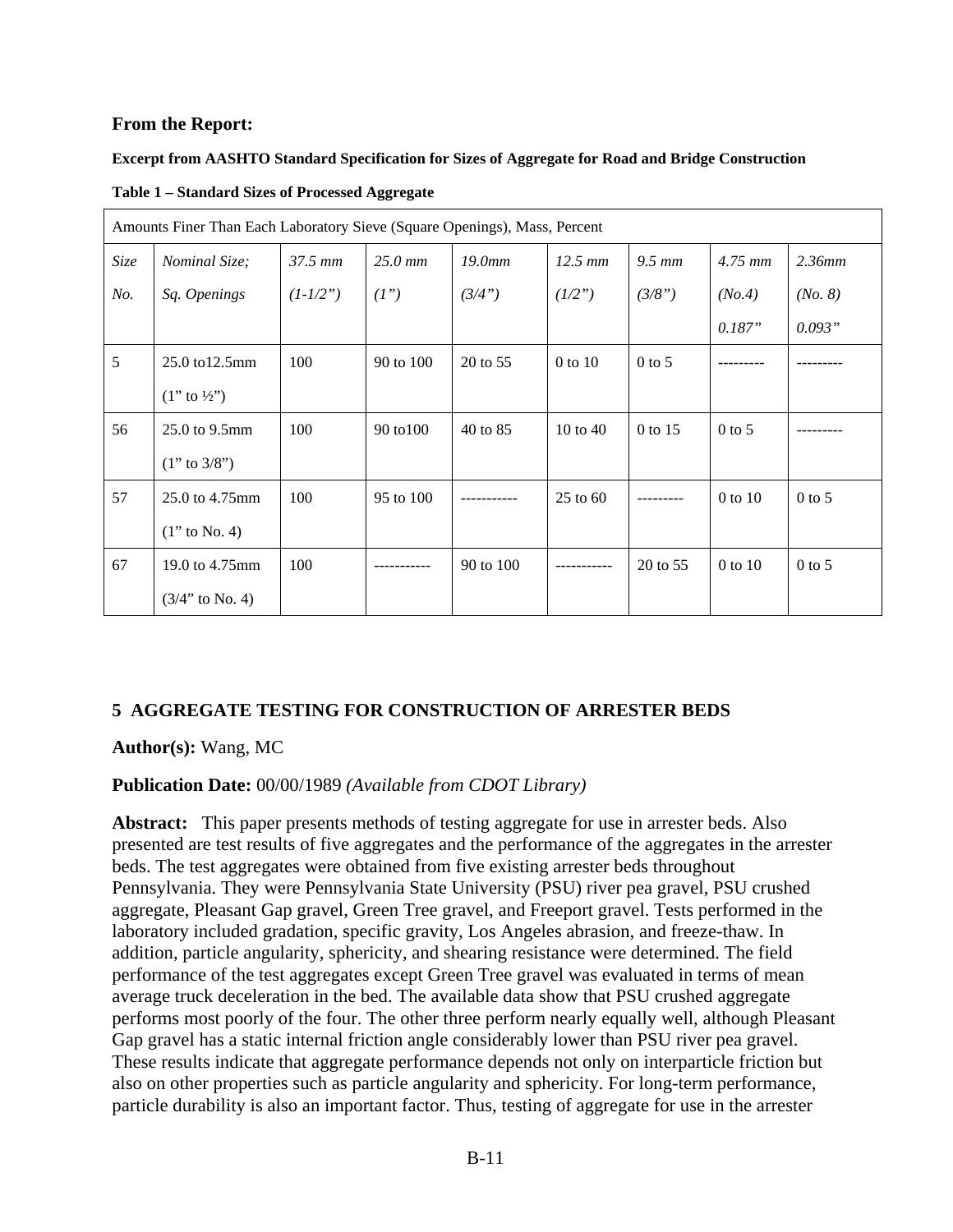bed should involve determination of gradation, interparticle friction, angularity, sphericity, and durability.

#### **From the Report:**

### AGGREGATE TESTING FOR CONSTRUCTION OF ARRESTER BEDS

"This paper presents methods of testing aggregate for use in arrester beds. Also presented are test results of five aggregates and the performance of the aggregates in the arrester beds. The test aggregates were obtained from five existing arrester beds throughout Pennsylvania."

Page 1: "There are three main types of arrester beds: gravity ramp, sand piles, and gravel beds. Of these three types, gravel beds have been shown to be safer and more efficient. The field performance of gravel arrester beds depends greatly on two aggregate properties, namely interparticle friction and free drainage. The ideal condition is an interparticle friction low enough for tires to sink into the aggregate yet sufficiently high to stop the vehicle within a desired distance. This condition must be maintained throughout the entire service life of the arrester bed without being influenced by freezing and other possible adverse factors. The effect of freezing can be minimized by preventing the accumulation of excess water in the arrester bed. Therefore, the aggregate must be free-draining.

To possess both low interparticle friction and high permeability, the aggregate must have rounded particles with uniform gradation. A natural aggregate that can satisfy this requirement is pea gravel; for this reason, pea gravel has been used most often in the construction of arrester beds.

Page 6: "Based on the results of this study, it can be concluded that aggregate gradation and interparticle friction are not sufficient to determine performance in the arrester bed. Factors such

as particle angularity and sphericity also greatly influence aggregate performance. Moreover, for long-term performance, particle durability is a dominant factor. Therefore, testing of aggregate for use in the arrester bed should involve determinations of not only gradation and interparticle friction but also angularity number, sphericity, and durability.

### **6. TRUCK ESCAPE RAMP DESIGN METHODOLOGY, VOLUME 1: EXECUTIVE SUMMARY**

#### **Author(s):** Wambold, JC

**Publication Date:** 10/00/1988 (This report is not available, but the information may be contained in TRIS 4 (by the same author).

Abstract: One of the best and most frequently used mechanisms for stopping runaway trucks is the truck escape ramp, in particular, the gravel arrester bed. To learn more about the energyabsorbing characteristics of the stone and to develop better design criteria, the Pennsylvania Transportation Institute (PTI) conducted full-scale testing of gravel arrester beds. This report presents a summary of the data taken, the methods used for data reduction and analysis, and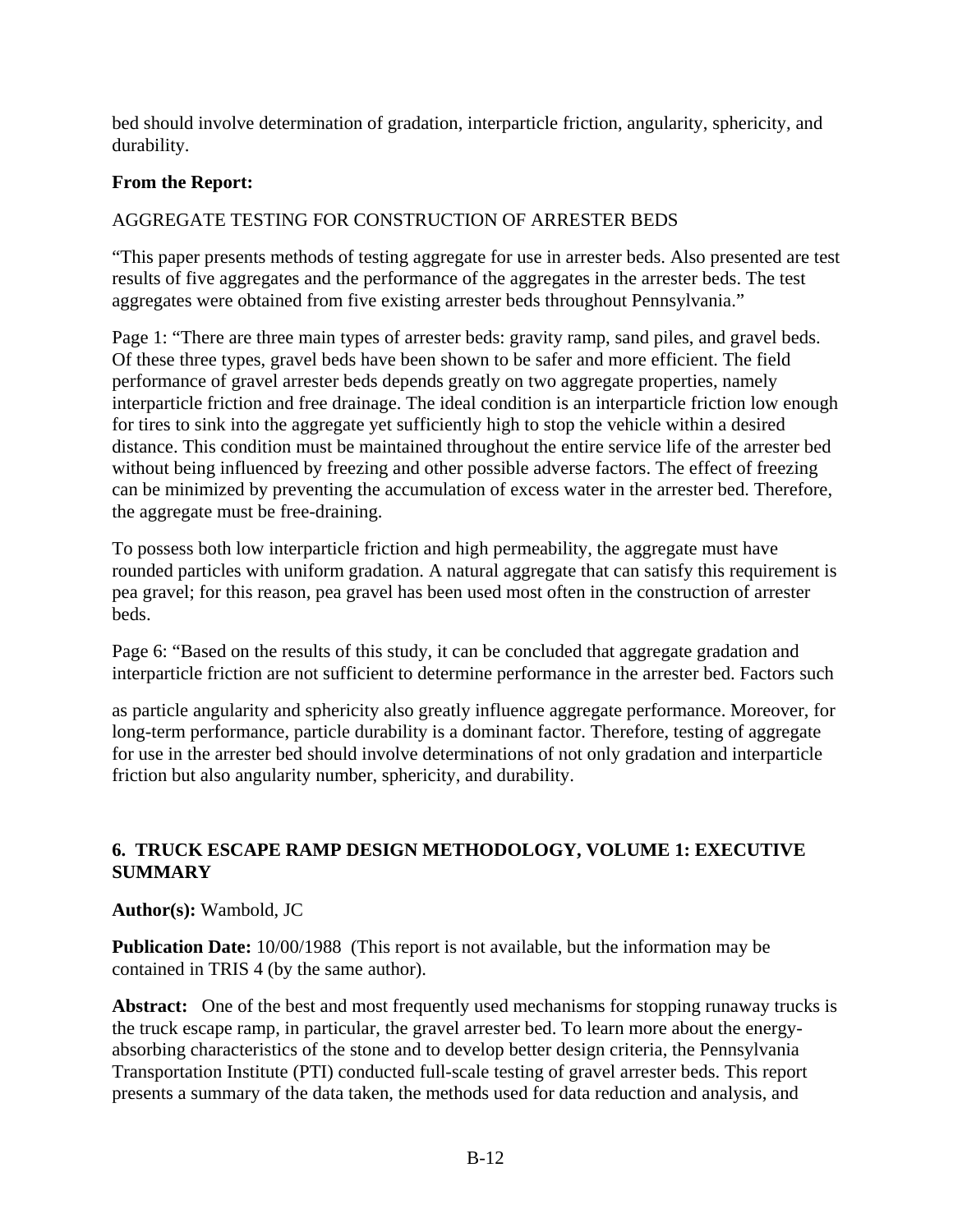conclusions based on these tests, and recommendations for gravel arrester bed design are given in chapter 8 of Volume 2. For this study, PTI constructed two 300-ft-long test ramps, one filled with rounded river-bed gravel and the other with more angular crushed gravel. Tests were performed using a dump truck and a single-axle tractor with a flatbed trailer. The data taken included entry speed, stopping distance, accelerometer data, cross-section measurements of the ruts left by the truck tires, and distance vs. time data. The river gravel exhibited greater tire penetration and volume of stones displaced along with greater deceleration forces than the crushed gravel. Existing arrester beds at the Punxsutawney, Pleasant Gap, and Freeport sites were also studied and represented the standards of excellence, showing an average deceleration of 0.516 g. However, test results show that 36 inches give similar decelerations. Finally, mounds and crash barrels filled with stone were tested and evaluated. Based on test results, a model was developed for use in arrester bed design.

#### **7 TRUCK ESCAPE RAMP DESIGN METHODOLOGY, VOLUME 2: FINAL REPORT**

#### **Author(s):** Wambold, JC; Rivera-Ortiz, LA; Wang, MC

**Publication Date:** 10/00/1988 (This report is not available, but the information may be contained in TRIS 4 (by the same author).

**Abstract:** One of the best and most frequently used mechanisms for stopping runaway trucks is the truck escape ramp, in particular, the gravel arrester bed. To learn more about the energyabsorbing characteristics of the stone and to develop better design criteria, the Pennsylvania Transportation Institute (PTI) conducted full-scale testing of gravel arrester beds. This report presents a summary of the data taken, the methods used for data reduction and analysis, and conclusions based on these tests, and recommendations for gravel arrester bed design are given in chapter 8 of Volume 2. For this study, PTI constructed two 300-ft-long test ramps, one filled with rounded river-bed gravel and the other with more angular crushed gravel. Tests were performed using a dump truck and a single-axle tractor with a flatbed trailer. The data taken included entry speed, stopping distance, accelerometer data, cross-section measurements of the ruts left by the truck tires, and distance vs. time data. The river gravel exhibited greater tire penetration and volume of stones displaced along with greater deceleration forces than the crushed gravel. Existing arrester beds at the Punxsutawney, Pleasant Gap, and Freeport sites were also studied and represented the standards of excellence, showing an average deceleration of 0.516 g. However, test results show that 36 inches give similar decelerations. Finally, mounds and crash barrels filled with stone were tested and evaluated. Based on test results, a model was developed for use in arrester bed design.

#### **8. Title: TRUCK ESCAPE RAMP AGGREGATE. FINAL REPORT**

**Author(s):** Derakhshandeh, M

**Publication Date:** 02/00/1985 *(Available from CDOT Library)*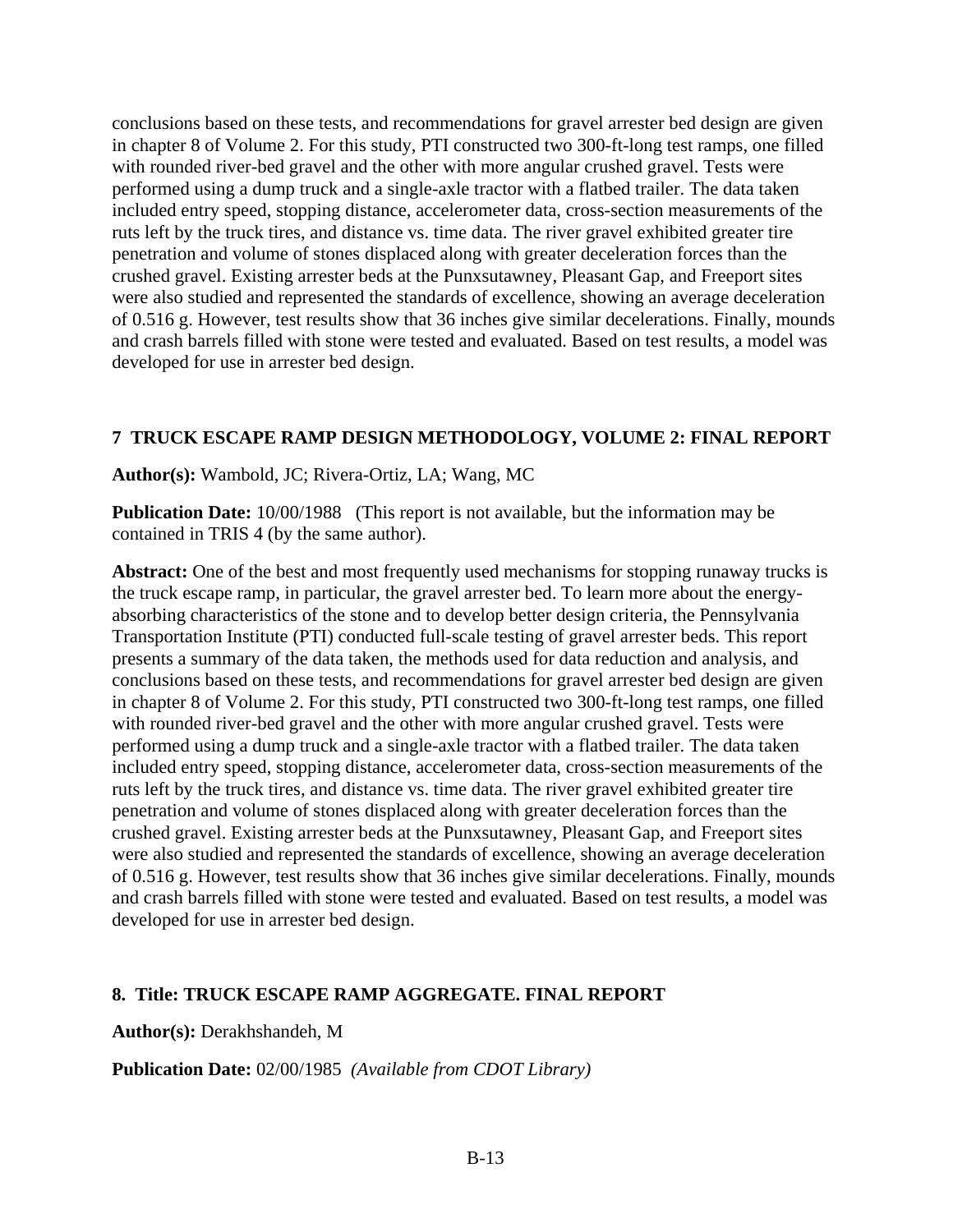**Abstract:** Performance of aggregate in various truck escape ramps in Colorado was monitored over a 2 year period. Samples were obtained and their distributions were determined. Freezing of aggregate during the winter months is closely related to the aggregate contamination problem. Discussion of the aggregate distributions and means to prevent their contamination in the arrester beds is provided. The results of this study should provide satisfactory guidelines for selecting the most appropriate aggregate type for the arrester beds of the truck escape ramps located in cold mountains.

**Page 8:** "Perhaps, the Oregon Department of Transportation has conducted a more comprehensive study on the aggregate gradation and performance in truck escape ramps than any other state. The study involved a comparison between 3/4 to 1/4 inch material and 3/8 inch to No. 10 pea gravel. It was concluded that the penetration of wheel loads would be very similar for both materials when each was clean and dry. But, the larger sized material was preferable with regard to freezing or contamination. To compare the freezing characteristics of two materials, they filled cylinder molds with the gravels, saturated them with water, allowed them to drain for five minutes, and then put them in a freezer. After freezing, the cylinders were removed from the molds and quickly tested for unconfined compressive strengths. The coarser, free draining material failed at around 70 PSI and the finer material failed at around 120 PSI. The better drainage of the coarse material provided a definite advantage; but, there were no direct relationships between these tests and the actual field conditions.

**Page 22:** "Contamination due to run-off water from the adjacent mountains seemed to be the single most important reason for aggregate freezing during the cold winter months. During the extreme cold weather conditions, the aggregate in the arrester beds tend to freeze. The degree of aggregate freezing is primarily dependent on the following factors: (1) Amount of fine material (contamination), (2) Temperature, and (3) Moisture. Visual inspections of all aggregate during the cold winter months indicated that the stiffness of the aggregate in various ramps was primarily dependent on the aggregate gradation. Larger aggregate with low degrees of contamination only developed a thin frozen crust on the surface of the arrester beds. On the contrary, the smaller aggregate with high degrees of contamination were frozen solid in full depth of the arrester beds and it was impossible to penetrate through the frozen aggregate by means of a shovel. A good example of such aggregate freezing was observed in the upper Wolf Creek truck escape ramp. Figure 3.8 shows a chunk of frozen aggregate sample obtained from this ramp during an extreme cold weather condition. In this picture the ice and the fine material have completely filled the voids between the larger aggregate. It was extremely hard to dig into the full depth (18" - 24") of the arrester bed and it was obvious that the weight of a runaway vehicle would not provide enough penetration force for the wheels to sink into such hard material. All ramps with contaminated minus one inch aggregate showed similar behavior in extreme cold weather conditions.

Page 35: Based on the literature review and the test results obtained during this research study, the following aggregate gradation is suggested for the ramps prone to freezing:

sieve Size % Passing by Weight

2" 100

1" 25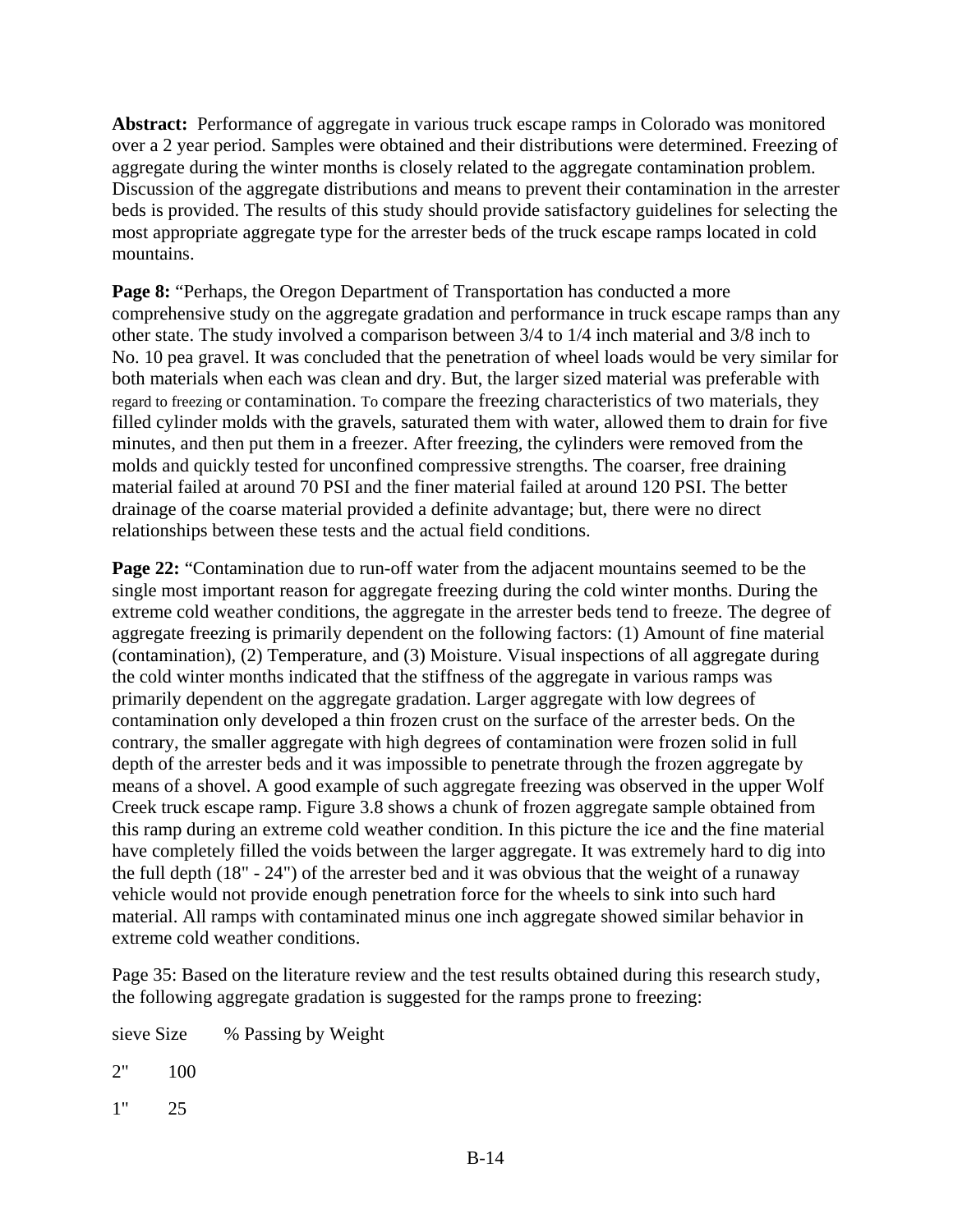$3/4"$  10  $1/2" \t 5$ 

 $3/8"$  0-5

**Page 41:** "A.3 Aggregate Specification Recently Used by Colorado Aggregate specifications for the most recent truck escape ramp located on Monarch Pass, Colorado:

Material for Aggregate Base Course (Special) shall be composed of washed, free draining, uncrushed gravel of uniform shape and size.

The gradation requirements are as follows:

| Passing 2" Sieve       | 100%         |
|------------------------|--------------|
| Passing 1'1/2" Sieve - | $90 - 100\%$ |
| Passing 1" Sieve -     | $0 - 10\%$   |
| Passing No. 4 Sieve -  | $0 - 2\%$    |

Delete Subsection 304.04 and replace with the following:

304.04 Placing

The aggregate shall be placed dry, loose, and shall be raked smooth to the line, grades and typical cross section shown on the plans or established.

Delete Subsection 304.05 and replace with the following:

304.05 Mixing

Mixing will only be required to assure uniform grading of the aggregate as directed by the Engineer.

Delete Subsection - 304.06.

# **9. Title: CURRENT STATE OF TRUCK ESCAPE-RAMP TECHNOLOGY**

#### **Publication Date: 1983** *(Available from CDOT Library)*

Abstract: Drivers who lose control of their heavy vehicles on long, steep downgrades have an alternative to riding out the hill when a truck escape ramp is on the grade. There are six basic types of escape ramps in the United States. Only recently has there been an appreciable increase in the advancement of truck escape-ramp technology. Many of these advancements were developed by state transportation agencies and are documented individually in the various states' reports. The purpose of this paper is to provide a pool of information on the characteristics of the many truck escape ramps that are found in the numerous literature sources throughout the United States.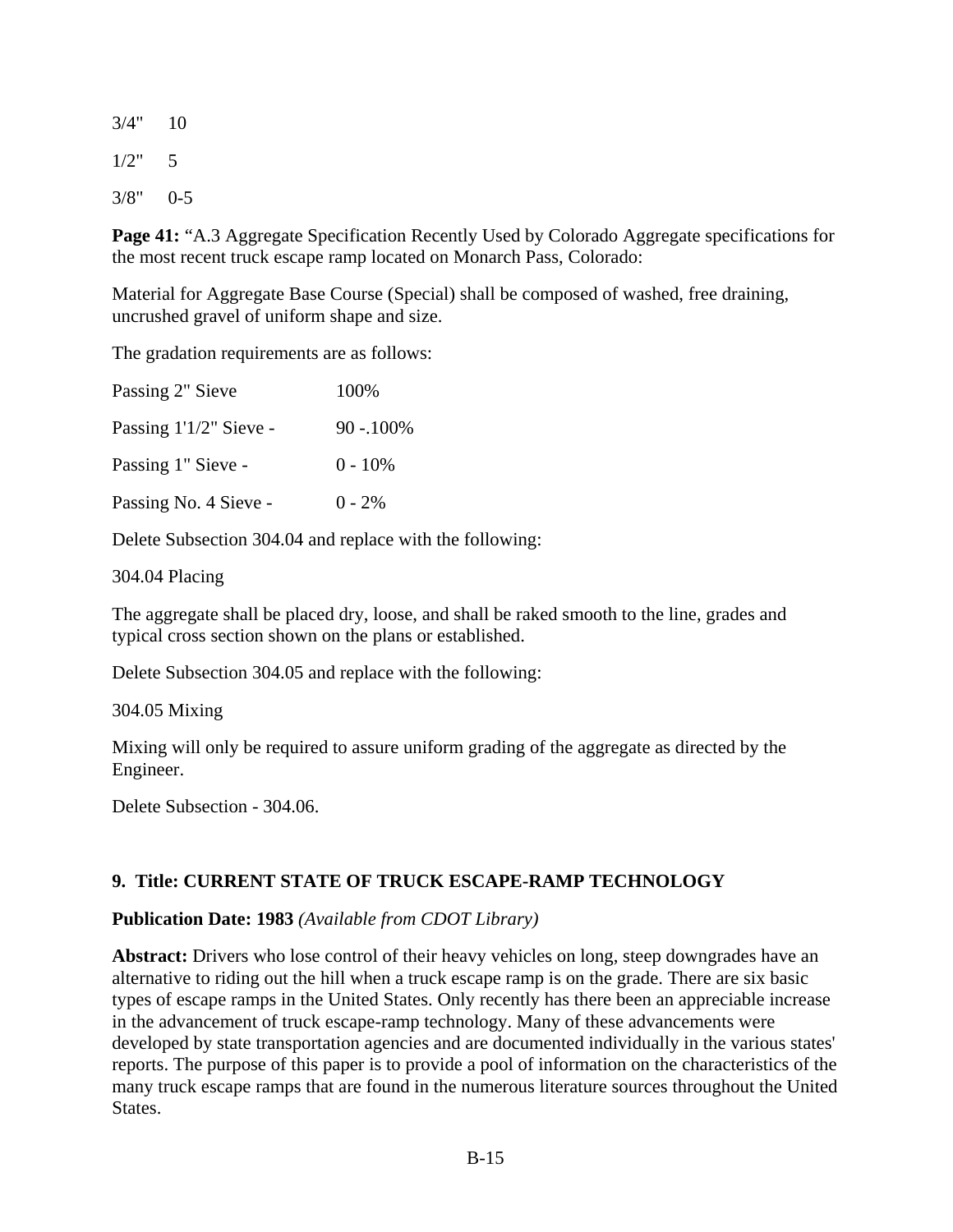No information was found in the above study that was not mentioned in one or more of the other studies listed.

#### **10. MT. VERNON CANYON RUNAWAY TRUCK ESCAPE RAMP**

**Author(s):** Hayden, RL

**Publication Date:** 12/00/1982 *(Available from CDOT Library)*

**Abstract:** A gravel arrester bed type Runaway Truck Escape Ramp was built on a 5.2% downgrade along I-70 in Mt. Vernon Canyon, Colorado. The ramp was completed in July 1979 and to date it has stopped fifty-three runaway or potentially runaway trucks. Only two trucks sustained damage and there were no injuries or fatalities in the escape ramp. During the same period at this location there were eighteen accidents involving runaway trucks that did not use the escape ramp, resulting in seven fatalities and twenty-four injuries. A closed circuit TV surveillance system was included as part of the project, and twenty-three trucks were recorded on video tape as they used the escape ramp. Analysis of the tape indicated the rolling resistance to a truck in the gravel decreased as the speed increased. Further research is needed to verify and expand this finding for design purposes. Research is also needed to develop the methodology to predict the maximum probable entry speed of a runaway truck. Research is currently underway to predict the deterioration or contamination rate of the aggregate materials used in arrester beds.

No information was found in the above study that was not mentioned in one or more of the other studies listed.

# **11. HEAVY VEHICLE ESCAPE RAMPS--A REVIEW OF CURRENT KNOWLEDGE. FINAL REPORT**

**Author(s):** Ballard, AJ; Kimball, CE, Jr

#### **Publication Date:** 04/00/1982

**Abstract:** The objectives of this study are to: (1) review current truck escape ramp literature; (2) document all acceptable designs; (3) determine any and all shortcomings in the current method of arresting heavy vehicles and recommend specific research needs to eliminate these deficiencies; and (4) develop a framework of information, criteria, and specifications concerning truck escape ramps such that national design standards may later be developed. Pertinent literature from all available sources, e.g., professional meeting proceedings, state transportation agencies' design plans and research studies, was gathered and critiqued for acceptable and poor design aspects. These design aspects are manifested in six types of truck escape ramps: sandpile, gravity ramp, ascending grade arrester bed, horizontal grade arrester bed, descending grade arrester bed, and roadside arrester bed. Each of the truck escape ramp types has some design elements, e.g., length, width, depth, signing, etc., for which there are still many unanswered questions. Thus, there are several topics suggested for future research. In addition, interim guidelines are provided for the design of truck escape ramps.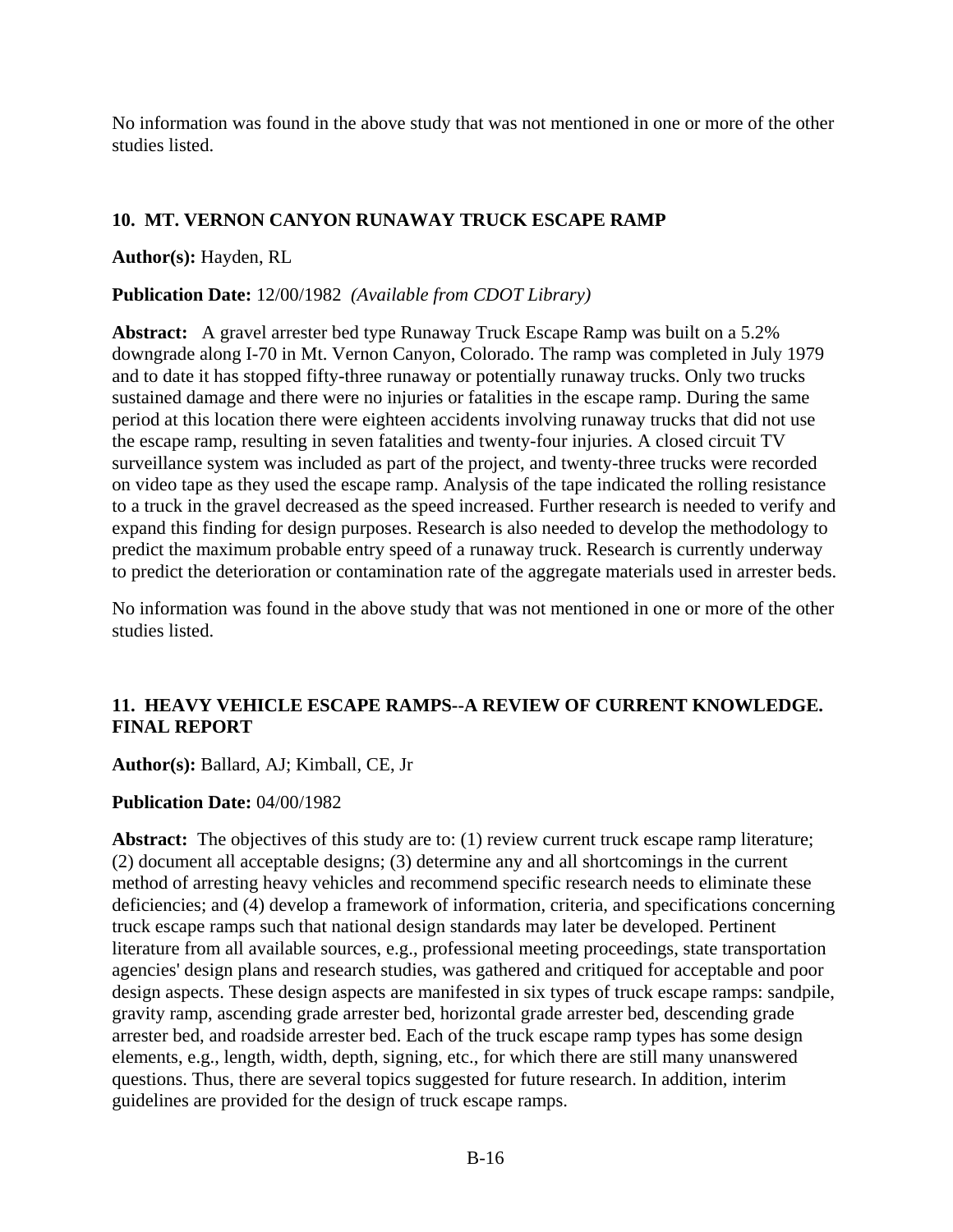#### **12. Excerpt from Washington State DOT Design Manual (see page 4)**

#### <http://www.wsdot.wa.gov/EESC/Design/DesignManual/desEnglish/1010-E.pdf>

**1010.08 Emergency Escape Ramps** *(1) General* Consider an emergency escape ramp whenever long, steep down grades are encountered. In this situation, the possibility exists of a truck losing its brakes and going out of control at a high speed. Consult local maintenance personnel and check traffic accident records to determine if an escape ramp is justified.

*(2) Design* (a) *Type.* Escape ramps include the following types:

• Gravity escape ramps are ascending grade ramps paralleling the traveled way. They are commonly built on old roadways. Their long length and steep grade can present the driver with control problems, not only in stopping, but with rollback after stopping. Gravity escape ramps are the least desirable design. • Sand pile escape ramps are piles of loose, dry sand dumped at the ramp site, usually not more than 400 feet in length. The deceleration is usually high and the sand can be affected by weather conditions; therefore, they are less desirable than arrester beds. However, where space is limited they may be suitable.

• Arrester beds are parallel ramps filled with smooth, free draining gravel. They stop the out-of-control vehicle by increasing the rolling resistance. Arrester beds are commonly built on an up grade to add the benefit of gravity to the rolling resistance. However, successful arrester beds have been built on a level or descending grade. • *The Dragnet Vehicle Arresting Barrier*. (See Chapter 710 for additional information.) (b) *Location.* The location of an escape ramp will vary depending on terrain, length of grade, and roadway geometrics. The best locations include in advance of a critical curve, near the bottom of a grade, or before a stop. It is desirable that the ramp leave the roadway on a tangent at least 3 miles from the beginning of the down grade.

*Design Manual Auxiliary Lanes May 2006 Page 1010-5* (c) *Length.* Lengths will vary depending on speed, grade, and type of design used. The minimum length is 200 feet. Calculate the stopping length using the following equation:  $L =$ 

 $V<sub>2</sub>$ 

 $0.3(R \pm G)$ 

Where:

 $L =$  stopping distance (ft)

 $V =$  entering speed (mph)

 $R =$  rolling resistance (see Figure 1010-1)

 $G =$  grade of the escape ramp  $(\%)$ 

Speeds of out-of-control trucks rarely exceed 90 mph; therefore, an entering speed of 90 mph is preferred. Other entry speeds may be used when justification and the method used to determine the speed are documented. **Material R** 

Roadway 1

Loose crushed aggregate 5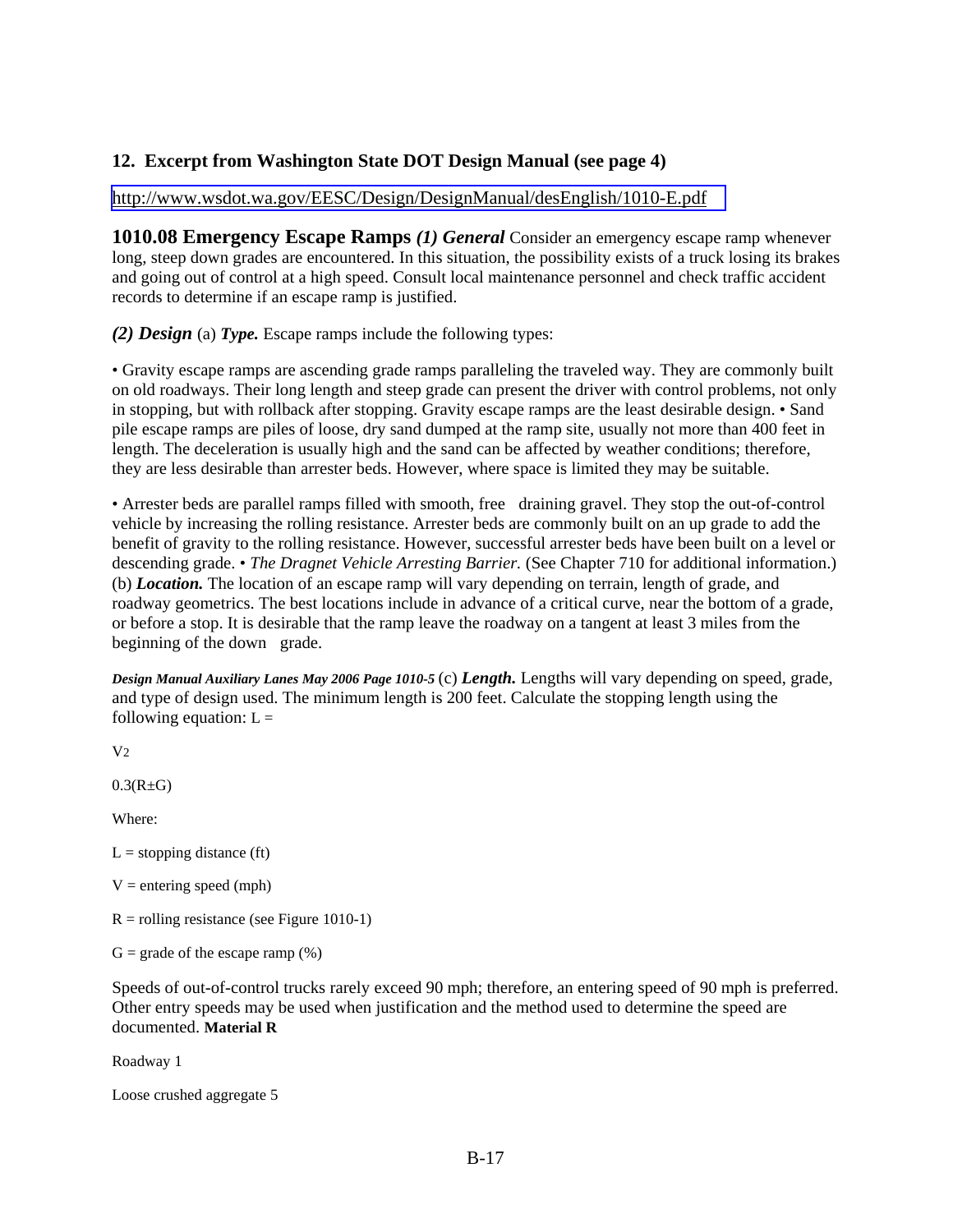Loose noncrushed gravel 10

Sand 15

Pea gravel 25

#### **Rolling Resistance (R)** *Figure 1010-1*

(d) *Width.* The width of each escape ramp will vary depending on the needs of the individual situation. It is desirable for the ramp to be wide enough to accommodate more than one vehicle. The desirable width of an escape ramp to accommodate two out-of-control vehicles is 40 feet and the minimum width is 26 feet. (e) The following items are additional considerations in the design of emergency escape ramps:

• If possible, at or near the summit, provide a pull off brake check area. Also, include informative signing about the upcoming escape ramp in this area.

• A free-draining, smooth, non-crushed gravel is preferred for an arrester bed. To assist in smooth deceleration of the vehicle, taper the depth of the bed from 3 inches at the entry to a full depth of 18 to 30 in inches in not less than 100 feet.

• Mark and sign in advance of the ramp. Discourage normal traffic from using or parking in the ramp. Sign escape ramps in accordance with the guidance contained in the MUTCD for runaway truck ramps.

• Provide drainage adequate to prevent the bed from freezing or compacting.

• Consider including an impact attenuator at the end of the ramp if space is limited.

• A surfaced service road adjacent to the arrester bed is needed for wreckers and maintenance vehicles to remove vehicles and make repairs to the arrester bed. Anchors are desirable at 300-foot intervals to secure the wrecker when removing vehicles from the bed.

A typical example of an arrester bed is shown in Figure 1010-8.

Include justification, all calculations, and any other design considerations in the documentation of an emergency escape ramp documentation.

#### **13. Excerpt from Geometric Design Guide for Canadian Roads, 1999**

Type of material:

To achieve a high deceleration rate it is necessary that vehicle tyres sink into the bed material. Rounded uncrushed gravel and single size cubic aggregate or similar artificial lightweight aggregate has performed satisfactorily in tests and should be used in preference to angular gravel (i.e. crushed rock) or sand, which tend to restrict wheel penetration and compact with time and usage.

Arrestor bed material should be free draining and adequate drainage should be provided so that in freezing or saturated conditions it still retains its function of wheel penetration, thereby bringing vehicles to a standstill. A suitable specification for the bed material is given below as a guide. This may need to be modified to allow locally available suitable materials to be used, in the light of further experience and testing. Typical specification for arrestor bed material The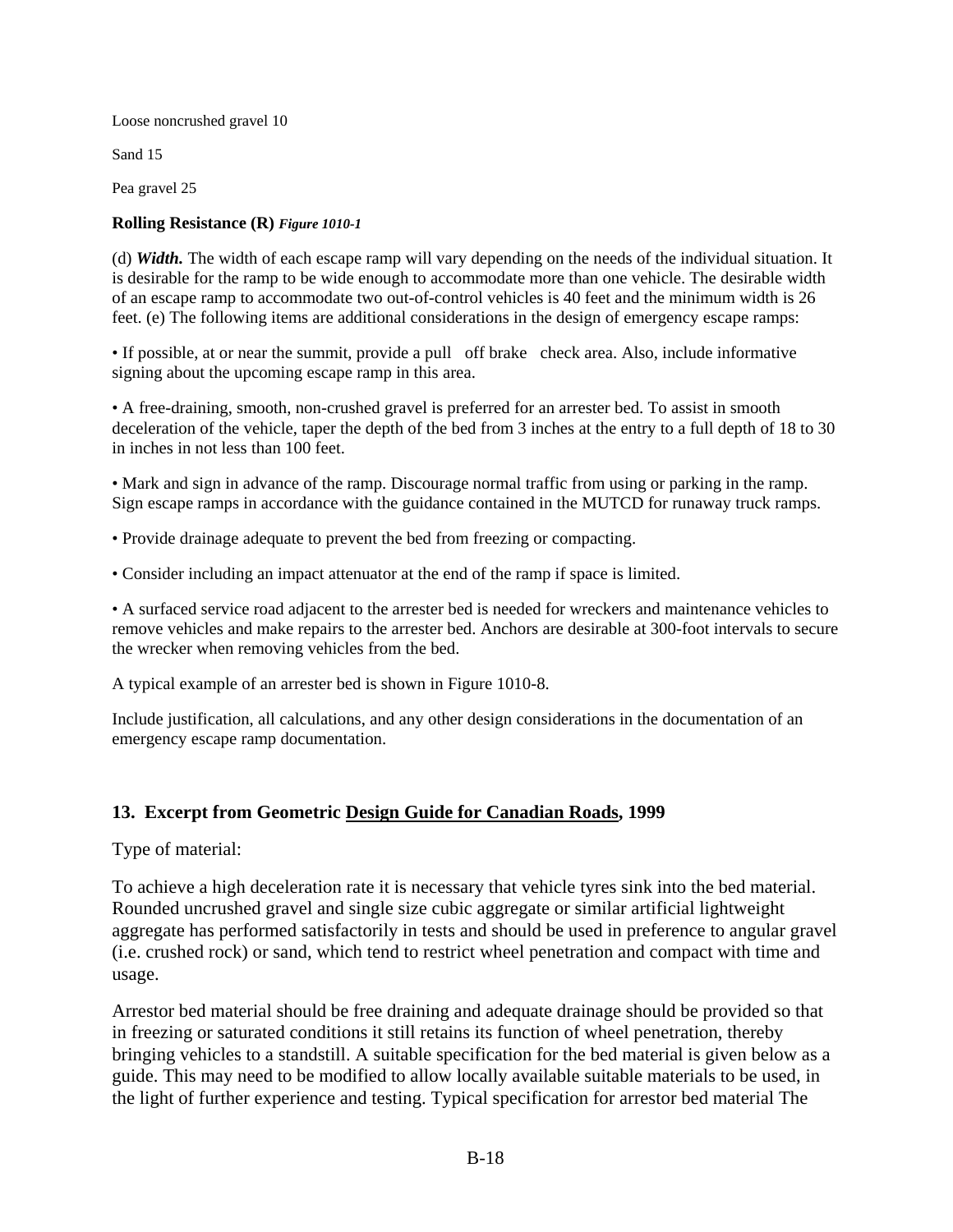material should be clean, uncrushed, hard durable natural gravel consisting primarily of smooth round particles. Alternatively, an appropriate artificial lightweight aggregate may be used.

The following particle size distribution is suitable:

BS Sieve Size Percentage by mass passing

10 mm 100%

5 mm 0%

#### **14. Colorado Procedure 33 for Suitability of Aggregates**

[http://www.dot.state.co.us/DesignSupport/Field%20Materials%20Manual/2004/CP%2033-](http://www.dot.state.co.us/DesignSupport/Field%20Materials%20Manual/2004/CP%2033-04.pdf) [04.pdf](http://www.dot.state.co.us/DesignSupport/Field%20Materials%20Manual/2004/CP%2033-04.pdf)

#### **Colorado Procedure 33-95**

Standard Method of Test for

#### **Determining the Percent of Elongated and Flat**

#### **Particles in Natural Gravel Used in Truck Escape Ramps**

#### **1. SCOPE**

1.1 This procedure describes the method for determining the suitability of aggregates for use in truck escape ramps. The escape ramp aggregate shall be uncrushed natural gravel.

1.2 Acceptable aggregate is defined as having 12% or less elongated and flat particles. Elongated and flat particles have a maximum dimension more than twice the minimum dimension.

#### **2. APPARATUS**

2.1 Balance or Scale - Balance of sufficient capacity and sensitive to 0.1 grams or 0.02 percent of the principal sample weight, whichever is greater.

2.2 Sieves - Series of sieves of the proper size necessary to determine compliance with the specifications for the material being tested. Sieves shall have square openings and shall conform to the requirements of AASHTO M 92 for wire cloth sieves.

2.3 Sample Splitter - Splitter, the minimum width of the individual chutes of which shall be approximately 50% larger than the largest particles in the sample to be split.

#### **3. PROCEDURE**

3.1 Select a sample in accordance with CP 30.

3.2 Perform a sieve analysis in accordance with CP 31. Record the portion retained on each sieve as Factor A [lbs (kg)].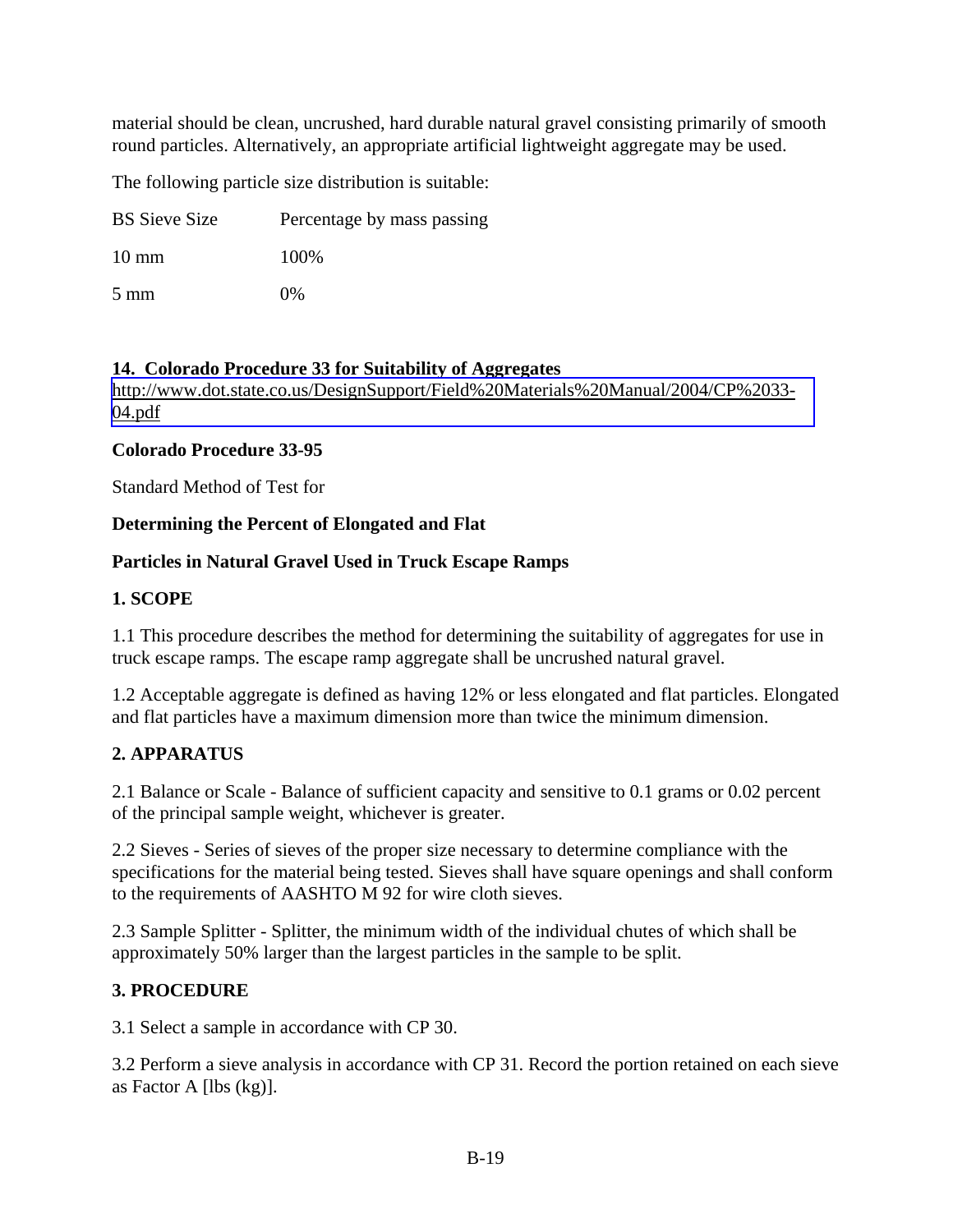3.3 By a splitting procedure, obtain a representative portion in the amounts listed in Table 33-1. Record as Factor B.

**NOTE:** If less than 5% of the total sample is retained on any sieve, it need not be included in the test.

#### **TABLE 33-1**

|           | Sieve Size          | Retained          |
|-----------|---------------------|-------------------|
| 1 in.     | (25.0 mm)           | 1500 g            |
| 3/4 in.   | $(19.0 \text{ mm})$ | 1000 g            |
| $1/2$ in. | (12.5 mm)           | $500\,\mathrm{g}$ |
| 3/8 in.   | (9.5 mm)            | $300\,\mathrm{g}$ |
| No. 4     |                     | 100q              |

3.4 Spread the selected portion from a sieve on a well lighted flat surface, and visually separate the particles having a maximum dimension greater than twice the minimum dimension. When the separation is completed, weigh the elongated and flat particles and record as Factor C.

3.5 Repeat the above procedure on each portion representing an individual size Factor.

#### 4. CALCULATIONS

4.1 Determine the weight (mass) of elongated and flat particles in the initial gradation portions as follows:

$$
D = A \times \frac{C}{B}
$$

Where:

 $D = Weight$  (mass) of elongated and flat particles in initial gradation on any one sieve,

 $A = Weight$  (mass) of initial gradation on the sieve,

 $C = Weight$  (mass) of elongated and flat particles in the total sample,

 $B = Weight (mass) of total sample.$ 

The referenced Factors A, B, and C from Section 3.2, 3.3, and 3.4 respectively.